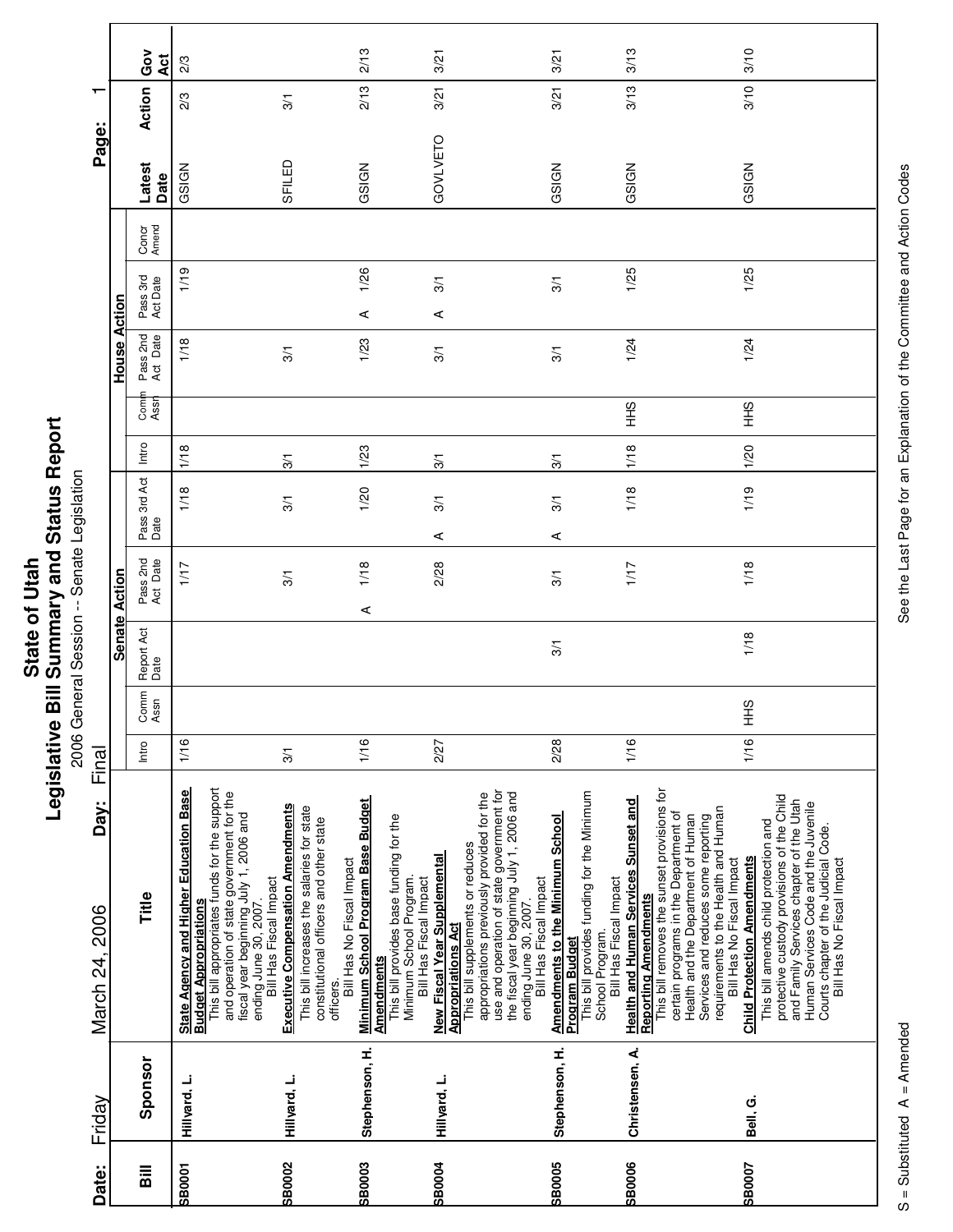|                        |               | င်္ဝ<br>Act          | 3/17                                                                                                                                                                                                                                                              | 3/10                                                                                                                                        | 3/10                                                                                                                                                                               | 3/10                                                                                                                                                                                 | 3/10                                                                                                                                                                     | 3/10                                                                                                                                                                                                                                                                                                   | 3/13                                                                                                                                                                                          |                                                                                                                                                                                                                                 |
|------------------------|---------------|----------------------|-------------------------------------------------------------------------------------------------------------------------------------------------------------------------------------------------------------------------------------------------------------------|---------------------------------------------------------------------------------------------------------------------------------------------|------------------------------------------------------------------------------------------------------------------------------------------------------------------------------------|--------------------------------------------------------------------------------------------------------------------------------------------------------------------------------------|--------------------------------------------------------------------------------------------------------------------------------------------------------------------------|--------------------------------------------------------------------------------------------------------------------------------------------------------------------------------------------------------------------------------------------------------------------------------------------------------|-----------------------------------------------------------------------------------------------------------------------------------------------------------------------------------------------|---------------------------------------------------------------------------------------------------------------------------------------------------------------------------------------------------------------------------------|
| $\mathbf{\Omega}$      |               | Action               | 3/17                                                                                                                                                                                                                                                              | 3/10                                                                                                                                        | 3/10                                                                                                                                                                               | 3/10                                                                                                                                                                                 | 3/10                                                                                                                                                                     | 3/10                                                                                                                                                                                                                                                                                                   | 3/13                                                                                                                                                                                          | $\overline{3}$                                                                                                                                                                                                                  |
| Page:                  |               |                      |                                                                                                                                                                                                                                                                   |                                                                                                                                             |                                                                                                                                                                                    |                                                                                                                                                                                      |                                                                                                                                                                          |                                                                                                                                                                                                                                                                                                        |                                                                                                                                                                                               |                                                                                                                                                                                                                                 |
|                        |               | Latest<br>Date       | GSIGN                                                                                                                                                                                                                                                             | GSIGN                                                                                                                                       | GSIGN                                                                                                                                                                              | GSIGN                                                                                                                                                                                | GSIGN                                                                                                                                                                    | GSIGN                                                                                                                                                                                                                                                                                                  | GSIGN                                                                                                                                                                                         | SFILED                                                                                                                                                                                                                          |
|                        |               | Concr<br>Amend       |                                                                                                                                                                                                                                                                   |                                                                                                                                             |                                                                                                                                                                                    |                                                                                                                                                                                      | 2/2                                                                                                                                                                      | 2/6                                                                                                                                                                                                                                                                                                    |                                                                                                                                                                                               |                                                                                                                                                                                                                                 |
|                        |               | Pass 3rd<br>Act Date | $\overline{21}$                                                                                                                                                                                                                                                   | $\frac{2}{1}$                                                                                                                               | $\frac{2}{1}$                                                                                                                                                                      | $\overline{21}$                                                                                                                                                                      | $\overline{21}$                                                                                                                                                          | 2/2                                                                                                                                                                                                                                                                                                    | 1/27                                                                                                                                                                                          |                                                                                                                                                                                                                                 |
|                        | Action        |                      |                                                                                                                                                                                                                                                                   |                                                                                                                                             |                                                                                                                                                                                    |                                                                                                                                                                                      | ⋖                                                                                                                                                                        | ⋖                                                                                                                                                                                                                                                                                                      |                                                                                                                                                                                               |                                                                                                                                                                                                                                 |
|                        | House         | Pass 2nd<br>Act Date | 1/27                                                                                                                                                                                                                                                              | 1/26                                                                                                                                        | 1/26                                                                                                                                                                               | 1/26                                                                                                                                                                                 | 1/26                                                                                                                                                                     | 1/31                                                                                                                                                                                                                                                                                                   | 1/24                                                                                                                                                                                          | 2/13                                                                                                                                                                                                                            |
|                        |               | Comi<br>Assr         | $rac{9}{1}$                                                                                                                                                                                                                                                       | pod                                                                                                                                         | GO                                                                                                                                                                                 | <b>GO</b>                                                                                                                                                                            | pol                                                                                                                                                                      | TRA                                                                                                                                                                                                                                                                                                    | SUS                                                                                                                                                                                           | GO                                                                                                                                                                                                                              |
|                        |               | Intro                | 1/20                                                                                                                                                                                                                                                              | 1/18                                                                                                                                        | 1/18                                                                                                                                                                               | 1/18                                                                                                                                                                                 | 1/19                                                                                                                                                                     | 1/24                                                                                                                                                                                                                                                                                                   | 1/18                                                                                                                                                                                          | 1/27                                                                                                                                                                                                                            |
|                        |               | Pass 3rd Act<br>Date | 1/20                                                                                                                                                                                                                                                              | 1/18                                                                                                                                        | 1/18                                                                                                                                                                               | 1/18                                                                                                                                                                                 | 1/18                                                                                                                                                                     | 1/23                                                                                                                                                                                                                                                                                                   | 1/18                                                                                                                                                                                          | 1/26                                                                                                                                                                                                                            |
|                        |               |                      |                                                                                                                                                                                                                                                                   |                                                                                                                                             |                                                                                                                                                                                    |                                                                                                                                                                                      | ⋖                                                                                                                                                                        |                                                                                                                                                                                                                                                                                                        |                                                                                                                                                                                               | ⋖                                                                                                                                                                                                                               |
|                        | Action        | Pass 2nd<br>Act Date | 1/19                                                                                                                                                                                                                                                              | 1/17                                                                                                                                        | 1/17                                                                                                                                                                               | 1/17                                                                                                                                                                                 | 1/17                                                                                                                                                                     | 1/20                                                                                                                                                                                                                                                                                                   | 1/17                                                                                                                                                                                          | 1/24<br>⋖                                                                                                                                                                                                                       |
|                        | <b>Senate</b> | Report Act<br>Date   | 1/18                                                                                                                                                                                                                                                              |                                                                                                                                             |                                                                                                                                                                                    |                                                                                                                                                                                      |                                                                                                                                                                          | 1/18                                                                                                                                                                                                                                                                                                   |                                                                                                                                                                                               | 1/19                                                                                                                                                                                                                            |
|                        |               |                      |                                                                                                                                                                                                                                                                   |                                                                                                                                             |                                                                                                                                                                                    |                                                                                                                                                                                      |                                                                                                                                                                          | S                                                                                                                                                                                                                                                                                                      |                                                                                                                                                                                               |                                                                                                                                                                                                                                 |
|                        |               | Comm<br>Assn         | $\overline{a}$<br>ш                                                                                                                                                                                                                                               |                                                                                                                                             |                                                                                                                                                                                    |                                                                                                                                                                                      |                                                                                                                                                                          | <b>Ld1</b>                                                                                                                                                                                                                                                                                             |                                                                                                                                                                                               | GOP                                                                                                                                                                                                                             |
| Final                  |               | Intro                | 1/16                                                                                                                                                                                                                                                              | 1/16                                                                                                                                        | 1/16                                                                                                                                                                               | 1/16                                                                                                                                                                                 | 1/16                                                                                                                                                                     | 1/16                                                                                                                                                                                                                                                                                                   | 1/16                                                                                                                                                                                          | 1/16                                                                                                                                                                                                                            |
| Day:<br>March 24, 2006 |               | Title                | trained in the administration of glucagon in<br>Care of Students with Diabetes in School<br>possess or possess and self-administer<br>an emergency and permits a student to<br>This bill directs a public school to train<br>school personnel who volunteer to be | Open and Public Meetings Act Revisions<br>This bill recodifies and amends the Open<br>Bill Has No Fiscal Impact<br>and Public Meetings Act. | requirements under the Election Code.<br>This bill amends the provisional ballot<br><b>Provisional Ballot Amendments</b><br>Bill Has No Fiscal Impact<br>Bill Has No Fiscal Impact | related provisions to correct technical errors<br>This bill amends the Election Code and<br>and clarify existing law.<br>Bill Has No Fiscal Impact<br><b>Election Code Revisions</b> | Meeting Act by amending certain electronic<br>This bill modifies the Open and Public<br>Electronic Meeting Amendment<br>Bill Has No Fiscal Impact<br>meeting provisions. | This bill modifies the Uniform Driver License<br>to diversions and CDL disqualifications and<br>nonresident CDL holder driver violations for<br>Procedure by amending provisions related<br><b>Commercial Driver License Amendments</b><br>Act and the Utah Code of Criminal<br>Bill Has Fiscal Impact | address sunset dates for e-commerce fees.<br>This bill modifies the Insurance Code to<br><b>Insurance Department - Sunset</b><br>Bill Has No Fiscal Impact<br><b>Amendments and Revisions</b> | This bill modifies the Government Records<br>Access and Management Act to address<br>Grama Appeals Process and Document<br>the appeals process and document<br>Bill Has Fiscal Impact<br><b>Request Amendments</b><br>requests. |
| Friday                 |               | Sponsor              | Arent, P.                                                                                                                                                                                                                                                         | Hellewell, P.                                                                                                                               | Hellewell, P.                                                                                                                                                                      | Hellewell, P.                                                                                                                                                                        | Hillyard, L.                                                                                                                                                             | Killpack, S.                                                                                                                                                                                                                                                                                           | Jenkins, S.                                                                                                                                                                                   | Thomas, D.                                                                                                                                                                                                                      |
| Date:                  |               | $\overline{B}$       | <b>SB0008</b>                                                                                                                                                                                                                                                     | <b>60008S</b>                                                                                                                               | <b>SB0010</b>                                                                                                                                                                      | <b>SB0011</b>                                                                                                                                                                        | <b>SB0012</b>                                                                                                                                                            | <b>SB0013</b>                                                                                                                                                                                                                                                                                          | <b>SB0014</b>                                                                                                                                                                                 | <b>SB0015</b>                                                                                                                                                                                                                   |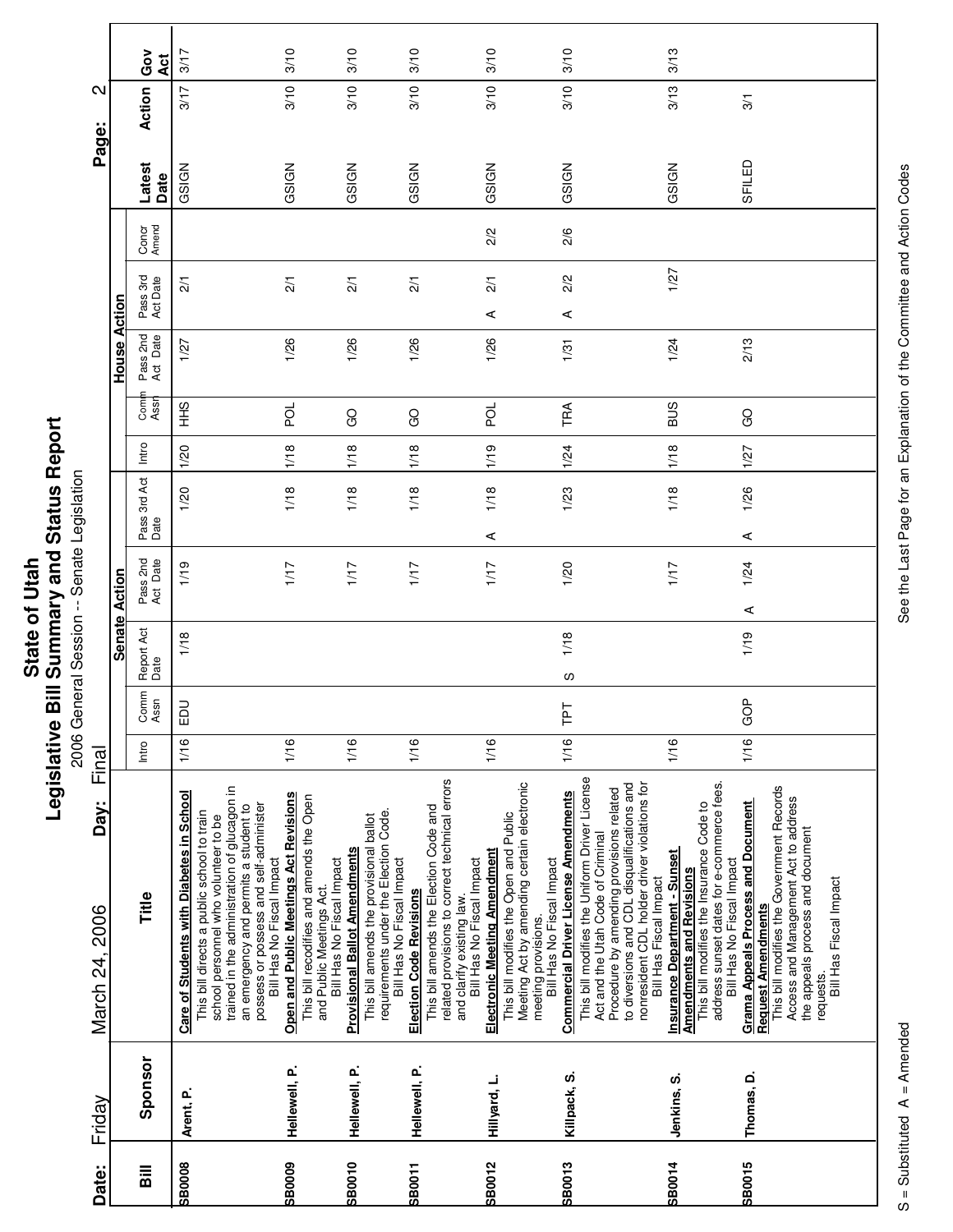|                        |               | Ğο<br>Āct                          | 3/10                                                                                                                                                                                                                                               | 3/10                                                                                                                                                                                                                                                  | 3/20                                                                                                                                                                                                                                                                                              | 3/16                                                                                    | 3/10                                                                                                                                                                                                                         | 3/10                                                                                                                                                                                                                                             | 3/10                                                                                                                                                                                                                                                                                                    |
|------------------------|---------------|------------------------------------|----------------------------------------------------------------------------------------------------------------------------------------------------------------------------------------------------------------------------------------------------|-------------------------------------------------------------------------------------------------------------------------------------------------------------------------------------------------------------------------------------------------------|---------------------------------------------------------------------------------------------------------------------------------------------------------------------------------------------------------------------------------------------------------------------------------------------------|-----------------------------------------------------------------------------------------|------------------------------------------------------------------------------------------------------------------------------------------------------------------------------------------------------------------------------|--------------------------------------------------------------------------------------------------------------------------------------------------------------------------------------------------------------------------------------------------|---------------------------------------------------------------------------------------------------------------------------------------------------------------------------------------------------------------------------------------------------------------------------------------------------------|
| ო                      |               | Action                             | 3/10                                                                                                                                                                                                                                               | 3/10                                                                                                                                                                                                                                                  | 3/20                                                                                                                                                                                                                                                                                              | 3/16                                                                                    | 3/10                                                                                                                                                                                                                         | 3/10                                                                                                                                                                                                                                             | 3/10                                                                                                                                                                                                                                                                                                    |
| Page:                  |               | Latest<br>Date                     | GSIGN                                                                                                                                                                                                                                              | GSIGN                                                                                                                                                                                                                                                 | GSIGN                                                                                                                                                                                                                                                                                             | GSIGN                                                                                   | GSIGN                                                                                                                                                                                                                        | GSIGN                                                                                                                                                                                                                                            | GSIGN                                                                                                                                                                                                                                                                                                   |
|                        |               |                                    |                                                                                                                                                                                                                                                    |                                                                                                                                                                                                                                                       |                                                                                                                                                                                                                                                                                                   |                                                                                         |                                                                                                                                                                                                                              |                                                                                                                                                                                                                                                  |                                                                                                                                                                                                                                                                                                         |
|                        |               | Concr<br>Amend                     |                                                                                                                                                                                                                                                    |                                                                                                                                                                                                                                                       |                                                                                                                                                                                                                                                                                                   |                                                                                         |                                                                                                                                                                                                                              |                                                                                                                                                                                                                                                  |                                                                                                                                                                                                                                                                                                         |
|                        | Action        | Pass 3rd<br>Act Date               | 2/27                                                                                                                                                                                                                                               | 2/15                                                                                                                                                                                                                                                  | 2/2                                                                                                                                                                                                                                                                                               | 3/1<br>S                                                                                | 1/25                                                                                                                                                                                                                         | $\overline{21}$                                                                                                                                                                                                                                  | 2/15                                                                                                                                                                                                                                                                                                    |
|                        | House         | Pass 2nd<br>Act Date               | 2/9                                                                                                                                                                                                                                                | 2/8                                                                                                                                                                                                                                                   | 1/31                                                                                                                                                                                                                                                                                              | 2/27                                                                                    | 1/24                                                                                                                                                                                                                         | 1/26                                                                                                                                                                                                                                             | 2/13                                                                                                                                                                                                                                                                                                    |
|                        |               | Com<br>Assr                        | $\Xi$                                                                                                                                                                                                                                              | TRA                                                                                                                                                                                                                                                   | TRA                                                                                                                                                                                                                                                                                               | $rac{9}{1}$                                                                             | $\frac{1}{2}$                                                                                                                                                                                                                | ¥                                                                                                                                                                                                                                                | ¥                                                                                                                                                                                                                                                                                                       |
|                        |               | Intro                              | 1/30                                                                                                                                                                                                                                               | 1/18                                                                                                                                                                                                                                                  | 1/25                                                                                                                                                                                                                                                                                              | 1/24                                                                                    | 1/19                                                                                                                                                                                                                         | 1/20                                                                                                                                                                                                                                             | 2/9                                                                                                                                                                                                                                                                                                     |
|                        |               | Pass 3rd Act<br>Date               | 1/27<br>⋖                                                                                                                                                                                                                                          | 1/18                                                                                                                                                                                                                                                  | 1/24                                                                                                                                                                                                                                                                                              | 3/1                                                                                     | 1/18                                                                                                                                                                                                                         | 1/19                                                                                                                                                                                                                                             | $\frac{2}{8}$                                                                                                                                                                                                                                                                                           |
|                        | Action        | Pass 2nd<br>Act Date               | 1/24<br>⋖                                                                                                                                                                                                                                          | 1/17                                                                                                                                                                                                                                                  | 1/23                                                                                                                                                                                                                                                                                              | 1/19                                                                                    | 1/17                                                                                                                                                                                                                         | 1/18                                                                                                                                                                                                                                             | 2/7                                                                                                                                                                                                                                                                                                     |
|                        | <b>Senate</b> | Report Act<br>Date                 | 1/18                                                                                                                                                                                                                                               |                                                                                                                                                                                                                                                       | 1/18<br>$\prec$                                                                                                                                                                                                                                                                                   | 1/18                                                                                    |                                                                                                                                                                                                                              | 1/18                                                                                                                                                                                                                                             | $\overline{21}$                                                                                                                                                                                                                                                                                         |
|                        |               | Comm<br>Assn                       | 9∏                                                                                                                                                                                                                                                 |                                                                                                                                                                                                                                                       | 군<br>⊢                                                                                                                                                                                                                                                                                            | SHH                                                                                     |                                                                                                                                                                                                                              | <b>BUS</b>                                                                                                                                                                                                                                       | WED                                                                                                                                                                                                                                                                                                     |
| Final                  |               | Intro                              | 1/16                                                                                                                                                                                                                                               | 1/16                                                                                                                                                                                                                                                  | 1/16                                                                                                                                                                                                                                                                                              | 1/16                                                                                    | 1/16                                                                                                                                                                                                                         | 1/16                                                                                                                                                                                                                                             | 1/16                                                                                                                                                                                                                                                                                                    |
| Day:<br>March 24, 2006 |               | Title                              | right to obtain judicial relief for violations of<br>have not dealt directly with the wrongdoer.<br>This bill gives consumers and others the<br>the Utah Antitrust Act even though they<br>Bill Has No Fiscal Impact<br>Civil Antitrust Amendments | the addition to or deletion of highways to or<br>Highways Act by amending the process for<br>This bill modifies the Designation of State<br><b>Highway Transfer Process Amendments</b><br>from the state highway system.<br>Bill Has No Fiscal Impact | This bill modifies the Motor Vehicles Code,<br>Procedure by amending provisions related<br>Driving Under the Influence Amendments<br>Criminal Code, and the Code of Criminal<br>to driving under the influence violations.<br>the State Affairs in General Code, the<br>Bill Has No Fiscal Impact | This bill amends the Indoor Clean Air Act.<br><b>Amendments to Indoor Clean Air Act</b> | Authentication of Documents and Digital<br>Signatures Title by repealing the Utah<br>This bill modifies the Notarization and<br>Repeal of Utah Digital Signature Act<br>Bill Has No Fiscal Impact<br>Digital Signatures Act. | provisions of the Utah Workforce Services<br>Code related to the filing of appeals, the<br>This bill modifies employment security<br><b>Employment Security Amendments</b><br>filing of liens, and exempt services.<br>Bill Has No Fiscal Impact | Housing Corporation's board of trustees and<br><b>Department of Community and Culture</b><br>Amendments<br>Department of Community and Culture<br>the distribution formula for Community<br>related to the composition of the Utah<br>This bill modifies provisions of the<br>Bill Has No Fiscal Impact |
| Friday                 |               | Sponsor                            | Hillyard, L.                                                                                                                                                                                                                                       | Walker, C.                                                                                                                                                                                                                                            | Walker, C.                                                                                                                                                                                                                                                                                        | Waddoups, M.                                                                            | Hillyard, L.                                                                                                                                                                                                                 | Hickman, J.                                                                                                                                                                                                                                      | Knudson, P.                                                                                                                                                                                                                                                                                             |
| Date:                  |               | $\overline{\overline{\mathbf{a}}}$ | <b>SB0016</b>                                                                                                                                                                                                                                      | SB0017                                                                                                                                                                                                                                                | <b>SB0018</b>                                                                                                                                                                                                                                                                                     | <b>SB0019</b>                                                                           | <b>SB0020</b>                                                                                                                                                                                                                | SB0021                                                                                                                                                                                                                                           | <b>SB0022</b>                                                                                                                                                                                                                                                                                           |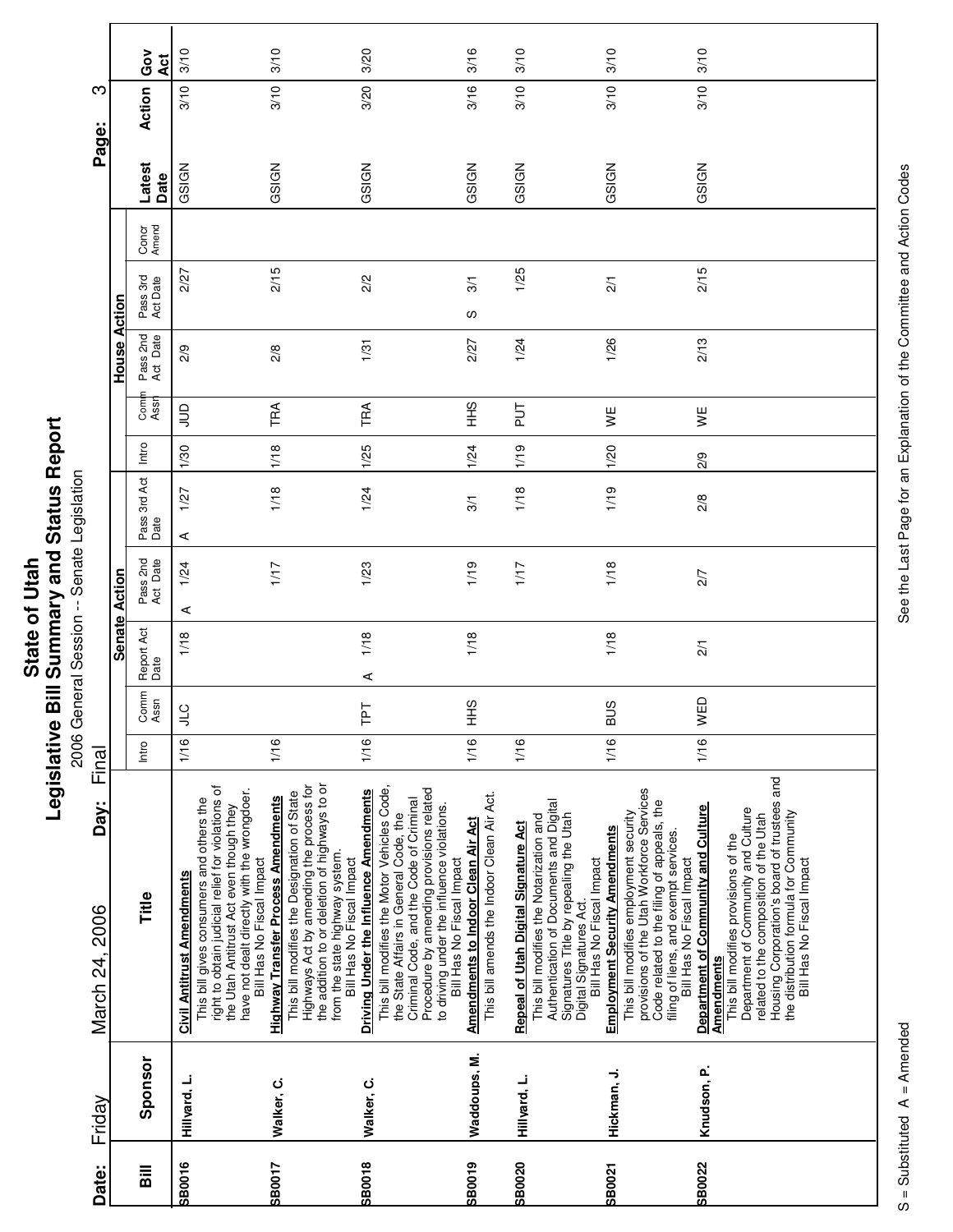|                      | Repor<br>Status I                     |
|----------------------|---------------------------------------|
| <b>State of Utah</b> | <b>Bill Summary and?</b><br>vitslativ |

eport **Printing Conditions of the Second Session**<br>2006 General Session -- Senate Legislation 2006 General Session -- Senate Legislation

| Date:          | Friday         | Day:<br>March 24, 2006                                                                                                                                                                                                                                                       | Final |              |                    |                      |                      |       |             |                      |                      |                | Page:          | ₹             |            |
|----------------|----------------|------------------------------------------------------------------------------------------------------------------------------------------------------------------------------------------------------------------------------------------------------------------------------|-------|--------------|--------------------|----------------------|----------------------|-------|-------------|----------------------|----------------------|----------------|----------------|---------------|------------|
|                |                |                                                                                                                                                                                                                                                                              |       |              | <b>Senate</b>      | Action               |                      |       |             | House                | Action               |                |                |               |            |
| $\overline{a}$ | Sponsor        | Title                                                                                                                                                                                                                                                                        | Intro | Comm<br>Assn | Report Act<br>Date | Pass 2nd<br>Act Date | Pass 3rd Act<br>Date | Intro | Com<br>Assr | Pass 2nd<br>Act Date | Pass 3rd<br>Act Date | Concr<br>Amend | Latest<br>Date | Action        | Gov<br>Act |
| <b>SB0023</b>  | Arent, P.      | Housing and Community Development to<br>Museum Services within the Division of<br>related to the relocation of the Office of<br>Department of Community and Culture<br>This bill modifies provisions of the<br>Bill Has No Fiscal Impact<br><b>Office of Museum Services</b> | 1/16  |              |                    | 1/17                 | 1/18                 | 1/18  | ¥           | 1/26                 | $\overline{21}$      |                | GSIGN          | 3/10          | 3/10       |
| <b>SB0024</b>  | Madsen, M.     | Criminal Code dealing with the possession<br>This bill modifies provisions of the Utah<br>Bill Has No Fiscal Impact<br>and carrying of weapons.<br><b>Weapons Amendments</b>                                                                                                 | 1/16  | <b>CT</b>    | 2/21<br>SÃ         | 2/24<br>⋖            | 2/24                 | 2/24  |             | 3/1                  |                      |                | SFILED         | $\frac{5}{2}$ |            |
| <b>SB0025</b>  | Evans, B.      | This bill modifies the Utah Division of Indian<br>Affairs Act to address meetings with tribal<br><b>Coordination with Tribal Leaders</b><br>Bill Has No Fiscal Impact<br>leaders and agency contacts.<br><b>Amendments</b>                                                   | 1/16  |              |                    | 1/18                 | 1/19                 | 1/20  | GO          | 1/26                 | $\frac{2}{1}$        |                | GSIGN          | 3/13          | 3/13       |
| <b>SB0026</b>  | Stephenson, H. | This bill provides legislative action regarding<br><b>Administrative Rules Reauthorization</b><br>Bill Has No Fiscal Impact<br>administrative rules.                                                                                                                         | 1/16  | GOP          | 1/19               | 1/24                 | 1/25                 | 1/26  |             | 1/27                 | $\overline{21}$      |                | GSIGN          | 3/10          | 3/10       |
| <b>SB0027</b>  | Hatch, T.      | Resources to build the Lake Powell Pipeline<br>Lake Powell Pipeline Development Act<br>This bill authorizes the Board of Water<br>Bill Has No Fiscal Impact<br>project.                                                                                                      | 1/16  |              |                    | 1/17                 | 1/18                 | 1/18  | NAE         | 1/26                 | $\overline{21}$<br>⋖ | 2/2            | GSIGN          | 3/17          | 3/17       |
| <b>SB0028</b>  | Hillyard, L.   | This bill modifies the Sales and Use Tax Act<br>Sales and Use Tax - Exemption for Isolated<br>relating to sales and use tax exemptions.<br>Bill Has No Fiscal Impact<br>or Occasional Sales                                                                                  | 1/16  | ξŇ<br>Œ      | 1/23               | 1/30                 | 1/31                 | 1/31  | REV         | 2/6                  | 2/8                  |                | GSIGN          | 3/17          | 3/17       |
| <b>SB0029</b>  | Bramble, C.    | Telecommunications<br>This bill amends the Sales and Use Tax Act<br>to provide a sales and use tax exemption<br>relating to certain telecommunications<br>equipment, machinery, or software.<br>Sales and Use Tax Exemption -<br>Bill Has Fiscal Impact                      | 1/16  |              |                    | 1/17                 | 1/19                 | 1/20  | REV         | 3/1                  | 3/1                  |                | GSIGN          | 3/17          | 3/17       |
| <b>SB0030</b>  | Bramble, C.    | This bill amends the Sales and Use Tax Act<br>Semiconductor Fabricating, Processing,<br>relating to a sales and use tax exemption<br>Research, or Development Materials<br>for certain semiconductor materials.<br>Sales and Use Tax Exemption for<br>Bill Has Fiscal Impact | 1/16  |              |                    | 1/17                 | 1/18                 | 1/19  | REV         | 1/26                 | $\overline{21}$      |                | GSIGN          | 3/17          | 3/17       |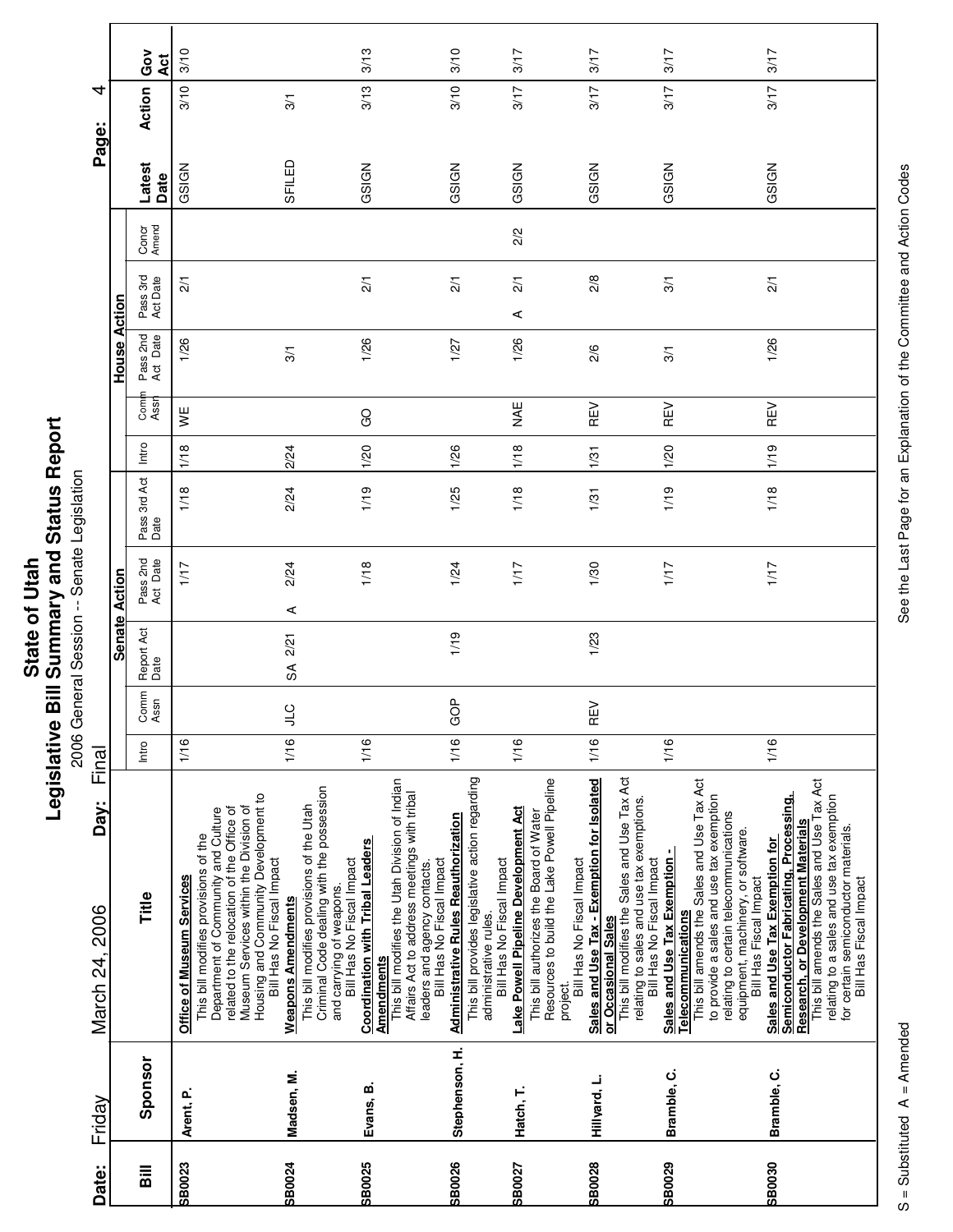|                        |                 | င်္ဝ<br>Act          | 3/17                                                                                                                                                                                                               |                                                                                                                                                                                                                                                                                                                                                                |                                                                                                                                                                                                                                        | 3/17                                                                                                                                                                                                                                                                                                                                        | 3/17                                                                                                                                                                                                                                                     | 3/10                                                                                                                                                                                                                          |
|------------------------|-----------------|----------------------|--------------------------------------------------------------------------------------------------------------------------------------------------------------------------------------------------------------------|----------------------------------------------------------------------------------------------------------------------------------------------------------------------------------------------------------------------------------------------------------------------------------------------------------------------------------------------------------------|----------------------------------------------------------------------------------------------------------------------------------------------------------------------------------------------------------------------------------------|---------------------------------------------------------------------------------------------------------------------------------------------------------------------------------------------------------------------------------------------------------------------------------------------------------------------------------------------|----------------------------------------------------------------------------------------------------------------------------------------------------------------------------------------------------------------------------------------------------------|-------------------------------------------------------------------------------------------------------------------------------------------------------------------------------------------------------------------------------|
| ഥ                      |                 | Action               | 3/17                                                                                                                                                                                                               | 3/1                                                                                                                                                                                                                                                                                                                                                            | 3/1                                                                                                                                                                                                                                    | 3/17                                                                                                                                                                                                                                                                                                                                        | 3/17                                                                                                                                                                                                                                                     | 3/10                                                                                                                                                                                                                          |
| Page:                  |                 | Latest<br>Date       | GSIGN                                                                                                                                                                                                              | SFILED                                                                                                                                                                                                                                                                                                                                                         | SFILED                                                                                                                                                                                                                                 | GSIGN                                                                                                                                                                                                                                                                                                                                       | GSIGN                                                                                                                                                                                                                                                    | GSIGN                                                                                                                                                                                                                         |
|                        |                 | Concr<br>Amend       | $\overline{3}$                                                                                                                                                                                                     |                                                                                                                                                                                                                                                                                                                                                                |                                                                                                                                                                                                                                        |                                                                                                                                                                                                                                                                                                                                             | 3/1                                                                                                                                                                                                                                                      | 2/27                                                                                                                                                                                                                          |
|                        |                 | Pass 3rd<br>Act Date | 3/1<br>w                                                                                                                                                                                                           |                                                                                                                                                                                                                                                                                                                                                                |                                                                                                                                                                                                                                        | 3/1                                                                                                                                                                                                                                                                                                                                         | 3/1<br>⋖                                                                                                                                                                                                                                                 | 2/27                                                                                                                                                                                                                          |
|                        | Action<br>House | Pass 2nd<br>Act Date | $\overline{3}$<br>w                                                                                                                                                                                                | 2/7                                                                                                                                                                                                                                                                                                                                                            | 2/17                                                                                                                                                                                                                                   | 3/1                                                                                                                                                                                                                                                                                                                                         | 3/1                                                                                                                                                                                                                                                      | ⋖<br>2/6                                                                                                                                                                                                                      |
|                        |                 | Com<br>Assr          | REV                                                                                                                                                                                                                | 11<br>11                                                                                                                                                                                                                                                                                                                                                       | REV                                                                                                                                                                                                                                    | 11g                                                                                                                                                                                                                                                                                                                                         |                                                                                                                                                                                                                                                          | REV                                                                                                                                                                                                                           |
|                        |                 | Intro                | 1/27                                                                                                                                                                                                               | 1/27                                                                                                                                                                                                                                                                                                                                                           | 2/14                                                                                                                                                                                                                                   | 1/27                                                                                                                                                                                                                                                                                                                                        | 1/27                                                                                                                                                                                                                                                     | 1/31                                                                                                                                                                                                                          |
|                        |                 | Pass 3rd Act<br>Date | 1/26                                                                                                                                                                                                               | 1/26                                                                                                                                                                                                                                                                                                                                                           | 2/13                                                                                                                                                                                                                                   | 1/26                                                                                                                                                                                                                                                                                                                                        | 1/26                                                                                                                                                                                                                                                     | 1/30                                                                                                                                                                                                                          |
|                        | Action          | Pass 2nd<br>Act Date | 1/25                                                                                                                                                                                                               | 1/25                                                                                                                                                                                                                                                                                                                                                           | လ<br>1/25                                                                                                                                                                                                                              | 1/25                                                                                                                                                                                                                                                                                                                                        | 1/25                                                                                                                                                                                                                                                     | 1/27                                                                                                                                                                                                                          |
|                        | <b>Senate</b>   | Report Act<br>Date   | 1/19                                                                                                                                                                                                               | 1/19                                                                                                                                                                                                                                                                                                                                                           | 1/19                                                                                                                                                                                                                                   | ⋖<br>1/19                                                                                                                                                                                                                                                                                                                                   | 1/19<br>S                                                                                                                                                                                                                                                | 1/19                                                                                                                                                                                                                          |
|                        |                 | Comm<br>Assn         | ΛEλ<br>щ,                                                                                                                                                                                                          | ΥĒ<br>ட                                                                                                                                                                                                                                                                                                                                                        | REV                                                                                                                                                                                                                                    | REV                                                                                                                                                                                                                                                                                                                                         | REV                                                                                                                                                                                                                                                      | REV                                                                                                                                                                                                                           |
| Final                  |                 | Intro                | 1/16                                                                                                                                                                                                               | 1/16                                                                                                                                                                                                                                                                                                                                                           | 1/16                                                                                                                                                                                                                                   | 1/16                                                                                                                                                                                                                                                                                                                                        | 1/16                                                                                                                                                                                                                                                     | 1/16                                                                                                                                                                                                                          |
| Day:<br>March 24, 2006 |                 | Title                | This bill amends the Sales and Use Tax Act<br>Sales and Use Tax - Manufacturing and<br>Industry Exemptions Amendments<br>to modify exemptions relating to<br>manufacturing and industry.<br>Bill Has Fiscal Impact | Multi-channel Video or Audio Service Tax -<br>This bill amends the Multi-Channel Video or<br>nonrefundable tax credit for a multi-channel<br>video or audio service provider and require<br>County or Municipality Franchise Fee Tax<br>that the multi-channel video or audio<br>Audio Service Tax Act to provide a<br>Bill Has Fiscal Impact<br><b>Credit</b> | Sales and Use Tax Exemptions and Refund<br>This bill amends the Sales and Use Tax Act<br>to provide sales and use tax exemptions<br>and a refund for certain business inputs.<br>for Certain Business Inputs<br>Bill Has Fiscal Impact | and modify gross receipts taxes and require<br>This bill modifies the Public Utilities title and<br>certain public utilities to file new tariffs with<br><b>Gross Receipts Tax Amendments, Repeal</b><br>the Revenue and Taxation title to repeal<br>the Public Service Commission.<br>Bill Has Fiscal Impact<br>and Public Utility Tariffs | This bill amends the Local Sales and Use<br>Tax Act to address distributions of sales<br>and use tax revenues to counties, cities,<br><b>Local Option Sales and Use Tax</b><br>Bill Has No Fiscal Impact<br><b>Distribution Amendments</b><br>and towns. | This bill modifies the State System of Public<br>School Districts - Limited Amendments to<br>Education Title and the Property Tax Act<br>relating to a voted leeway.<br>Bill Has No Fiscal Impact<br><b>Truth in Taxation</b> |
| Friday                 |                 | Sponsor              | Stephenson, H.                                                                                                                                                                                                     | Goodfellow, B.                                                                                                                                                                                                                                                                                                                                                 | Stephenson, H.                                                                                                                                                                                                                         | Dmitrich, M.                                                                                                                                                                                                                                                                                                                                | Bell, G.                                                                                                                                                                                                                                                 | Dmitrich, M.                                                                                                                                                                                                                  |
| Date:                  |                 | $\overline{a}$       | <b>SB0031</b>                                                                                                                                                                                                      | SB0032                                                                                                                                                                                                                                                                                                                                                         | <b>SB0033</b>                                                                                                                                                                                                                          | <b>SB0034</b>                                                                                                                                                                                                                                                                                                                               | SB0035                                                                                                                                                                                                                                                   | SB0036                                                                                                                                                                                                                        |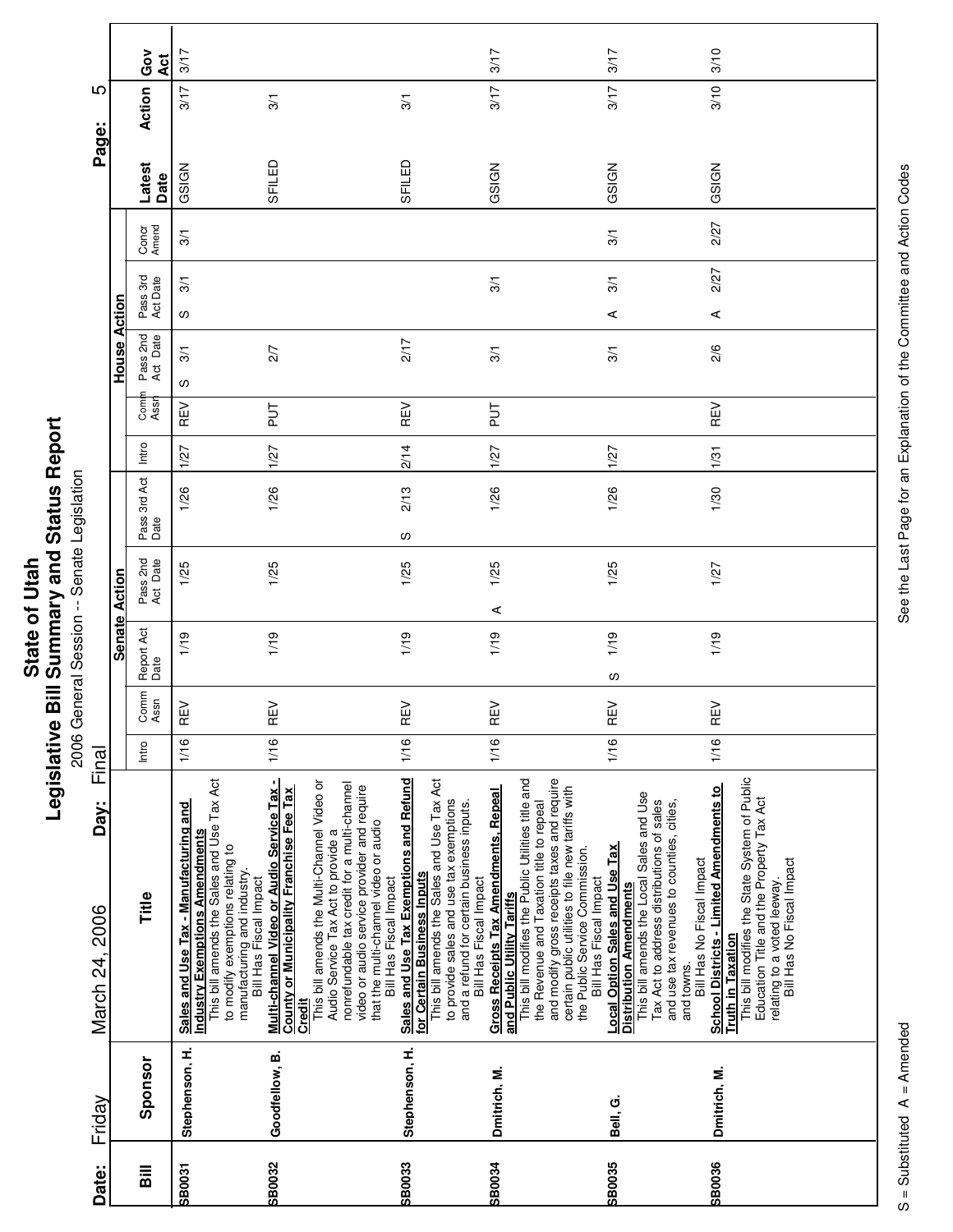| Ĩ.<br>' and<br>į<br>$\overline{\phantom{a}}$<br>ご<br>nmar<br>State of<br><b>Rill Cum</b><br>ï<br>vislativ<br>りうい |
|------------------------------------------------------------------------------------------------------------------|
|------------------------------------------------------------------------------------------------------------------|

**Printing Conditions of the Second Session**<br>2006 General Session -- Senate Legislation 2006 General Session -- Senate Legislation

| ဖ                               | Ğ<br>Āct<br>Action                     | 3/17<br>3/17                                                                                                                                                                                                                                |                                                                    | 3/17<br>3/17                                                                                                                 | $\frac{5}{2}$                                                                                                                                                                                                                                                                     | 2/20<br>2/20                                                                                                                                                                                                                                        | 3/17<br>3/17                                                                                                                                                                                    | $\overline{3}$                                                                                                                                                                                                                                                                                                    |
|---------------------------------|----------------------------------------|---------------------------------------------------------------------------------------------------------------------------------------------------------------------------------------------------------------------------------------------|--------------------------------------------------------------------|------------------------------------------------------------------------------------------------------------------------------|-----------------------------------------------------------------------------------------------------------------------------------------------------------------------------------------------------------------------------------------------------------------------------------|-----------------------------------------------------------------------------------------------------------------------------------------------------------------------------------------------------------------------------------------------------|-------------------------------------------------------------------------------------------------------------------------------------------------------------------------------------------------|-------------------------------------------------------------------------------------------------------------------------------------------------------------------------------------------------------------------------------------------------------------------------------------------------------------------|
| Page:                           | Latest<br>Date                         | GSIGN<br>2/28                                                                                                                                                                                                                               |                                                                    | GSIGN                                                                                                                        | SECS                                                                                                                                                                                                                                                                              | GSIGN                                                                                                                                                                                                                                               | GSIGN                                                                                                                                                                                           | SECS                                                                                                                                                                                                                                                                                                              |
| Action                          | Concr<br>Amend<br>Pass 3rd<br>Act Date | 2/27<br>လ                                                                                                                                                                                                                                   |                                                                    | 2/15                                                                                                                         |                                                                                                                                                                                                                                                                                   | 1/25                                                                                                                                                                                                                                                | 2/27                                                                                                                                                                                            |                                                                                                                                                                                                                                                                                                                   |
| House                           | Pass 2nd<br>Act Date<br>Comi<br>Assr   | 2/9<br>REV                                                                                                                                                                                                                                  |                                                                    | 2/9<br>REV                                                                                                                   |                                                                                                                                                                                                                                                                                   | 1/24<br><b>BUS</b>                                                                                                                                                                                                                                  | 2/27<br>$\supseteq$                                                                                                                                                                             |                                                                                                                                                                                                                                                                                                                   |
|                                 | Intro<br>Pass 3rd Act<br>Date          | 1/31<br>1/31                                                                                                                                                                                                                                |                                                                    | 1/31<br>1/31                                                                                                                 |                                                                                                                                                                                                                                                                                   | 1/20<br>1/19                                                                                                                                                                                                                                        | 1/31<br>1/30                                                                                                                                                                                    |                                                                                                                                                                                                                                                                                                                   |
| Action                          | Pass 2nd<br>Act Date                   | 1/30                                                                                                                                                                                                                                        |                                                                    | 1/30                                                                                                                         |                                                                                                                                                                                                                                                                                   | 1/18                                                                                                                                                                                                                                                | 1/25                                                                                                                                                                                            |                                                                                                                                                                                                                                                                                                                   |
| <b>Senate</b>                   | Report Act<br>Date                     | 1/23                                                                                                                                                                                                                                        |                                                                    | 1/23                                                                                                                         | 2/22                                                                                                                                                                                                                                                                              | 1/18                                                                                                                                                                                                                                                | SA 1/20                                                                                                                                                                                         | 2/23                                                                                                                                                                                                                                                                                                              |
|                                 | Comm<br>Assn<br>Intro                  | らい<br>Œ<br>1/16                                                                                                                                                                                                                             | $\tilde{E}$<br>Œ<br>1/16                                           |                                                                                                                              | GOP<br>1/16                                                                                                                                                                                                                                                                       | <b>BUS</b><br>1/16                                                                                                                                                                                                                                  | )<br>기<br>1/16                                                                                                                                                                                  | SHH<br>1/16                                                                                                                                                                                                                                                                                                       |
| Final<br>Day:<br>March 24, 2006 | Title                                  | This bill amends the Revenue and Taxation<br>title and the State Affairs in General title<br><u>Income Tax - Taxation of Individuals,</u><br>Estates, and Trusts<br>relating to the income taxation of<br>individuals, estates, and trusts. | Individual Income Taxation of Certain<br>Bill Has No Fiscal Impact | Act relating to the individual income taxation<br>This bill modifies the Individual Income Tax<br><b>Trust Distributions</b> | Conservation and Development Fund from<br>This bill appropriates monies to the Water<br>any surplus at the end of each fiscal year<br><b>General Fund Surplus Appropriation for</b><br>Water Development Projects<br>Bill Has No Fiscal Impact<br>of certain trust distributions. | This bill amends provisions relating to the<br>Mine Safety and Certificate Amendments<br>distribution of the surplus have been met.<br>Labor Commission's authority to issue<br>after other statutory requirements for<br>Bill Has No Fiscal Impact | This bill provides admissibility standards for<br>certificates for coal and other hydrocarbon<br>Restrictions on Use of Physician<br>Bill Has No Fiscal Impact<br><b>Disclosures</b><br>mining. | Insurance Chapter of the Insurance Code to<br><b>Amendments Prohibiting Health Insurance</b><br>require health insurance policies and health<br>This bill amends the Accident and Health<br>disclosures by health care providers in<br>Bill Has No Fiscal Impact<br>malpractice actions.<br><b>Discrimination</b> |
| Friday<br>Date:                 | Sponsor<br>$\bar{a}$                   | Hillyard, L.<br><b>SB0037</b>                                                                                                                                                                                                               | Hillyard, L.<br><b>SB0038</b>                                      |                                                                                                                              | Hillyard, L.                                                                                                                                                                                                                                                                      | Dmitrich, M.                                                                                                                                                                                                                                        | Thomas, D.                                                                                                                                                                                      | McCoy, S.<br><b>SB0040</b><br><b>SB0042</b><br>SB0039<br><b>SB0041</b>                                                                                                                                                                                                                                            |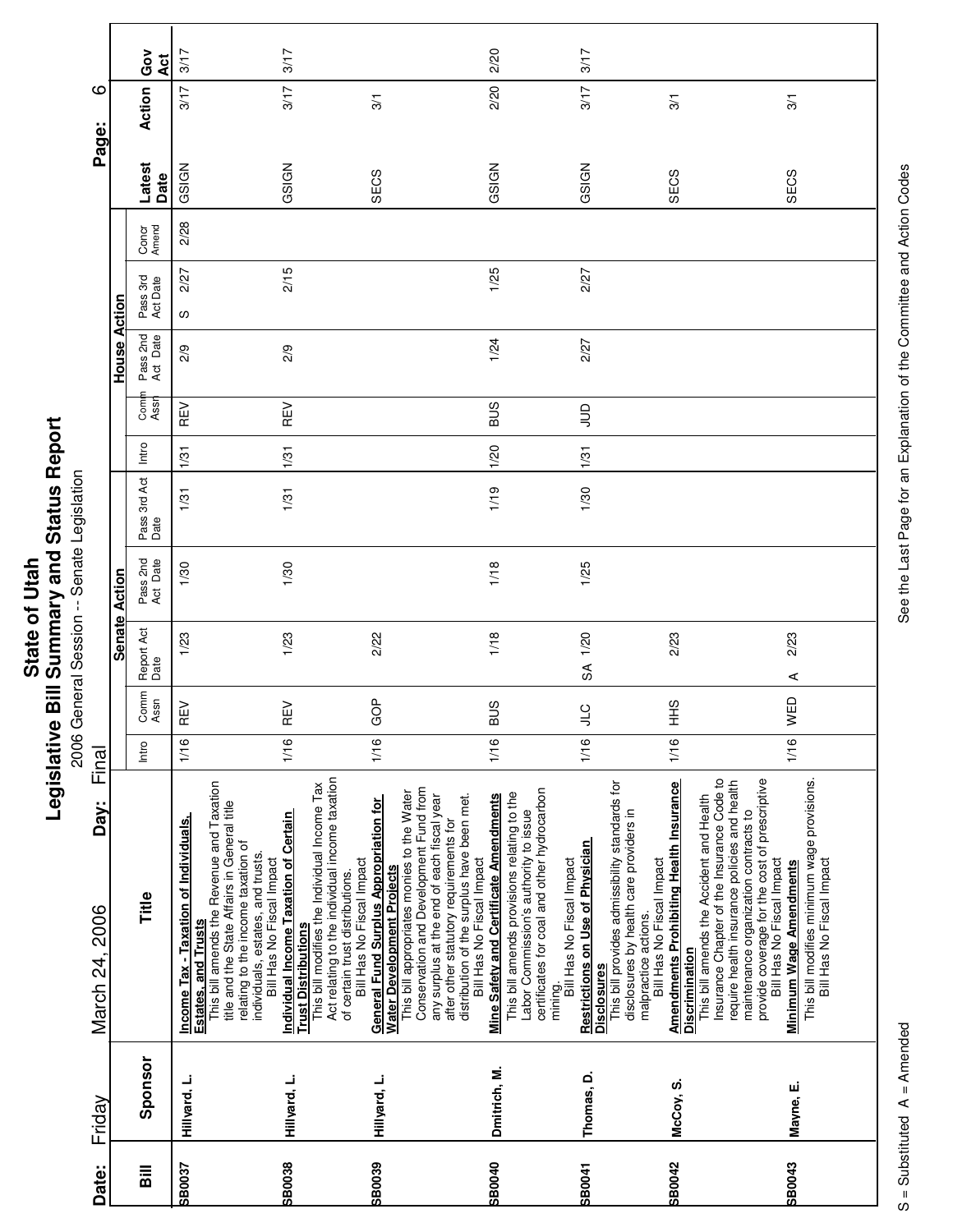|                      | Repor<br>Status I                     |
|----------------------|---------------------------------------|
| <b>State of Utah</b> | <b>Bill Summary and?</b><br>vitslativ |

eport 2006 General Session -- Senate Legislation

| Date:                              | Friday         | Day:<br>March 24, 2006                                                                                                                                                                           | Final |              |                    |                         |   |                      |                 |               |                      |                      |                |                | L<br>Page:    |          |
|------------------------------------|----------------|--------------------------------------------------------------------------------------------------------------------------------------------------------------------------------------------------|-------|--------------|--------------------|-------------------------|---|----------------------|-----------------|---------------|----------------------|----------------------|----------------|----------------|---------------|----------|
|                                    |                |                                                                                                                                                                                                  |       |              |                    | Action<br><b>Senate</b> |   |                      |                 |               | House                | Action               |                |                |               |          |
| $\overline{\overline{\mathbf{a}}}$ | Sponsor        | Title                                                                                                                                                                                            | Intro | Comm<br>Assn | Report Act<br>Date | Pass 2nd<br>Act Date    |   | Pass 3rd Act<br>Date | Intro           | Comi<br>Assr  | Pass 2nd<br>Act Date | Pass 3rd<br>Act Date | Concr<br>Amend | Latest<br>Date | Action        | Ğ<br>Act |
| <b>SB0044</b>                      | McCoy, S.      | <b>Home Inspection Standards</b>                                                                                                                                                                 | 1/16  | <b>BUS</b>   | S                  | 2/23                    |   |                      |                 |               |                      |                      |                | SECS           | $\frac{5}{2}$ |          |
|                                    |                | This bill creates requirements for home<br>inspections and inspectors.<br>Bill Has Fiscal Impact                                                                                                 |       |              |                    |                         |   |                      |                 |               |                      |                      |                |                |               |          |
| SB0045                             | Dmitrich, M.   | Oil and Gas Conservation Account                                                                                                                                                                 | 1/16  | NAE          |                    | 1/26<br>1/20            |   | 1/27                 | 1/27            | MHE           | 2/6                  |                      |                | SFILED         | $\frac{1}{2}$ |          |
|                                    |                | This bill amends the Oil and Gas<br>Conservation Account statute.<br>Bill Has Fiscal Impact<br><b>Amendments</b>                                                                                 |       |              |                    |                         |   |                      |                 |               |                      |                      |                |                |               |          |
| <b>SB0046</b>                      | Dmitrich, M.   | Utah Coal Regulator Program                                                                                                                                                                      | 1/16  | <b>NAE</b>   |                    | 1/31<br>1/24            |   | $\overline{2}$       | $\overline{21}$ | <b>MAE</b>    | 2/9                  | 2/14                 |                | GSIGN          | 3/10          | 3/10     |
|                                    |                | This bill modifies the requirements for<br>obtaining a coal mining permit.<br>Bill Has No Fiscal Impact<br><b>Amendments</b>                                                                     |       |              |                    |                         |   |                      |                 |               |                      |                      |                |                |               |          |
| SB0047                             | Goodfellow, B. | <b>Restoration of Voting Rights Amendments</b>                                                                                                                                                   | 1/16  | GOP          |                    | 1/24<br>1/19            |   | 1/25                 | 1/26            | GO            | 1/31                 | 2/2<br>w             | 2/6            | GSIGN          | 3/10          | 3/10     |
|                                    |                | Code relating to restoration of voting rights.<br>This bill modifies provisions of the Election<br>Bill Has No Fiscal Impact                                                                     |       |              |                    |                         |   |                      |                 |               |                      |                      |                |                |               |          |
| SB0048                             | Mayne, E.      | <b>School Nurses Legislative Study</b>                                                                                                                                                           | 1/16  | EDU          |                    | 1/20<br>1/18            | S | 1/26                 | 1/27            | $rac{9}{1}$   | 3/1                  |                      |                | SFILED         | 3/1           |          |
|                                    |                | Appropriations Subcommittee to study<br>This bill requires the Public Education<br>issues relating to school nurses.<br>Bill Has No Fiscal Impact                                                |       |              |                    |                         |   |                      |                 |               |                      |                      |                |                |               |          |
| <b>SP0049</b>                      | Arent, P.      | <b>School Community Council Amendments</b>                                                                                                                                                       | 1/16  | EDU          | ⋖                  | 1/31<br>1/25            | ⋖ | 2/21                 | 2/22            |               | 2/28                 | $\frac{5}{2}$        |                | GSIGN          | 3/13          | 3/13     |
|                                    |                | This bill modifies school community council<br>Bill Has No Fiscal Impact<br>membership qualifications.                                                                                           |       |              |                    |                         |   |                      |                 |               |                      |                      |                |                |               |          |
| <b>SB0050</b>                      | Thomas, D.     | Jail Funding Amendments                                                                                                                                                                          | 1/16  | <b>CTC</b>   | လ                  | 1/27<br>1/20            |   | 1/30                 | 1/31            | <b>LAW</b>    | 2/6                  | 2/9                  |                | GSIGN          | 3/10          | 3/10     |
|                                    |                | This bill modifies code provisions regarding<br>state reimbursement to county correctional<br>Bill Has No Fiscal Impact<br>facilities.                                                           |       |              |                    |                         |   |                      |                 |               |                      |                      |                |                |               |          |
| SB0051                             | Walker, C.     | Driving with a Controlled Substance in the                                                                                                                                                       | 1/16  | 군            |                    | 1/25<br>1/20            |   | 1/26                 | 1/27            | TRA           | $\overline{21}$      | 2/8                  |                | GSIGN          | 3/10          | 3/10     |
|                                    |                | causing a serious injury while operating a<br>vehicle and having a controlled substance<br>Substances Act regarding penalties for<br>This bill modifies the Utah Controlled<br>Body - Amendments |       |              |                    |                         |   |                      |                 |               |                      |                      |                |                |               |          |
|                                    |                | Bill Has No Fiscal Impact<br>in the body.                                                                                                                                                        |       |              |                    |                         |   |                      |                 |               |                      |                      |                |                |               |          |
| SB0052                             | Arent, P.      | regarding communications fraud penalties.<br>Bill Has No Fiscal Impact<br>This bill modifies the Criminal Code<br><b>Antiphishing Provisions</b>                                                 | 1/16  | <b>CTP</b>   | 2/3                | 2/13                    |   | 2/15                 | 2/15            | $\frac{1}{2}$ | 2/20                 | 2/23                 |                | GSIGN          | 3/13          | 3/13     |
|                                    |                |                                                                                                                                                                                                  |       |              |                    |                         |   |                      |                 |               |                      |                      |                |                |               |          |

See the Last Page for an Explanation of the Committee and Action Codes S = Substituted A = Amended A = Amended See the Last Page for an Explanation of the Committee and Action Codes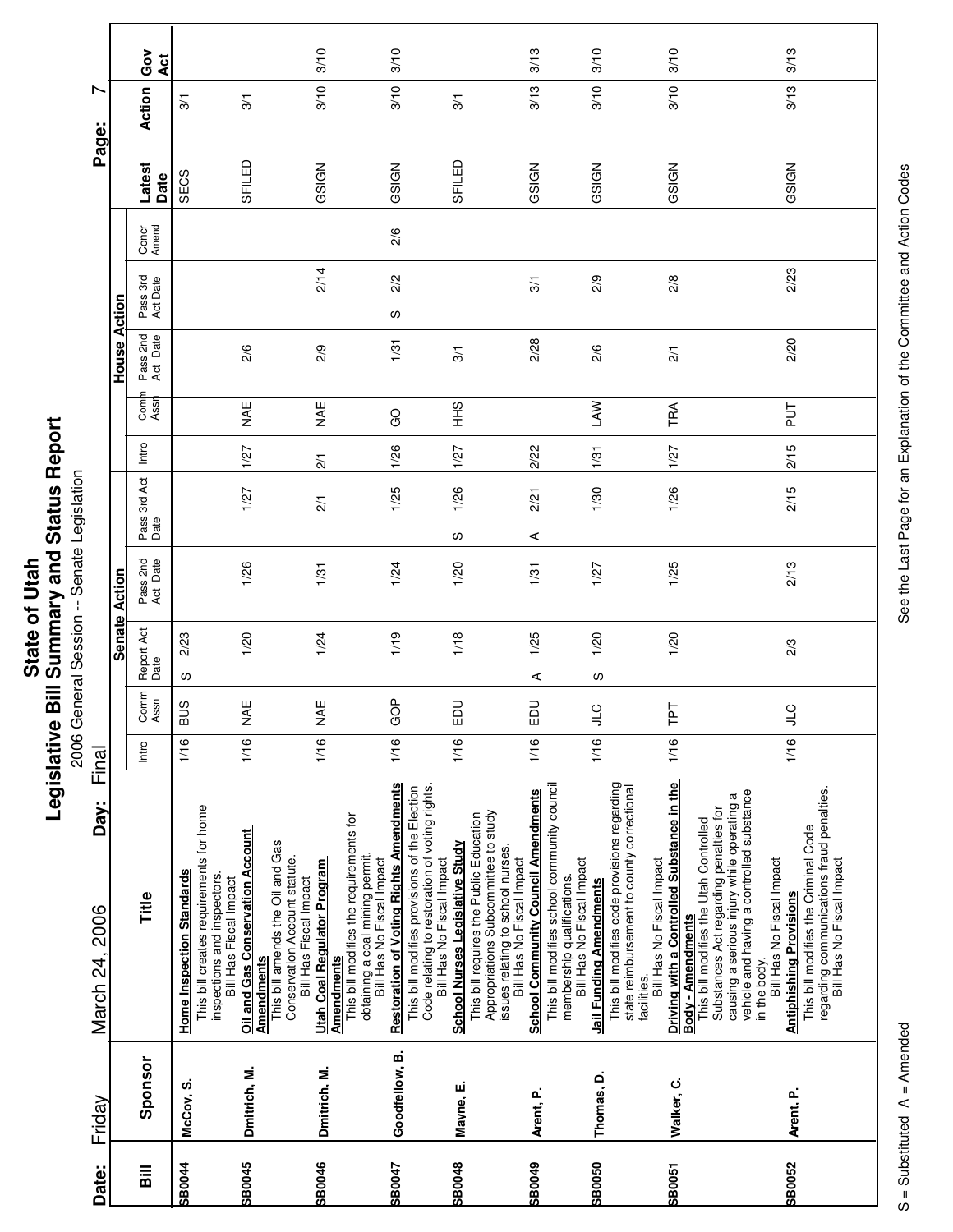**State of Utah<br>Legislative Bill Summary and Status Report** 

**Legislative Bill Summary and Status Report** 2006 General Session -- Senate Legislation 2006 General Session -- Senate Legislation

| Date:          | Friday          | Day:<br>March 24, 2006                                                                                                                                                                                                                                                                                                                                                                                                                                               | Final |                         |                    |           |                      |               |                       |                 |                |                      |                      |                 |                | Page:          | ∞      |             |
|----------------|-----------------|----------------------------------------------------------------------------------------------------------------------------------------------------------------------------------------------------------------------------------------------------------------------------------------------------------------------------------------------------------------------------------------------------------------------------------------------------------------------|-------|-------------------------|--------------------|-----------|----------------------|---------------|-----------------------|-----------------|----------------|----------------------|----------------------|-----------------|----------------|----------------|--------|-------------|
|                |                 |                                                                                                                                                                                                                                                                                                                                                                                                                                                                      |       |                         |                    | Senate    | Action               |               |                       |                 |                | House Action         |                      |                 |                |                |        |             |
| $\overline{a}$ | Sponsor         | Title                                                                                                                                                                                                                                                                                                                                                                                                                                                                | Intro | Comm<br>Assn            | Report Act<br>Date |           | Pass 2nd<br>Act Date | Pass:<br>Date | 3rd Act               | Intro           | Comi<br>Assr   | Pass 2nd<br>Act Date | Pass 3rd<br>Act Date |                 | Concr<br>Amend | Latest<br>Date | Action | င်္ဝ<br>Act |
| SB0053         | Christensen, A. | <b>Adult Protective Services Amendments</b>                                                                                                                                                                                                                                                                                                                                                                                                                          | 1/16  | $rac{9}{5}$             | 1/19               |           | 1/23                 |               | 1/24                  | 1/24            | LAW            | 1/31                 |                      | $\overline{21}$ |                | GSIGN          | 3/10   | 3/10        |
|                |                 | duplication of investigations and services by<br>This bill amends the Utah Human Services<br>Adult Services to make rules to avoid the<br>Code to require the Division of Aging and<br>Adult Protective Services and the                                                                                                                                                                                                                                             |       |                         |                    |           |                      |               |                       |                 |                |                      |                      |                 |                |                |        |             |
| SB0054         | Hickman, J.     | <b>Revenue Flow from Speeding Violations</b><br>Bill Has No Fiscal Impact                                                                                                                                                                                                                                                                                                                                                                                            | 1/16  | 집                       | ⋖                  | ⋖<br>1/26 | 2/6                  | ⋖             | 2/10                  | 2/13            | <b>NYT</b>     | 2/27                 |                      |                 |                | SFILED         | 2/28   |             |
|                |                 | amending disposition of fines and fees<br>This bill modifies the Judicial Code by<br>Bill Has No Fiscal Impact<br>provisions.                                                                                                                                                                                                                                                                                                                                        |       |                         |                    |           |                      |               |                       |                 |                |                      |                      |                 |                |                |        |             |
| SB0055         | Mansell, L. A.  | Election Reform                                                                                                                                                                                                                                                                                                                                                                                                                                                      | 1/16  | GOP                     | 1/23<br>w          | S         | 1/27                 | ⋖             | $\frac{2}{1}$<br>1/30 |                 | ⋖<br>GO        | 2/9                  | ⋖                    | 2/15            | 2/16           | GSIGN          | 3/17   | 3/17        |
|                |                 | information or improper contributions during<br>criminal penalties related to issuing false<br>provide the option to file a pledge of fair<br>This bill modifies the Election Code to<br>campaign practices and to establish                                                                                                                                                                                                                                         |       |                         |                    |           |                      |               |                       |                 |                |                      |                      |                 |                |                |        |             |
| SB0056         | Buttars, D.C.   | <b>Secondary School Amendments</b><br>Bill Has No Fiscal Impact                                                                                                                                                                                                                                                                                                                                                                                                      | 1/16  | $\mathsf{D} \mathsf{D}$ | ⋖                  | 1/19      | 1/23                 | ⋖             | 1/24                  | 1/31            | ω<br><b>DU</b> | 2/28                 | ⋖                    | 3/1             | 3/1            | GSIGN          | 3/17   | 3/17        |
|                |                 | establishes requirements for the Electronic<br>acceptance of credits awarded by schools<br>This bill establishes requirements for the<br>and the Electronic High School and<br>Bill Has No Fiscal Impact<br>High School.                                                                                                                                                                                                                                             |       |                         |                    |           |                      |               |                       |                 |                |                      |                      |                 |                |                |        |             |
| SB0057         | Evans, B.       | This bill amends the duties of the Utah<br>Digital Health Commission.<br>Bill Has Fiscal Impact<br><b>Telehealth for Rural Utah</b>                                                                                                                                                                                                                                                                                                                                  | 1/16  | $rac{9}{5}$             |                    | S<br>1/18 | 1/19                 |               | 1/20                  | 1/20            | 등              | 3/1                  |                      | $\frac{5}{1}$   |                | GSIGN          | 3/13   | 3/13        |
| SB0058         | Knudson, P.     | This bill modifies the Alcoholic Beverage<br><b>Eliminating Alcohol Sales to Youth</b><br><b>Alcoholic Beverage Amendments -</b>                                                                                                                                                                                                                                                                                                                                     | 1/16  | SUB                     | 1/24<br>⋖          |           | 1/31                 |               | $\overline{21}$       | $\overline{21}$ | <b>NYT</b>     | $\frac{5}{1}$        | လ                    | 3/1             | 3/1            | GSIGN          | 3/20   | 3/20        |
| SB0059         | Killpack, S.    | Code by amending requirements for certain<br>Control Act and related statutes to address<br>government agencies for purchasing from<br><b>Purchasing from People with Disabilities</b><br>Restricted Account and issues relating to<br>This bill modifies the Utah Procurement<br>Beverage Enforcement and Treatment<br>state policy in funding the Alcoholic<br>Bill Has Fiscal Impact<br>Bill Has Fiscal Impact<br>persons with disabilities.<br><b>Amendments</b> | 1/16  | GOP                     |                    | 1/23      | 1/30                 | ⋖             | 1/31                  | $\overline{2}$  | $rac{9}{5}$    | 2/7                  |                      | 2/15            |                | GSIGN          | 3/10   | 3/10        |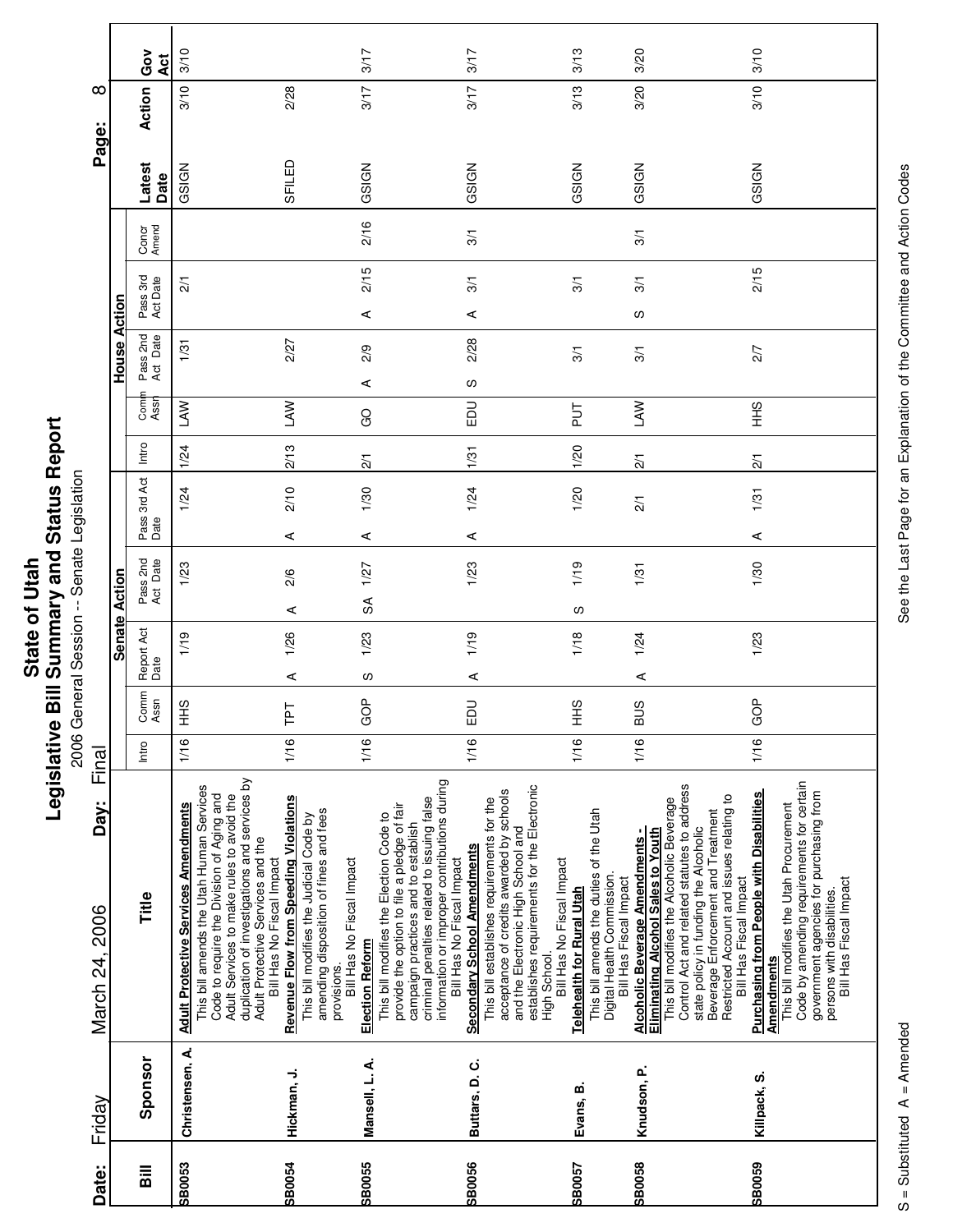| တ                      |                     | Ğ<br>O<br>Āct        | 3/21                                                                                                                                                                      | 3/10                                                                                                                                                              | 3/10                                                                                                                                   |                                                                                                                                                                                                                             |                                                                                                                                                                            | 3/15                                                                                                                                                                                                                                   | 3/15                                                                                                                                                                                                                                                                                                |
|------------------------|---------------------|----------------------|---------------------------------------------------------------------------------------------------------------------------------------------------------------------------|-------------------------------------------------------------------------------------------------------------------------------------------------------------------|----------------------------------------------------------------------------------------------------------------------------------------|-----------------------------------------------------------------------------------------------------------------------------------------------------------------------------------------------------------------------------|----------------------------------------------------------------------------------------------------------------------------------------------------------------------------|----------------------------------------------------------------------------------------------------------------------------------------------------------------------------------------------------------------------------------------|-----------------------------------------------------------------------------------------------------------------------------------------------------------------------------------------------------------------------------------------------------------------------------------------------------|
| Page:                  |                     | Action               | 3/21                                                                                                                                                                      | 3/10                                                                                                                                                              | 3/10                                                                                                                                   | 3/1                                                                                                                                                                                                                         | $\frac{5}{2}$                                                                                                                                                              | 3/15                                                                                                                                                                                                                                   | 3/15                                                                                                                                                                                                                                                                                                |
|                        |                     | Latest<br>Date       | GSIGN                                                                                                                                                                     | GSIGN                                                                                                                                                             | GSIGN                                                                                                                                  | SECS                                                                                                                                                                                                                        | SECS                                                                                                                                                                       | GSIGN                                                                                                                                                                                                                                  | GSIGN                                                                                                                                                                                                                                                                                               |
|                        |                     | Concr<br>Amend       |                                                                                                                                                                           | 2/17                                                                                                                                                              |                                                                                                                                        |                                                                                                                                                                                                                             |                                                                                                                                                                            |                                                                                                                                                                                                                                        |                                                                                                                                                                                                                                                                                                     |
|                        |                     | Pass 3rd<br>Act Date | 3/1                                                                                                                                                                       | 2/16                                                                                                                                                              | 2/15                                                                                                                                   |                                                                                                                                                                                                                             |                                                                                                                                                                            | 2/14                                                                                                                                                                                                                                   | 2/8                                                                                                                                                                                                                                                                                                 |
|                        | <b>House Action</b> | Pass 2nd<br>Act Date | $\frac{5}{2}$                                                                                                                                                             | 2/14<br>လ                                                                                                                                                         | 2/13                                                                                                                                   |                                                                                                                                                                                                                             |                                                                                                                                                                            | 2/9                                                                                                                                                                                                                                    | 2/7                                                                                                                                                                                                                                                                                                 |
|                        |                     | Com<br>Assr          | <b>GO</b>                                                                                                                                                                 | $\Xi$                                                                                                                                                             | $\Xi$                                                                                                                                  |                                                                                                                                                                                                                             |                                                                                                                                                                            | NA≣                                                                                                                                                                                                                                    | <b>SUB</b>                                                                                                                                                                                                                                                                                          |
|                        |                     | Intro                | 2/15                                                                                                                                                                      | 2/9                                                                                                                                                               | $\overline{21}$                                                                                                                        |                                                                                                                                                                                                                             |                                                                                                                                                                            | 2/7                                                                                                                                                                                                                                    | 2/2                                                                                                                                                                                                                                                                                                 |
|                        |                     | Pass 3rd Act<br>Date | 2/15                                                                                                                                                                      | 2/8<br>⋖                                                                                                                                                          | 2/1                                                                                                                                    |                                                                                                                                                                                                                             |                                                                                                                                                                            | 2/6                                                                                                                                                                                                                                    | 2/2                                                                                                                                                                                                                                                                                                 |
|                        | Senate Action       | Pass 2nd<br>Act Date | 2/14                                                                                                                                                                      | $\overline{21}$                                                                                                                                                   | 1/31<br>⋖                                                                                                                              |                                                                                                                                                                                                                             |                                                                                                                                                                            | 2/3<br>⋖                                                                                                                                                                                                                               |                                                                                                                                                                                                                                                                                                     |
|                        |                     | Report Act<br>Date   | 2/8                                                                                                                                                                       | 1/25                                                                                                                                                              | 1/24                                                                                                                                   | 2/23<br>ၯ                                                                                                                                                                                                                   | 2/23<br>⋖                                                                                                                                                                  | 1/30                                                                                                                                                                                                                                   | 1/30                                                                                                                                                                                                                                                                                                |
|                        |                     | Comm<br>Assn         | GOP                                                                                                                                                                       | $\supseteq$<br>⊃                                                                                                                                                  | <b>CTP</b>                                                                                                                             | 고                                                                                                                                                                                                                           | ΚĒ<br>щ.                                                                                                                                                                   | <b>NAE</b>                                                                                                                                                                                                                             | GOP                                                                                                                                                                                                                                                                                                 |
| Final                  |                     | Intro                | 1/16                                                                                                                                                                      | 1/16                                                                                                                                                              | 1/16                                                                                                                                   | 1/16                                                                                                                                                                                                                        | 1/17                                                                                                                                                                       | 1/18                                                                                                                                                                                                                                   | 1/18                                                                                                                                                                                                                                                                                                |
| Day:<br>March 24, 2006 |                     | Title                | This bill modifies provisions of the Election<br>Presidential Primary to be held on the first<br>Western States Presidential Primary<br>Code to permit the Western States | This bill enacts the Utah Uniform Mediation<br>Tuesday in February in a presidential<br>Bill Has Fiscal Impact<br>Uniform Mediation Act<br>election year.<br>Act. | This bill defines "judge" to include the chief<br><b>Judicial Conduct Commission</b><br>Bill Has No Fiscal Impact<br><b>Amendments</b> | This bill modifies the Motor Vehicles Code<br>justice of the Utah Supreme Court and<br>by amending provisions related to the<br>makes technical amendments.<br>Bill Has No Fiscal Impact<br><b>License Plate Amendments</b> | <b>Legislative Compensation Commission</b><br>issuance and display of license plates.<br>This bill requires the Legislative<br>Bill Has Fiscal Impact<br><b>Amendments</b> | recommendations to the Legislature about<br><b>Wildland Fire Suppression Amendments</b><br>Compensation Commission to make<br>This bill modifies a county's payment<br>legislative expenses and benefits.<br>Bill Has No Fiscal Impact | obligation for participating in the Wildland<br>This bill addresses the territorial extent of<br>an emergency for purposes of Title 13,<br><b>Price Controls During Emergencies</b><br>Chapter 41, Price Controls During<br>Bill Has No Fiscal Impact<br>Fire Suppression Fund<br><b>Amendments</b> |
| Friday                 |                     | Sponsor              | Knudson, P.                                                                                                                                                               | Hillyard, L.                                                                                                                                                      | Waddoups, M.                                                                                                                           | Eastman, D.                                                                                                                                                                                                                 | Bell, G.                                                                                                                                                                   | Thomas, D.                                                                                                                                                                                                                             | Arent, P.                                                                                                                                                                                                                                                                                           |
| Date:                  |                     | <b>Sill</b>          | <b>SB0060</b>                                                                                                                                                             | SB0061                                                                                                                                                            | SB0062                                                                                                                                 | <b>SB0063</b>                                                                                                                                                                                                               | <b>SB0064</b>                                                                                                                                                              | <b>SB0065</b>                                                                                                                                                                                                                          | <b>SB0066</b>                                                                                                                                                                                                                                                                                       |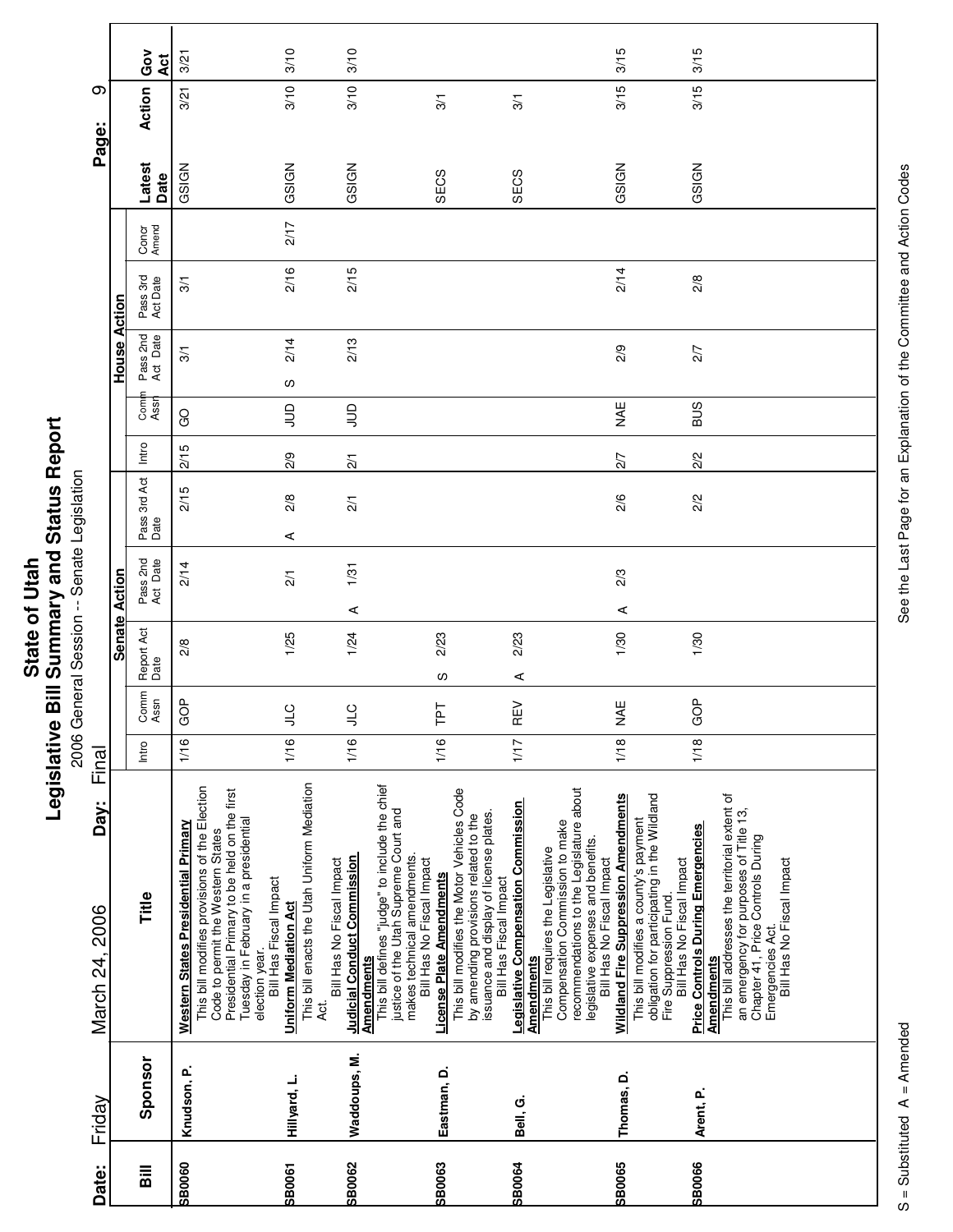| Ĩ.<br>' and<br>į<br>$\overline{\phantom{a}}$<br>ご<br>nmar<br>State of<br><b>Rill Cum</b><br>ï<br>vislativ<br>りうい |
|------------------------------------------------------------------------------------------------------------------|
|------------------------------------------------------------------------------------------------------------------|

**Printing Conditions of the Second Session**<br>2006 General Session -- Senate Legislation 2006 General Session -- Senate Legislation

| Friday                                                                                                                                                                                                                                                                                                                                                                                                                    | Day:<br>March 24, 2006 | Final |              | <b>Senate</b>      | Action |                      |                      |                 |              | House                  | Action               |                | Page:          | $\overline{\phantom{0}}$ | $\circ$          |
|---------------------------------------------------------------------------------------------------------------------------------------------------------------------------------------------------------------------------------------------------------------------------------------------------------------------------------------------------------------------------------------------------------------------------|------------------------|-------|--------------|--------------------|--------|----------------------|----------------------|-----------------|--------------|------------------------|----------------------|----------------|----------------|--------------------------|------------------|
| Title<br>Sponsor                                                                                                                                                                                                                                                                                                                                                                                                          |                        | Intro | Comm<br>Assn | Report Act<br>Date |        | Pass 2nd<br>Act Date | Pass 3rd Act<br>Date | Intro           | Comi<br>Assr | Pass 2nd<br>Act Date   | Pass 3rd<br>Act Date | Concr<br>Amend | Latest<br>Date | Action                   | Ğo<br><b>Act</b> |
| <b>Conservation Easement Restricted</b><br><b>Accounts</b><br>Evans, B.                                                                                                                                                                                                                                                                                                                                                   |                        | 1/18  | NAE          | 1/24<br>⋖          | ⋖      | 1/31                 | $\overline{21}$<br>⋖ | $\overline{21}$ | <b>MAE</b>   | 2/9                    | 2/16<br>⋖            | 217            | GSIGN          | 3/10                     | 3/10             |
| to working relationships between licensed<br>Construction Trades Licensing Act related<br>Conservation Easement Account and the<br>This bill modifies provisions of the Utah<br>This bill creates the Natural Resources<br>Agriculture Conservation Easement<br><b>Plumbing License Qualifications</b><br>Bill Has No Fiscal Impact<br><b>Amendments</b><br>Account.<br>Hellewell, P.                                     |                        | 1/18  | <b>SUS</b>   | 1/31<br>⋖          | ⋖      | 2/7                  | 2/9                  | 2/9             | <b>SUS</b>   | 2/28                   | 2/28<br>w            | 3/1            | GSIGN          | 3/13                     | 3/13             |
| This bill addresses the integrity of consumer<br><b>Protection of Information in Consumer</b><br>plumbers and licensed apprentice<br>Bill Has No Fiscal Impact<br><b>Credit Databases</b><br>plumbers.<br>Walker, C.                                                                                                                                                                                                      |                        | 1/18  | <b>BUS</b>   | 1/25<br>လ          | ⋖      | 2/7                  | 2/8                  | 2/9             | SUS          | 3/1<br>S               | 3/1<br>S             | 3/1            | GSIGN          | 3/20                     | 3/20             |
| <b>Process for Approval of Waste Disposal</b><br>This bill modifies legislative and<br>Bill Has Fiscal Impact<br>credit databases.<br>Amendments<br>Stephenson, H.                                                                                                                                                                                                                                                        |                        | 1/18  | <b>MAE</b>   | 1/24<br>⋖          | ⋖      | 1/31                 | $\overline{3}$<br>⋖  | $\overline{21}$ | <b>SUB</b>   | 2/14                   | 2/15                 |                | SFILED         | $\overline{3}$           |                  |
| gubernatorial approval requirements for the<br>disposal of certain wastes.<br>This bill addresses consumer credit<br>Bill Has No Fiscal Impact<br><b>Consumer Credit Protection</b><br>protections.<br>Walker, C.                                                                                                                                                                                                         |                        | 1/23  | <b>BUS</b>   | 1/27               | ၯ      | 2/6                  | 27<br>⋖              | 2/7             | <b>SUB</b>   | 2/27<br>$\mathfrak{F}$ | 2/27                 | 3/1            | GSIGN          | 3/20                     | 3/20             |
| This bill modifies procedures for exempting<br><b>Home School and Dual Enrollment</b><br>Bill Has No Fiscal Impact<br><b>Amendments</b><br>Madsen, M.                                                                                                                                                                                                                                                                     |                        | 1/23  | EDU          | 1/25<br>⋖          | w      | 2/7                  | 2/8                  | 2/9             | 品            | 3/1<br>w               |                      |                | SFILED         | 3/1                      |                  |
| provides that home school students shall be<br>attendance at a public or private school and<br>enacting provisions governing the personal<br>use and disposition of campaign funds.<br>Bill Has No Fiscal Impact<br>This bill modifies the Election Code by<br>eligible to participate in extracurricular<br>minors who are home schooled from<br>Personal Use of Campaign Funds<br>Bill Has No Fiscal Impact<br>Hale, K. |                        | 1/23  |              |                    |        |                      |                      |                 |              |                        |                      |                | SECS           | 3/1                      |                  |
|                                                                                                                                                                                                                                                                                                                                                                                                                           |                        |       |              |                    |        |                      |                      |                 |              |                        |                      |                |                |                          |                  |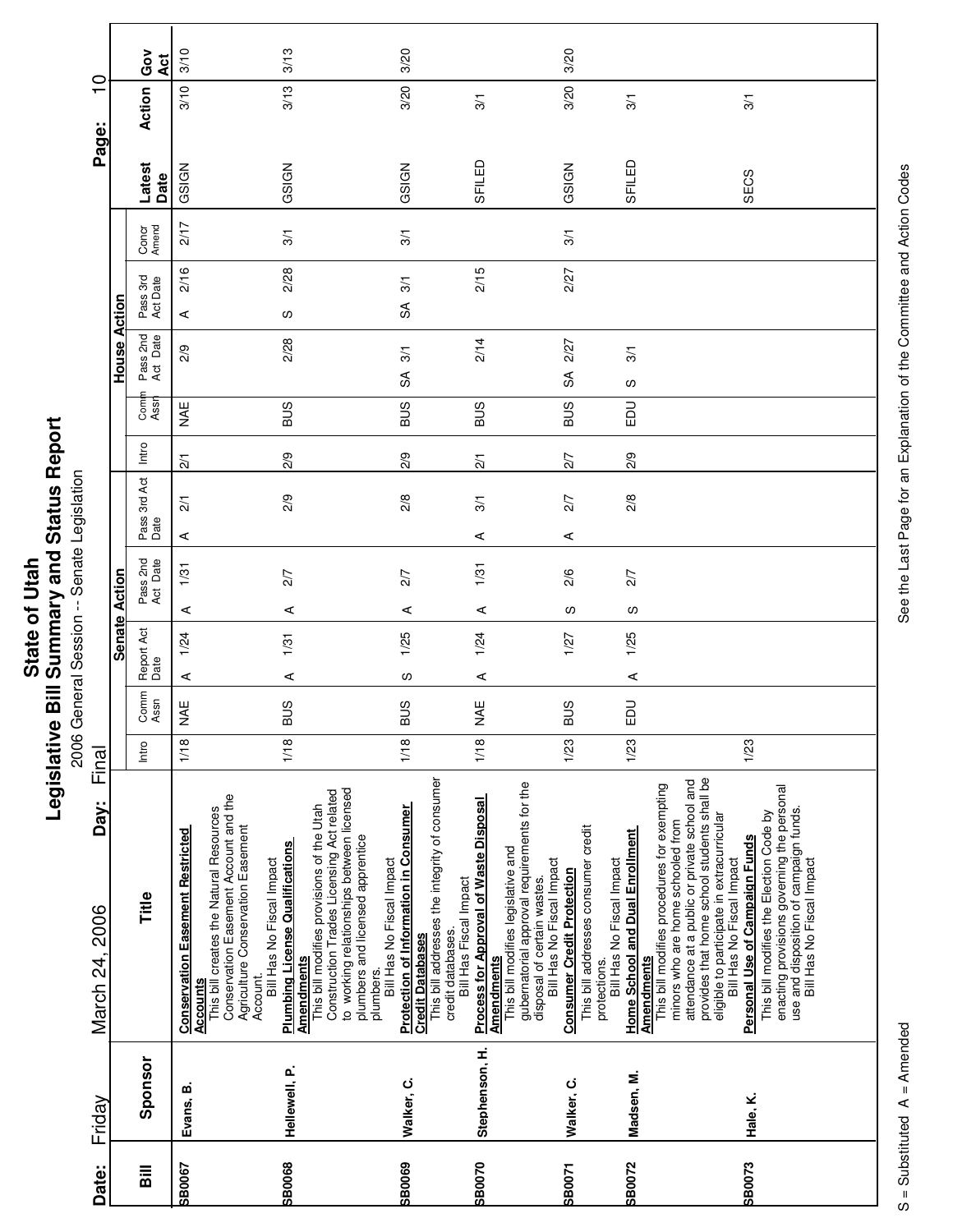| Ĩ.<br>' and<br>į<br>$\overline{\phantom{a}}$<br>ご<br>nmar<br>State of<br><b>Rill Cum</b><br>ï<br>vislativ<br>りうい |
|------------------------------------------------------------------------------------------------------------------|
|------------------------------------------------------------------------------------------------------------------|

| Date:          | Friday         | Day:<br>March 24, 2006                                                                                                                                                                                                                                                                                                                                      | Final |              |                    |                       |                      |       |              |                      |                      |                |                | $\mathbf \tau$<br>Page: | ┯          |  |
|----------------|----------------|-------------------------------------------------------------------------------------------------------------------------------------------------------------------------------------------------------------------------------------------------------------------------------------------------------------------------------------------------------------|-------|--------------|--------------------|-----------------------|----------------------|-------|--------------|----------------------|----------------------|----------------|----------------|-------------------------|------------|--|
|                |                |                                                                                                                                                                                                                                                                                                                                                             |       |              | <b>Senate</b>      | Action                |                      |       |              | House                | Action               |                |                |                         |            |  |
| $\overline{a}$ | Sponsor        | Title                                                                                                                                                                                                                                                                                                                                                       | Intro | Comm<br>Assn | Report Act<br>Date | Pass 2nd<br>Act Date  | Pass 3rd Act<br>Date | Intro | Comi<br>Assr | Pass 2nd<br>Act Date | Pass 3rd<br>Act Date | Concr<br>Amend | Latest<br>Date | Action                  | Gov<br>Act |  |
| <b>SB0074</b>  | Stephenson, H. | <b>Privatization of Government Functions</b><br>Government Functions Task Force.<br>This bill creates the Privatization of<br><b>Task Force</b>                                                                                                                                                                                                             | 1/24  | 9<br>O       | 1/30               | $\overline{21}$       | 2/3<br>⋖             | 2/6   |              |                      |                      |                | SFILED         | $\frac{5}{2}$           |            |  |
| <b>SB0075</b>  | Mansell, L. A. | This bill establishes a process for a Utah<br>Bill Has Fiscal Impact<br>U Star Initiative                                                                                                                                                                                                                                                                   | 1/23  | WED          | 1/30<br>w          | $\overline{2}/1$<br>⋖ | 2/7                  | 2/7   | <b>SUS</b>   | 3/1                  | 3/1                  |                | GSIGN          | 3/13                    | 3/13       |  |
|                |                | Initiative, authorizes the issuance of general<br>research buildings at Utah State University<br>obligation bonds for the construction of<br>Science Technology and Research<br>Bill Has Fiscal Impact                                                                                                                                                      |       |              |                    |                       |                      |       |              |                      |                      |                |                |                         |            |  |
| <b>SB0076</b>  | Mayne, E.      | <b>Lenders Registration Acts Amendments</b><br>This bill modifies the Check Cashing                                                                                                                                                                                                                                                                         | 1/25  | <b>BUS</b>   | 2/6<br>ပ           | 2/13<br>w             | 2/14                 | 2/14  |              |                      |                      |                | SFILED         | $\overline{3}$          |            |  |
| <b>SB0077</b>  | Madsen, M.     | This bill modifies the Government Records<br><b>Classification and Inspection of Records</b><br>Registration Act and the Title Lending<br>Bill Has No Fiscal Impact<br>Registration Act.<br>Under Grama                                                                                                                                                     | 1/26  | ģ<br>O       | 2/23               |                       |                      |       |              |                      |                      |                | SECS           | $\overline{3}$          |            |  |
| <b>SB0078</b>  | Buttars, D.C.  | This bill establishes a process for public<br>Access and Management Act to amend<br>input for and voter approval of school<br>certain protected records provisions.<br><b>Alternative School Building Plans</b><br>Bill Has No Fiscal Impact                                                                                                                | 1/27  | <b>DU</b>    | 2/23               |                       |                      |       |              |                      |                      |                | SECS           | 3/1                     |            |  |
| <b>SB0079</b>  | Hillyard, L.   | Debt-Management Services Act within the<br>Uniform Debt-Management Services Act<br>This bill establishes the Uniform<br>building construction.<br>Bill Has No Fiscal Impact                                                                                                                                                                                 | 1/27  | GOP          | 2/6                | 2/13                  | 2/16                 | 2/16  | <b>GO</b>    | 2/28                 | 2/28                 |                | GSIGN          | 3/15                    | 3/15       |  |
| <b>SB0080</b>  | Killpack, S.   | This bill modifies the Revenue and Taxation<br>administered by the Division of Consumer<br><b>Public-private Partnerships for Tollway</b><br>Code, Utah Procurement Code, and the<br>provisions relating to public-private<br>Transportation Code by amending<br>Department of Commerce to be<br>Bill Has Fiscal Impact<br>Protection.<br><b>Facilities</b> | 1/30  | Ld.L         | 2/3                | 2/13                  | 2/14<br>⋖            | 2/14  | TRA          | 2/28                 | 3/1<br>⋖             | $\overline{3}$ | GSIGN          | 3/10                    | 3/10       |  |
|                |                | partnerships for tollway facilities.<br>Bill Has No Fiscal Impact                                                                                                                                                                                                                                                                                           |       |              |                    |                       |                      |       |              |                      |                      |                |                |                         |            |  |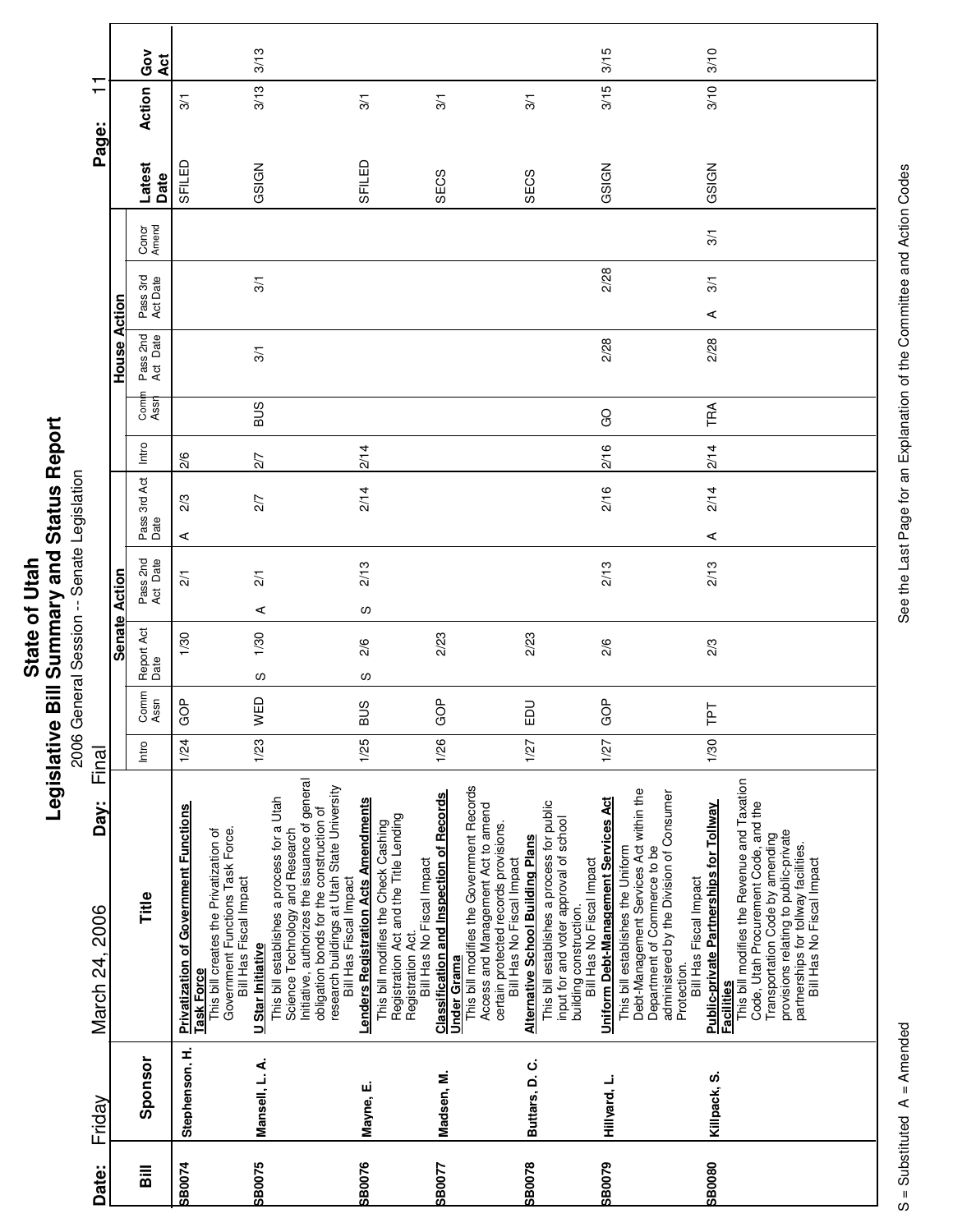|                                     |               | Gov<br>Act           | 3/17                                                                               |                                                                          | 3/17                                             |                                                                                                                                                                         | 3/10                            |                                                                                                                                   | 3/17                                        |                                                                                            |                                       | 3/17                                                                           |                                                      |                                                     |                                          |                                                                                                                        |                                           |                                         |                                                                                                                             |                                         |                                                                                                         |  |  |
|-------------------------------------|---------------|----------------------|------------------------------------------------------------------------------------|--------------------------------------------------------------------------|--------------------------------------------------|-------------------------------------------------------------------------------------------------------------------------------------------------------------------------|---------------------------------|-----------------------------------------------------------------------------------------------------------------------------------|---------------------------------------------|--------------------------------------------------------------------------------------------|---------------------------------------|--------------------------------------------------------------------------------|------------------------------------------------------|-----------------------------------------------------|------------------------------------------|------------------------------------------------------------------------------------------------------------------------|-------------------------------------------|-----------------------------------------|-----------------------------------------------------------------------------------------------------------------------------|-----------------------------------------|---------------------------------------------------------------------------------------------------------|--|--|
| $\mathbf{\Omega}$<br>$\blacksquare$ |               | Action               | 3/17                                                                               |                                                                          | 3/17                                             |                                                                                                                                                                         | 3/10                            |                                                                                                                                   | 3/17                                        |                                                                                            |                                       | 3/17                                                                           |                                                      |                                                     | 3/1                                      |                                                                                                                        |                                           | 3/1                                     |                                                                                                                             |                                         |                                                                                                         |  |  |
| Page:                               |               | Latest<br>Date       | GSIGN                                                                              |                                                                          | GSIGN                                            |                                                                                                                                                                         | GSIGN                           |                                                                                                                                   | GSIGN                                       |                                                                                            |                                       | GSIGN                                                                          |                                                      |                                                     | SECS                                     |                                                                                                                        |                                           | SECS                                    |                                                                                                                             |                                         |                                                                                                         |  |  |
|                                     |               | Concr<br>Amend       | 2/28                                                                               |                                                                          |                                                  |                                                                                                                                                                         |                                 |                                                                                                                                   |                                             |                                                                                            |                                       |                                                                                |                                                      |                                                     |                                          |                                                                                                                        |                                           |                                         |                                                                                                                             |                                         |                                                                                                         |  |  |
|                                     | Action        | Pass 3rd<br>Act Date | 2/27<br>⋖                                                                          |                                                                          | 2/27                                             |                                                                                                                                                                         | 2/28                            |                                                                                                                                   | 3/1                                         |                                                                                            |                                       | $\overline{3}$                                                                 |                                                      |                                                     |                                          |                                                                                                                        |                                           |                                         |                                                                                                                             |                                         |                                                                                                         |  |  |
|                                     | House         | Pass 2nd<br>Act Date | 2/27                                                                               |                                                                          | 2/24                                             |                                                                                                                                                                         | 2/28                            |                                                                                                                                   | 3/1                                         |                                                                                            |                                       | 3/1                                                                            |                                                      |                                                     |                                          |                                                                                                                        |                                           |                                         |                                                                                                                             |                                         |                                                                                                         |  |  |
|                                     |               | Com<br>Assr          |                                                                                    |                                                                          | ¥                                                |                                                                                                                                                                         |                                 |                                                                                                                                   |                                             |                                                                                            |                                       | REV                                                                            |                                                      |                                                     |                                          |                                                                                                                        |                                           |                                         |                                                                                                                             |                                         |                                                                                                         |  |  |
|                                     |               | Intro                | 2/22                                                                               |                                                                          | 2/15                                             |                                                                                                                                                                         | 2/21                            |                                                                                                                                   | 2/22                                        |                                                                                            |                                       | 2/15                                                                           |                                                      |                                                     |                                          |                                                                                                                        |                                           |                                         |                                                                                                                             |                                         |                                                                                                         |  |  |
|                                     |               | Pass 3rd Act<br>Date | 2/21                                                                               |                                                                          | 2/15                                             |                                                                                                                                                                         | 2/21                            |                                                                                                                                   | 2/21                                        |                                                                                            |                                       | 2/14                                                                           |                                                      |                                                     |                                          |                                                                                                                        |                                           |                                         |                                                                                                                             |                                         |                                                                                                         |  |  |
|                                     | Action        | Pass 2nd<br>Act Date | 2/20<br>⋖                                                                          |                                                                          | 2/14                                             |                                                                                                                                                                         | 2/20                            |                                                                                                                                   | 2/20                                        |                                                                                            |                                       | 2/13                                                                           |                                                      |                                                     |                                          |                                                                                                                        |                                           |                                         |                                                                                                                             |                                         |                                                                                                         |  |  |
|                                     | <b>Senate</b> | Report Act<br>Date   | 2/10                                                                               |                                                                          | 2/8                                              |                                                                                                                                                                         | 2/9                             |                                                                                                                                   | 2/9                                         |                                                                                            |                                       | 2/6                                                                            |                                                      |                                                     | 2/10                                     |                                                                                                                        |                                           | 2/23                                    |                                                                                                                             |                                         |                                                                                                         |  |  |
|                                     |               | Comm<br>Assn         | BUS                                                                                |                                                                          | လ<br>GOP                                         |                                                                                                                                                                         | လ<br>SHH                        |                                                                                                                                   | လ<br>Lel                                    |                                                                                            |                                       | $\mathbb{E}$                                                                   |                                                      |                                                     | <b>BUS</b>                               |                                                                                                                        |                                           | 오<br>보                                  |                                                                                                                             |                                         |                                                                                                         |  |  |
|                                     |               | Intro                | 2/2                                                                                |                                                                          | 2/2                                              |                                                                                                                                                                         | $\overline{2}/1$                |                                                                                                                                   | 1/27                                        |                                                                                            |                                       | Œ<br>1/27                                                                      |                                                      |                                                     | 1/27                                     |                                                                                                                        |                                           | 1/26                                    |                                                                                                                             |                                         |                                                                                                         |  |  |
| Final                               |               |                      |                                                                                    |                                                                          |                                                  |                                                                                                                                                                         |                                 |                                                                                                                                   |                                             |                                                                                            |                                       |                                                                                |                                                      |                                                     |                                          |                                                                                                                        |                                           |                                         |                                                                                                                             |                                         |                                                                                                         |  |  |
| Day:<br>March 24, 2006              |               | Title                | This bill makes changes to Title 16, Chapter<br><b>Nonprofit Entity Amendments</b> | 6a, Utah Revised Nonprofit Corporation Act.<br>Bill Has No Fiscal Impact | State-owned Art Collections Inventory<br>Program | This bill modifies Title 9, Chapter 6, Arts<br>Development, to enact Part 6,<br>"State-Owned Art Collections Inventory<br>Bill Has Fiscal Impact<br>Study Program Act." | <b>Amendments to Child Care</b> | Code related to the regulation of child care<br>This bill amends provision in the Health<br>Bill Has No Fiscal Impact<br>centers. | <b>Disclosure of Driver License Records</b> | This bill modifies the Uniform Driver License<br>Act to amend disclosure of driving record | Bill Has Fiscal Impact<br>provisions. | <b>Tangible Personal Property to Real</b><br>Sales and Use Tax - Attachment of | This bill amends a definition within the<br>Property | Bill Has No Fiscal Impact<br>Sales and Use Tax Act. | <b>Homeowners Association Provisions</b> | This bill establishes limits on covenants,<br>condominium project or a community<br>conditions, and restrictions for a | Bill Has No Fiscal Impact<br>association. | Regulation of Restraint, Seclusion, and | This bill regulates the use of chemical and<br>physical restraints in health care facilities<br><b>Emergency Medication</b> | licensed under the Health Care Facility | Licensing and Inspection Act and in human<br>service programs licensed by the<br>Bill Has Fiscal Impact |  |  |
| Friday                              |               | Sponsor              | Hillyard, L.                                                                       |                                                                          | Evans, B.                                        |                                                                                                                                                                         | Hellewell, P.                   |                                                                                                                                   | Madsen, M.                                  |                                                                                            |                                       | Stephenson, H.                                                                 |                                                      |                                                     | Hickman, J.                              |                                                                                                                        |                                           | Hatch, T.                               |                                                                                                                             |                                         |                                                                                                         |  |  |
| Date:                               |               | $\overline{a}$       | <b>SB0084</b>                                                                      |                                                                          | <b>SB0085</b>                                    |                                                                                                                                                                         | <b>SB0086</b>                   |                                                                                                                                   | <b>SB0088</b>                               |                                                                                            |                                       | <b>SB0089</b>                                                                  |                                                      |                                                     | <b>GOOSS</b>                             |                                                                                                                        |                                           | <b>6008S</b>                            |                                                                                                                             |                                         |                                                                                                         |  |  |

See the Last Page for an Explanation of the Committee and Action Codes S = Substituted A = Amended A = Amended See the Last Page for an Explanation of the Committee and Action Codes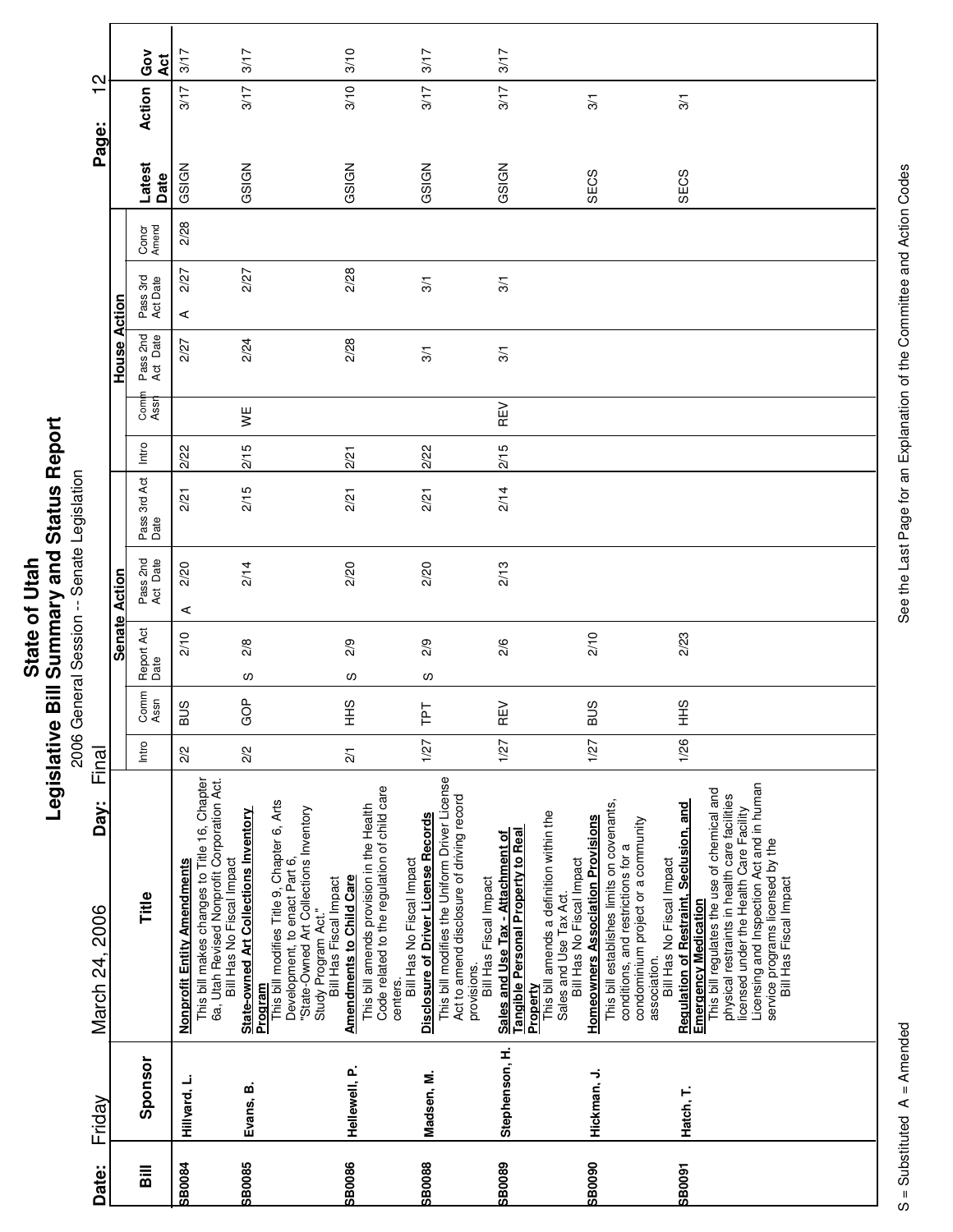| Ĩ.<br>' and<br>į<br>$\overline{\phantom{a}}$<br>ご<br>nmar<br>State of<br><b>Rill Cum</b><br>ï<br>vislativ<br>りうい |
|------------------------------------------------------------------------------------------------------------------|
|------------------------------------------------------------------------------------------------------------------|

onative Diri Deminitary and Direction<br>2006 General Session -- Senate Legislation 2006 General Session -- Senate Legislation

| March 24, 2006<br>Friday                                                                                                                                                                                                                                                                                                                                                                                     | Day: | Final |              |                    |                      |                      |       |             |           |                      |                | Page:          | $\mathbf -$ | ო          |
|--------------------------------------------------------------------------------------------------------------------------------------------------------------------------------------------------------------------------------------------------------------------------------------------------------------------------------------------------------------------------------------------------------------|------|-------|--------------|--------------------|----------------------|----------------------|-------|-------------|-----------|----------------------|----------------|----------------|-------------|------------|
|                                                                                                                                                                                                                                                                                                                                                                                                              |      |       |              | <b>Senate</b>      | Action               |                      |       |             | House     | Action               |                |                |             |            |
| Intro<br>Title<br>Sponsor                                                                                                                                                                                                                                                                                                                                                                                    |      |       | Comm<br>Assn | Report Act<br>Date | Pass 2nd<br>Act Date | Pass 3rd Act<br>Date | Intro | Com<br>Assr | Pass 2nd  | Pass 3rd<br>Act Date | Concr<br>Amend | Latest<br>Date | Action      | Gov<br>Āct |
| 1/16<br>Licensing Chapter of the Occupations and<br>This bill modifies the Construction Trades<br>Professions Title by requiring the<br><b>Certification of Crane Operators</b><br>certification of crane operators.<br>Bill Has No Fiscal Impact<br>Davis, G.                                                                                                                                               |      |       | <b>BUS</b>   | 2/6<br>w           | 2/13                 | 2/14                 | 2/28  | <b>SUS</b>  | 2/28<br>လ | 3/1                  | $\overline{3}$ | GSIGN          | 3/13        | 3/13       |
| മ<br>1/16<br>This bill modifies the Utah Labor Code to<br><b>Boiler and Elevator Safety Provisions</b><br>Bill Has No Fiscal Impact<br>address the safety division.<br>Mayne, E.                                                                                                                                                                                                                             |      |       | S            | 1/24               |                      | 1/27                 | 1/27  | ¥           | 2/6       | 2/9                  |                | GSIGN          | 3/15        | 3/15       |
| 1/16<br>This bill amends the Comprehensive Health<br>Insurance Pool Act and the taxation of<br><b>Amendments to Utah Comprehensive</b><br>Bill Has Fiscal Impact<br><b>Health Insurance Pool</b><br>admitted insurers.<br>Davis, G.                                                                                                                                                                          |      |       | SHH          | 1/27               | $\overline{21}$      | 2/3                  | 2/6   | <b>SUS</b>  | 2/14      |                      |                | SFILED         | 3/1         |            |
| SHH<br>1/16<br><b>Psychologist Licensing Act Amendments</b><br>licensure by endorsement based upon<br>Psychologist Licensing Act related to<br>This bill amends provisions in the<br>licensure in another jurisdiction.<br>Bill Has No Fiscal Impact<br>Mayne, E.                                                                                                                                            |      |       |              | 1/19               | 1/23                 | 1/24                 | 1/24  | <b>SUS</b>  | 1/31      | 2/2                  |                | GSIGN          | 3/15        | 3/15       |
| $\overline{5}$<br>ш<br>1/16<br>policies relating to instruction on the origins<br>This bill amends the chapter relating to<br>Curriculum in the Public Schools to require<br><b>Public Education - Instruction and Policy</b><br>the State Board of Education to establish<br>certain curriculum requirements and<br><b>Relating to the Origins of Species</b><br>Bill Has No Fiscal Impact<br>Buttars, D.C. |      |       |              | 1/18               | 1/20<br>⋖            | 1/23<br>⋖            | 1/24  | EDU         | 2/27<br>ပ |                      |                | SFILED         | 2/27        |            |
| EDU<br>$\overline{2}$<br>This bill modifies the State System of Public<br>Education Code's regulation of curricular<br>Bill Has No Fiscal Impact<br><b>Student Club Amendments</b><br>and noncurricular clubs.<br>Buttars, D.C.                                                                                                                                                                              |      |       |              | 2/21<br>⋖          | 2/22<br>w            | 2/23<br>⋖            | 2/24  |             | 3/1       |                      |                | SFILED         | 3/1         |            |
| F<br>⊢<br>1/16<br>This bill modifies the Motor Vehicles Code<br>Safety Belt Enforcement Amendments<br>by amending safety belt provisions.<br>Bill Has No Fiscal Impact<br>Hale, K.                                                                                                                                                                                                                           |      |       |              | 1/30               | 2/7                  | 2/8                  | 2/9   | <b>NVT</b>  |           |                      |                | SFILED         | 3/1         |            |
| GOP<br>1/16<br>This bill modifies provisions relating to<br><b>County Recorder Amendments</b><br>Bill Has No Fiscal Impact<br>counties<br>Thomas, D.                                                                                                                                                                                                                                                         |      |       |              | 1/23<br>⋖          | 1/30                 | 1/31                 | 1/31  | pol         | 2/6<br>⋖  | 2/8                  | 2/10           | GSIGN          | 3/10        | 3/10       |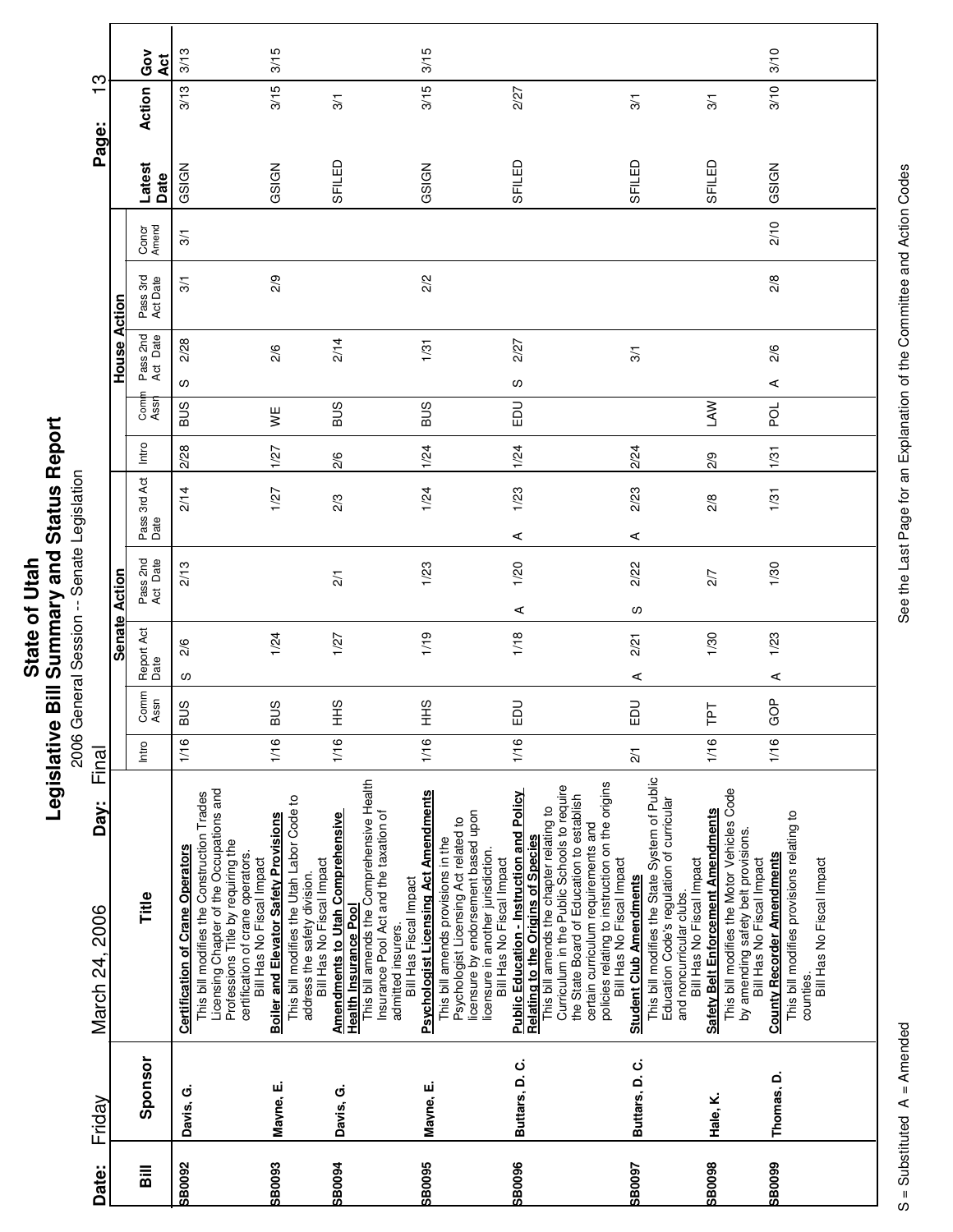| 4                        |               | Gov<br>Āct           | 3/10                                                                          | 3/10                                                                                                                                 |                                                                                                                                                                                                                                                              | 3/10                                                                                                                                                                                                                                                                                                              |                                                                                                                                               |                                                                                                                                                                                                                                                                                                                                      | 3/15                                                                                                                                                                                                                                                     |
|--------------------------|---------------|----------------------|-------------------------------------------------------------------------------|--------------------------------------------------------------------------------------------------------------------------------------|--------------------------------------------------------------------------------------------------------------------------------------------------------------------------------------------------------------------------------------------------------------|-------------------------------------------------------------------------------------------------------------------------------------------------------------------------------------------------------------------------------------------------------------------------------------------------------------------|-----------------------------------------------------------------------------------------------------------------------------------------------|--------------------------------------------------------------------------------------------------------------------------------------------------------------------------------------------------------------------------------------------------------------------------------------------------------------------------------------|----------------------------------------------------------------------------------------------------------------------------------------------------------------------------------------------------------------------------------------------------------|
| $\overline{\phantom{0}}$ |               | Action               | 3/10                                                                          | 3/10                                                                                                                                 | 3/1                                                                                                                                                                                                                                                          | 3/10                                                                                                                                                                                                                                                                                                              | 3/1                                                                                                                                           | $\overline{3}$                                                                                                                                                                                                                                                                                                                       | 3/15                                                                                                                                                                                                                                                     |
| Page:                    |               | Latest<br>Date       | GSIGN                                                                         | GSIGN                                                                                                                                | SECS                                                                                                                                                                                                                                                         | GSIGN                                                                                                                                                                                                                                                                                                             | SECS                                                                                                                                          | SECS                                                                                                                                                                                                                                                                                                                                 | GSIGN                                                                                                                                                                                                                                                    |
|                          |               | Concr<br>Amend       |                                                                               |                                                                                                                                      |                                                                                                                                                                                                                                                              |                                                                                                                                                                                                                                                                                                                   |                                                                                                                                               |                                                                                                                                                                                                                                                                                                                                      |                                                                                                                                                                                                                                                          |
|                          | Action        | Pass 3rd<br>Act Date | 2/9                                                                           | 2/14                                                                                                                                 |                                                                                                                                                                                                                                                              | 2/27                                                                                                                                                                                                                                                                                                              |                                                                                                                                               |                                                                                                                                                                                                                                                                                                                                      | 2/16                                                                                                                                                                                                                                                     |
|                          | House         | Pass 2nd<br>Act Date | 2/6                                                                           | 2/9                                                                                                                                  |                                                                                                                                                                                                                                                              | 2/24                                                                                                                                                                                                                                                                                                              |                                                                                                                                               |                                                                                                                                                                                                                                                                                                                                      | 2/14                                                                                                                                                                                                                                                     |
|                          |               | Comi<br>Assr         | ă                                                                             | pol                                                                                                                                  |                                                                                                                                                                                                                                                              | <b>NV</b>                                                                                                                                                                                                                                                                                                         |                                                                                                                                               |                                                                                                                                                                                                                                                                                                                                      | $\Xi$                                                                                                                                                                                                                                                    |
|                          |               | Intro                | 1/31                                                                          | 2/3                                                                                                                                  |                                                                                                                                                                                                                                                              | 2/3                                                                                                                                                                                                                                                                                                               |                                                                                                                                               |                                                                                                                                                                                                                                                                                                                                      | 2/9                                                                                                                                                                                                                                                      |
|                          |               | Pass 3rd Act<br>Date | 1/31                                                                          | 2/2                                                                                                                                  |                                                                                                                                                                                                                                                              | $\frac{2}{2}$                                                                                                                                                                                                                                                                                                     |                                                                                                                                               |                                                                                                                                                                                                                                                                                                                                      | 2/8<br>⋖                                                                                                                                                                                                                                                 |
|                          |               | Pass 2nd<br>Act Date | 1/30<br>⋖                                                                     | $\frac{2}{1}$                                                                                                                        |                                                                                                                                                                                                                                                              | $\overline{21}$<br>w                                                                                                                                                                                                                                                                                              |                                                                                                                                               |                                                                                                                                                                                                                                                                                                                                      | 2/7                                                                                                                                                                                                                                                      |
|                          | Senate Action | Report Act<br>Date   | 1/23                                                                          | 1/26                                                                                                                                 | 2/23                                                                                                                                                                                                                                                         | 1/25<br>⋖                                                                                                                                                                                                                                                                                                         | 2/23                                                                                                                                          | $\overline{21}$<br>⋖                                                                                                                                                                                                                                                                                                                 | 1/30                                                                                                                                                                                                                                                     |
|                          |               | Comm<br>Assn         | GOP                                                                           | GOP                                                                                                                                  | REV                                                                                                                                                                                                                                                          | <b>CT</b>                                                                                                                                                                                                                                                                                                         | $rac{9}{1}$                                                                                                                                   | GOP                                                                                                                                                                                                                                                                                                                                  | $\cup$                                                                                                                                                                                                                                                   |
| Final                    |               | Intro                | 1/16                                                                          | 1/16                                                                                                                                 | 1/16                                                                                                                                                                                                                                                         | 1/16                                                                                                                                                                                                                                                                                                              | 1/16                                                                                                                                          | 1/16                                                                                                                                                                                                                                                                                                                                 | 1/16                                                                                                                                                                                                                                                     |
| Day:<br>March 24, 2006   |               | Title                | This bill modifies provisions relating to<br><b>County Officer Amendments</b> | <b>County Assistance to Nonprofit Entities</b><br>This bill modifies provisions relating to<br>Bill Has No Fiscal Impact<br>counties | assistance to or waive fees from nonprofit<br>This bill modifies the Lobbyist Disclosure<br>counties' authority to provide services or<br>and Regulation Act by requiring that<br>Bill Has No Fiscal Impact<br><b>Gifts to Public Officials</b><br>entities. | when they make gifts having a lower dollar<br>Bill Has No Fiscal Impact<br><b>Prohibition of Contingent Fees for Expert</b><br>lobbyists, principals, and government<br>officers file detailed expenditure reports<br>agreements for expert witnesses in civil<br>This bill prohibits contingent fee<br>Witnesses | <b>Prescribing Practices for Schedule II</b><br>This bill amends the Utah Controlled<br>Bill Has No Fiscal Impact<br>actions.<br><b>Drugs</b> | the number of day's supply of a Schedule II<br>Substances Act to comply with changes in<br>Enforcement Administration, and amends<br>This bill modifies provisions relating to<br>rules adopted by the Federal Drug<br>Bill Has No Fiscal Impact<br>Bill Has No Fiscal Impact<br><b>County Officer Revisions</b><br>county officers. | Protection Orders Act and amends related<br>Domestic Violence Protection Orders Act<br>This bill enacts the Uniform Interstate<br>Enforcement of Domestic Violence<br>Uniform Interstate Enforcement of<br>Bill Has No Fiscal Impact<br>code provisions. |
| Friday                   |               | Sponsor              | Thomas, D.                                                                    | Thomas, D.                                                                                                                           | Bell, G.                                                                                                                                                                                                                                                     | Thomas, D.                                                                                                                                                                                                                                                                                                        | Knudson, P.                                                                                                                                   | Walker, C.                                                                                                                                                                                                                                                                                                                           | Hillyard, L.                                                                                                                                                                                                                                             |
| Date:                    |               | <b>Sill</b>          | <b>SB0100</b>                                                                 | <b>SB0101</b>                                                                                                                        | <b>SB0102</b>                                                                                                                                                                                                                                                | SB0103                                                                                                                                                                                                                                                                                                            | <b>SB0104</b>                                                                                                                                 | SB0105                                                                                                                                                                                                                                                                                                                               | SB0106                                                                                                                                                                                                                                                   |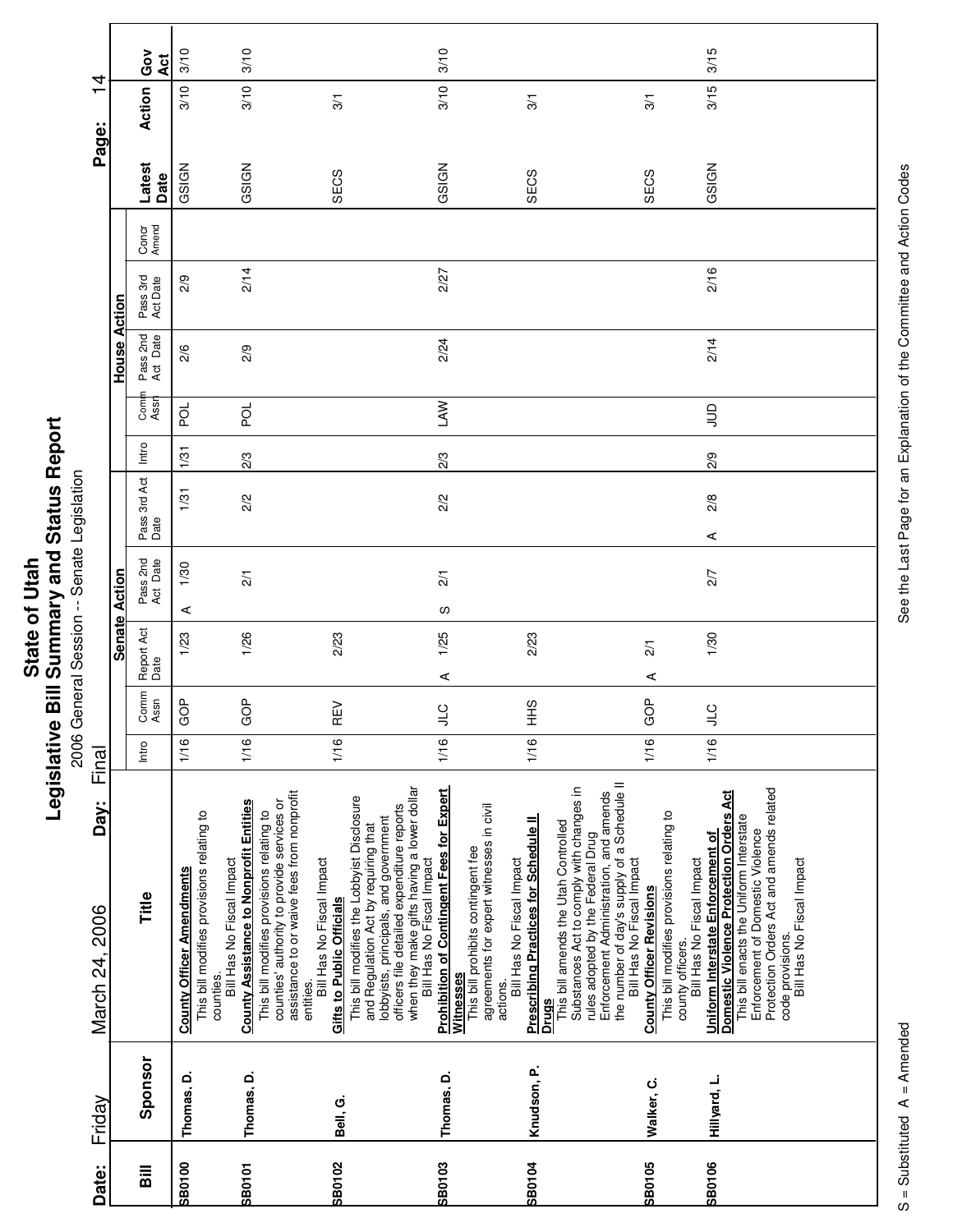| 3<br>Statu.<br>۔<br>7<br>nand<br>⋍<br>nmary<br>ن<br>پ<br>State<br><b>Rill Sur</b><br>Ξ<br>vitslativ |
|-----------------------------------------------------------------------------------------------------|
|-----------------------------------------------------------------------------------------------------|

onative Diri Deminitary and Dictatory<br>2006 General Session -- Senate Legislation 2006 General Session -- Senate Legislation

| Date:                              | Friday         | Day:<br>March 24, 2006                                                                                                                                    | Final |              |                    |                      |                      |               |             |                      |                      |                |                | ഥ<br>$\overline{\phantom{0}}$<br>Page: |               |
|------------------------------------|----------------|-----------------------------------------------------------------------------------------------------------------------------------------------------------|-------|--------------|--------------------|----------------------|----------------------|---------------|-------------|----------------------|----------------------|----------------|----------------|----------------------------------------|---------------|
|                                    |                |                                                                                                                                                           |       |              |                    | <b>Senate Action</b> |                      |               |             | House Action         |                      |                |                |                                        |               |
| $\overline{\overline{\mathbf{a}}}$ | Sponsor        | Title                                                                                                                                                     | Intro | Comm<br>Assn | Report Act<br>Date | Pass 2nd<br>Act Date | Pass 3rd Act<br>Date | Intro         | Com<br>Assr | Pass 2nd<br>Act Date | Pass 3rd<br>Act Date | Concr<br>Amend | Latest<br>Date | Action                                 | Ğ<br>O<br>4ct |
| <b>SB0107</b>                      | Hatch, T.      | Title to Manufactured Housing or Mobile<br>Homes                                                                                                          | 1/16  | <b>BUS</b>   | 2/14<br>⋖          | 2/21<br>⋖            | 2/22                 | 2/22          |             | 2/27                 | 2/28                 |                | GSIGN          | 3/17                                   | 3/17          |
|                                    |                | This bill modifies the Motor Vehicle Act by<br>manufactured housing or mobile homes.<br>amending title provisions related to<br>Bill Has No Fiscal Impact |       |              |                    |                      |                      |               |             |                      |                      |                |                |                                        |               |
| <b>SB0108</b>                      | Knudson, P.    | This bill amends the Dentist and Dental<br>Hygienist Practice Act to clarify the<br><b>Ethics in Dental Advertising</b>                                   | 1/16  | <b>BUS</b>   | 1/19               | 1/23                 | 1/24<br>⋖            | 1/24          | <b>BUS</b>  | 1/27                 | $\overline{21}$<br>⋖ | 2/3            | GSIGN          | 3/15                                   | 3/15          |
|                                    |                | regard to making unsubstantiated claims of<br>definition of unprofessional conduct with<br>Bill Has No Fiscal Impact<br>superiority in training or skill. |       |              |                    |                      |                      |               |             |                      |                      |                |                |                                        |               |
| SB0109                             | Hillyard, L.   | Uniform Commercial Code - Warehouse<br>Receipts, Bills of Lading, and Other                                                                               | 1/16  | <b>BUS</b>   | 1/24               | 1/31                 | $\frac{2}{1}$        | $\frac{2}{1}$ | SUS         | $\overline{27}$      | 2/8                  |                | GSIGN          | 3/10                                   | 3/10          |
|                                    |                | Code's treatment of documents of title and<br>This bill modifies the Uniform Commercial<br>related amendments.<br><b>Documents of Title</b>               |       |              |                    |                      |                      |               |             |                      |                      |                |                |                                        |               |
| SB0110                             | Hillyard, L.   | <b>Protection of Certain Voter Information</b><br>Bill Has No Fiscal Impact                                                                               | 1/16  | GOP          | 1/23               | 1/30                 |                      |               |             |                      |                      |                | SECS           | 1/31                                   |               |
|                                    |                | This bill modifies the Government Records<br>Election Code to provide certain privacy<br>Access and Management Act and the                                |       |              |                    |                      |                      |               |             |                      |                      |                |                |                                        |               |
|                                    |                | protections to judges who register to vote<br>and who file for a retention election.<br>Bill Has No Fiscal Impact                                         |       |              |                    |                      |                      |               |             |                      |                      |                |                |                                        |               |
| <b>SB0111</b>                      | Hatch, T.      | <b>Water Conservancy District Amendments</b><br>This bill modifies provisions related to tax                                                              | 1/16  | M<br>M       | 1/20               | 1/25                 | 1/26                 | 1/27          | 11g         | 1/31                 | 2/2                  |                | GSIGN          | 3/15                                   | 3/15          |
| <b>SB0112</b>                      | Hatch, T.      | levies imposed by water conservancy<br><b>Centers of Excellence Amendments</b><br>Bill Has No Fiscal Impact<br>districts.                                 | 1/16  | WED          | 1/19<br>⋖          | 1/25                 | 1/26                 | 1/27          | ¥           | $\overline{21}$      | 2/8                  |                | GSIGN          | 3/21                                   | 3/21          |
|                                    |                | This bill modifies provisions related to the<br>Bill Has No Fiscal Impact<br>Centers of Excellence Act.                                                   |       |              |                    |                      |                      |               |             |                      |                      |                |                |                                        |               |
| <b>SB0113</b>                      | Stephenson, H. | <b>Governmental Immunity Limits</b>                                                                                                                       | 1/16  | GOP          | 1/30<br>⋖          | 2/6<br>လ             | 2/7                  | 2/7           | pol         | 3/1<br>S             | 3/1<br>⋖             | 3/1            | GSIGN          | 3/21                                   | 3/21          |
|                                    |                | Governmental Immunity Act of Utah and<br>This bill modifies provisions under the<br>provisions related to the Board of<br>Examiners.                      |       |              |                    |                      |                      |               |             |                      |                      |                |                |                                        |               |
|                                    |                | Bill Has No Fiscal Impact                                                                                                                                 |       |              |                    |                      |                      |               |             |                      |                      |                |                |                                        |               |
|                                    |                |                                                                                                                                                           |       |              |                    |                      |                      |               |             |                      |                      |                |                |                                        |               |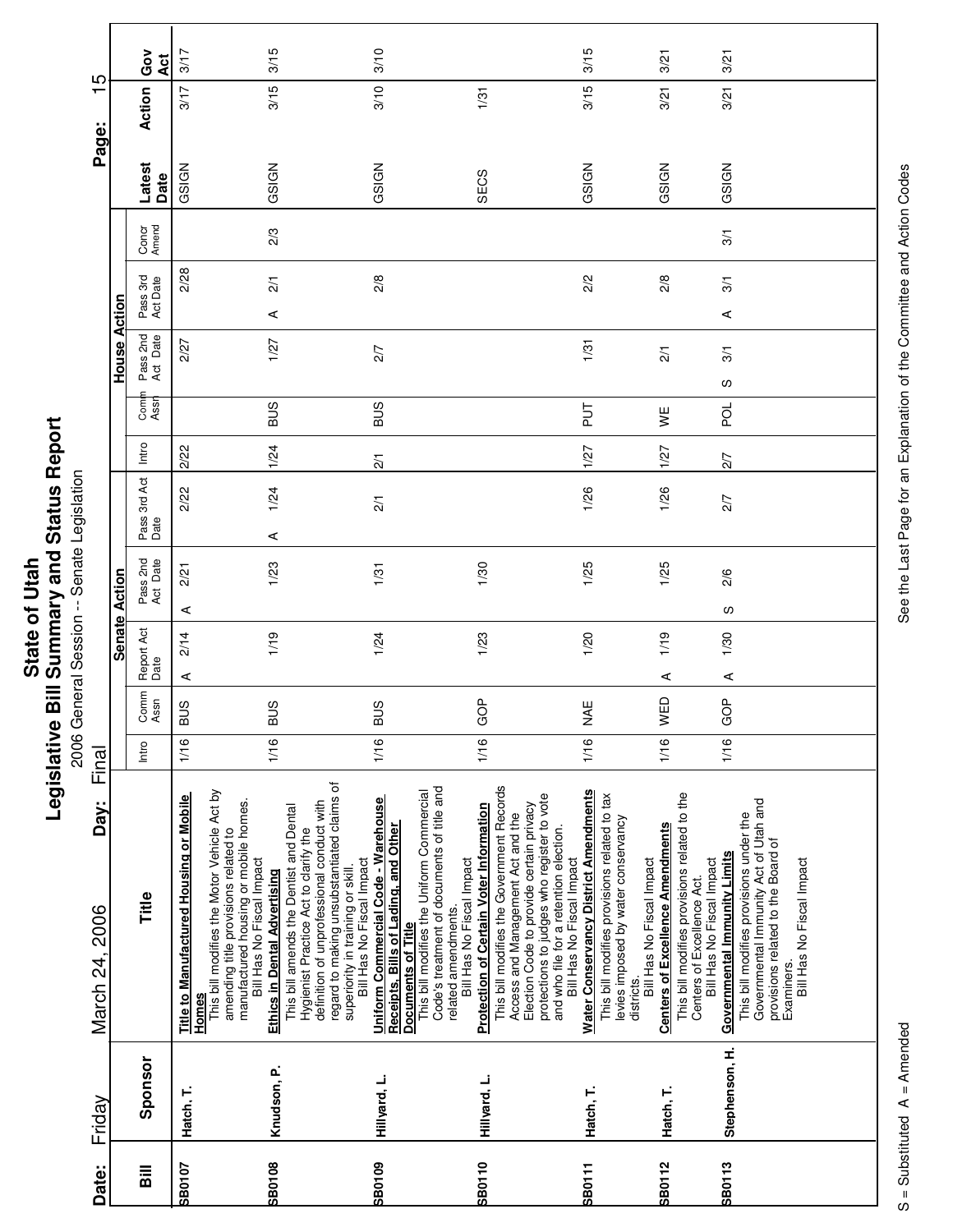|                                | ው<br>ድ<br>Status I          |
|--------------------------------|-----------------------------|
| <b>Utah</b><br>₹<br>ō<br>State | ' and<br>Summary            |
|                                | $\frac{1}{2}$<br>egislative |

## eport **Legislative Bill Summary and Status Report** onative Diri Deminitary and Dictatory<br>2006 General Session -- Senate Legislation

2006 General Session -- Senate Legislation

| March 24, 2006<br>Friday                                                                                                                                                                                                                              | Day: | Final |                    | <b>Senate Action</b> |                      |       |               | <b>House Action</b>  |                      |                |                | $\overline{\phantom{0}}$<br>Page: | $\circ$    |
|-------------------------------------------------------------------------------------------------------------------------------------------------------------------------------------------------------------------------------------------------------|------|-------|--------------------|----------------------|----------------------|-------|---------------|----------------------|----------------------|----------------|----------------|-----------------------------------|------------|
| Comm<br>Assn<br>Intro<br>Title<br>Sponsor                                                                                                                                                                                                             |      |       | Report Act<br>Date | Pass 2nd<br>Act Date | Pass 3rd Act<br>Date | Intro | Comn<br>Assn  | Pass 2nd<br>Act Date | Pass 3rd<br>Act Date | Concr<br>Amend | Latest<br>Date | Action                            | Gov<br>Act |
| <b>BUS</b><br>1/16<br><b>Producer and Affiliate Disclosure</b><br><b>Amendments</b><br>Evans, B.                                                                                                                                                      |      |       | 1/31<br>w          | 2/7                  | 2/8<br>⋖             | 2/9   | <b>SUB</b>    |                      |                      |                | SFILED         | $\overline{3}$                    |            |
| <b>BUS</b><br>1/16<br>This bill amends the licensee compensation<br><b>Continuing Education in Insurance</b><br>provisions of the Insurance Code.<br>Bill Has No Fiscal Impact<br>Hatch, T.                                                           |      |       | 1/19               | 1/23                 | 1/24                 | 1/24  | <b>SUS</b>    | 1/27                 | 2/8<br>⋖             | 2/10           | GSIGN          | 3/13                              | 3/13       |
| <b>BUS</b><br>1/16<br>address continuing education requirements.<br><b>Department of Financial Institution's Fees</b><br>This bill modifies the Insurance Code to<br>Bill Has No Fiscal Impact<br>Hillyard, L.                                        |      |       | 1/31               | 2/7                  | $\frac{2}{8}$        | 2/9   | <b>SUS</b>    | 2/15                 | 2/20                 |                | GSIGN          | 3/17                              | 3/17       |
| GOP<br>1/16<br>This bill modifies the Financial Institutions<br>This bill modifies provisions related to<br><b>Eminent Domain Amendments</b><br>Bill Has Fiscal Impact<br>Act to address fees.<br>Stephenson, H.                                      |      |       | 1/26               | $\overline{21}$      | 2/2                  | 2/3   | pol           | 2/10<br>⋖            | 2/16<br>⋖            | 2/17           | GSIGN          | 3/21                              | 3/21       |
| <b>Tel</b><br>1/16<br>This bill modifies the Motor Vehicles Code<br><b>Driving by Minors Amendments</b><br>Bill Has No Fiscal Impact<br>eminent domain.<br>Hale, K.                                                                                   |      |       | 1/18               | 1/31<br>⋖            | 2/15<br>⋖            | 2/16  |               | 2/28                 | 3/1                  |                | GSIGN          | 3/17                              | 3/17       |
| 눈<br>⊢<br>1/16<br><b>Repeal of Off-highway Vehicle Registration</b><br>by amending provisions related to driving by<br>Bill Has No Fiscal Impact<br>minors.<br><b>Number</b><br>Hatch, T.                                                             |      |       | 1/26               | $\overline{21}$      | 2/3                  | 2/6   | TRA           | 2/9                  | 2/15                 |                | GSIGN          | 3/15                              | 3/15       |
| WED<br>1/16<br>This bill modifies the Motor Vehicles Code<br>Governor's Rural Partnership Board<br>by amending off-highway vehicle<br>Bill Has No Fiscal Impact<br>registration provisions.<br><b>Amendments</b><br>Hatch, T.                         |      |       | 1/19               | 1/25                 | 1/26                 | 1/27  | <b>NAE</b>    | 2/6                  |                      |                | SFILED         | 3/1                               |            |
| $\Xi$<br>Œ<br>1/16<br>This bill modifies provisions related to the<br>Governor's Rural Partnership Board.<br><b>Small College Enhancements</b><br>Bill Has Fiscal Impact<br>Hickman, J.                                                               |      |       | 2/6<br>S           | 2/13                 | 2/14<br>⋖            | 2/15  |               |                      |                      |                | SFILED         | $\frac{5}{2}$                     |            |
| <b>JTC</b><br>1/16<br>This bill appropriates monies to certain<br>This bill modifies the Criminal Code to<br>institutions within the State System of<br>Bill Has Fiscal Impact<br><b>Repeal of Libel Provisions</b><br>Higher Education.<br>McCoy, S. |      |       | SA 1/30            | 2/7                  | 2/8                  | 2/9   | $\frac{1}{2}$ | 2/20                 |                      |                | SFILED         | 3/1                               |            |
| This bill also repeals criminal defamation<br>provision and to repeal related sections.<br>repeal the unconstitutional criminal libel<br>and slander statutes.                                                                                        |      |       |                    |                      |                      |       |               |                      |                      |                |                |                                   |            |

See the Last Page for an Explanation of the Committee and Action Codes S = Substituted A = Amended A = Amended See the Last Page for an Explanation of the Committee and Action Codes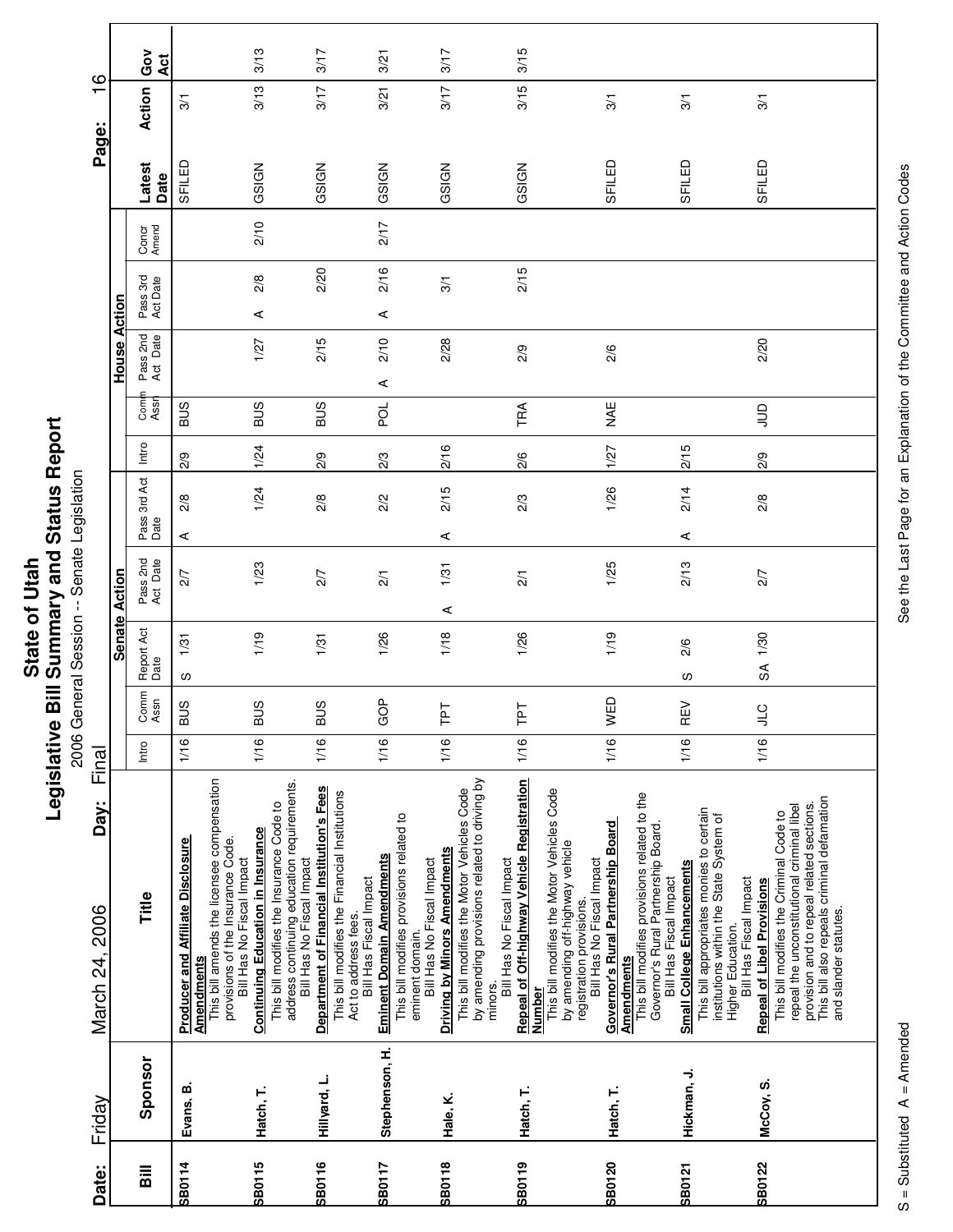| Repo<br>π<br>Statu<br>-<br>bure<br>.<br>–<br>∑<br>nmar<br>$\mathbb{I}$<br>State<br>یم<br>=<br>=<br>vislativ |
|-------------------------------------------------------------------------------------------------------------|
|-------------------------------------------------------------------------------------------------------------|

| Friday                                                                                                                                                                                                                                              | March 24, 2006 | Day: | Final |              |                      |                        |                      |       |              |                      |                      |                |                | ┯<br>Page:    | r         |
|-----------------------------------------------------------------------------------------------------------------------------------------------------------------------------------------------------------------------------------------------------|----------------|------|-------|--------------|----------------------|------------------------|----------------------|-------|--------------|----------------------|----------------------|----------------|----------------|---------------|-----------|
|                                                                                                                                                                                                                                                     |                |      |       |              |                      | <b>Senate Action</b>   |                      |       |              | House Action         |                      |                |                |               |           |
| Intro<br>Title<br>Sponsor                                                                                                                                                                                                                           |                |      |       | Comm<br>Assn | Report Act<br>Date   | Pass 2nd<br>Act Date   | Pass 3rd Act<br>Date | Intro | Comn<br>Assn | Pass 2nd<br>Act Date | Pass 3rd<br>Act Date | Concr<br>Amend | Latest<br>Date | Action        | Ğο<br>Act |
| 1/16<br>This bill modifies the Utah Consumer Credit<br><b>Utah Consumer Credit Code Amendments</b><br>Code.<br>Knudson, P.                                                                                                                          |                |      |       | <b>BUS</b>   | 1/27                 | $\overline{21}$<br>⋖   | 2/3                  | 2/6   | <b>BUS</b>   | 2/9                  | 2/15                 |                | GSIGN          | 3/15          | 3/15      |
| <b>BUS</b><br>1/16<br><b>Alcohol Beverage Control Amendments</b><br>Bill Has No Fiscal Impact<br>Knudson, P.                                                                                                                                        |                |      |       |              | 2/9<br>⋖             | 2/16                   | 2/23<br>လ            | 2/23  |              | 2/24                 | 2/27                 |                | GSIGN          | 3/15          | 3/15      |
| $\frac{1}{2}$<br>1/16<br>This bill modifies the Alcoholic Beverage<br>Malik's Law - Homicide Amendment<br>This bill amends the Criminal Code<br>Control Act and related provisions.<br>Bill Has No Fiscal Impact<br>Fife, F.                        |                |      |       |              | 2/23                 |                        |                      |       |              |                      |                      |                | SECS           | $\frac{5}{2}$ |           |
| 1/16<br>Transportation of Children in Kindergarten<br>Through Sixth Grade<br>regarding the offense of homicide by<br>Bill Has No Fiscal Impact<br>This bill adjusts eligibility for<br>assault.<br>Mayne, E.                                        |                |      |       | EDU          | 2/23                 |                        |                      |       |              |                      |                      |                | SECS           | $\frac{5}{2}$ |           |
| GOP<br>1/16<br>Vacating or Changing a Subdivision Plat<br>This bill modifies county and municipal<br>state-supported elementary school<br>provisions relating to land use and<br>Bill Has Fiscal Impact<br>transportation funding.<br>Knudson, P.   |                |      |       |              | 1/25                 | 2/13<br>$\mathfrak{F}$ | 2/14                 | 2/14  | pol          | 2/24                 | 2/28<br>⋖            | 2/28           | GSIGN          | 3/15          | 3/15      |
| <b>BUS</b><br>1/16<br>This bill addresses the use of a revolving<br><b>Revolving Credit Line Trust Deed</b><br>Bill Has No Fiscal Impact<br>credit line trust deed.<br>development.<br>Hatch, T.                                                    |                |      |       |              | $\overline{21}$<br>w | 2/7                    | 2/8                  | 2/9   | <b>SUS</b>   | 2/28                 | 3/1                  |                | GSIGN          | 3/17          | 3/17      |
| ⊢<br>1/16<br>This bill amends the Motor Vehicles Code<br><b>Motor Vehicle Registration Amendments</b><br>and Revenue and Taxation Code by<br>Bill Has No Fiscal Impact<br>Killpack, S.                                                              |                |      |       | 군            | 2/3<br>w             | 2/22                   | 2/23                 | 2/24  |              | 3/1                  | 3/1                  |                | GSIGN          | 3/15          | 3/15      |
| <b>SUS</b><br>1/16<br>creating an optional six-month motor vehicle<br>This bill addresses the severance of a joint<br>registration for certain motor vehicles.<br><b>Joint Tenancy Amendments</b><br>Bill Has Fiscal Impact<br>tenancy<br>Hatch, T. |                |      |       |              | 1/19                 | 1/23                   | 1/24                 | 1/24  | <b>BUS</b>   | 1/31                 | 2/2                  |                | GSIGN          | 3/17          | 3/17      |
| GOP<br>1/16<br><b>Authorization of Opinion Questions to<br/>Voters</b><br>This bill establishes processes for<br>Bill Has No Fiscal Impact<br>Mayne, E.                                                                                             |                |      |       |              | 2/28<br>⋖            |                        |                      |       |              |                      |                      |                | SECS           | 3/1           |           |
| submitting a nonbinding opinion question to<br>Bill Has No Fiscal Impact<br>the voters of Utah.                                                                                                                                                     |                |      |       |              |                      |                        |                      |       |              |                      |                      |                |                |               |           |

See the Last Page for an Explanation of the Committee and Action Codes S = Substituted A = Amended A = Amended See the Last Page for an Explanation of the Committee and Action Codes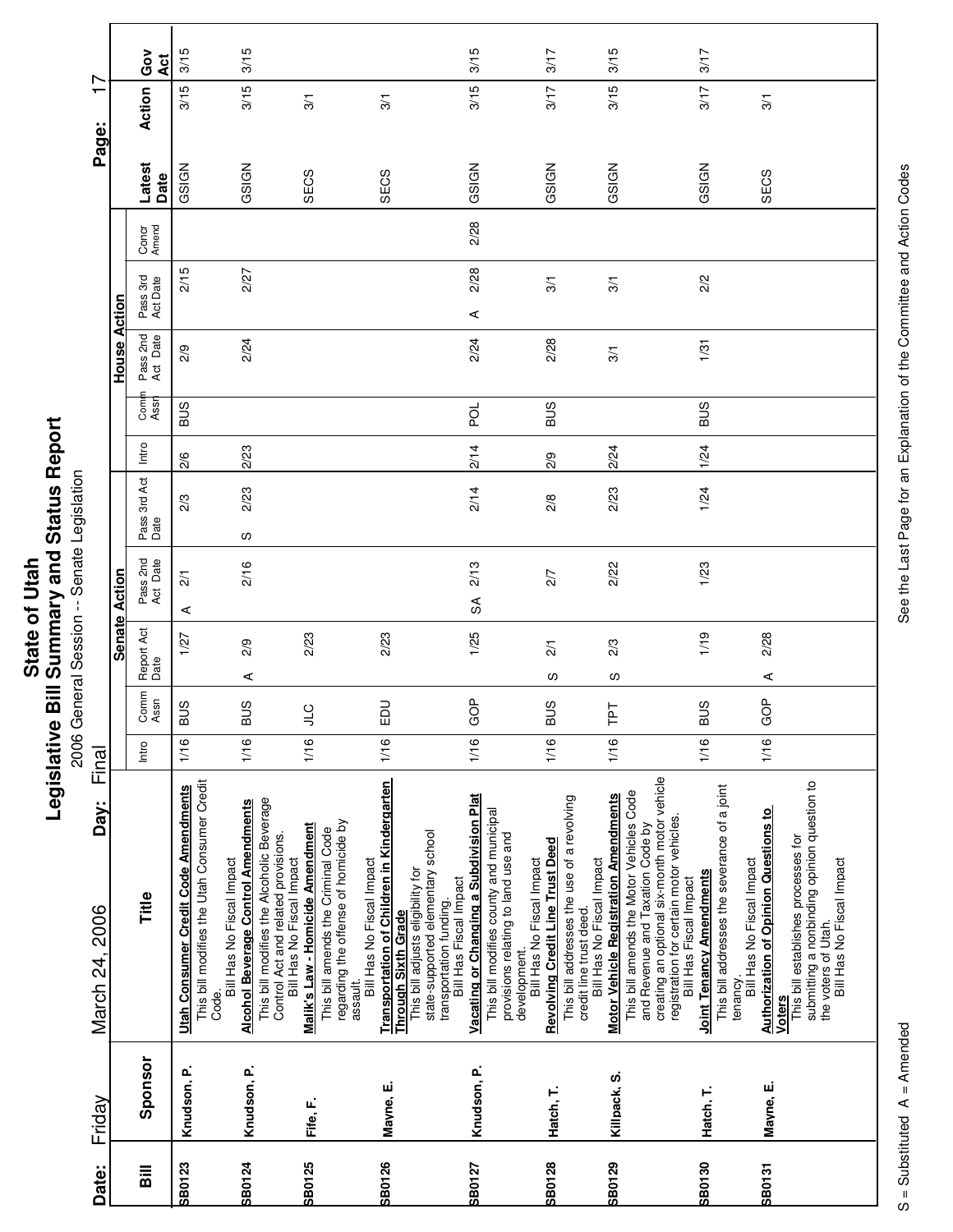**Printing Conditions of the Second Session**<br>2006 General Session -- Senate Legislation 2006 General Session -- Senate Legislation

|                        |               | Ğo<br>ă              | 2/24                                                                        |                                                                                                                                                                           |                                                                                                                                          | 3/10                                                                           | 3/13                                                                                                                                           |                                                                                                                                                                                                         | 3/10                      |                                                                                                                                                                     | 3/13                                                                                                         |                                                                                                                                                                                                                      |                                                                                                                                                                                      | 3/17                                                                                                                                                               |  |
|------------------------|---------------|----------------------|-----------------------------------------------------------------------------|---------------------------------------------------------------------------------------------------------------------------------------------------------------------------|------------------------------------------------------------------------------------------------------------------------------------------|--------------------------------------------------------------------------------|------------------------------------------------------------------------------------------------------------------------------------------------|---------------------------------------------------------------------------------------------------------------------------------------------------------------------------------------------------------|---------------------------|---------------------------------------------------------------------------------------------------------------------------------------------------------------------|--------------------------------------------------------------------------------------------------------------|----------------------------------------------------------------------------------------------------------------------------------------------------------------------------------------------------------------------|--------------------------------------------------------------------------------------------------------------------------------------------------------------------------------------|--------------------------------------------------------------------------------------------------------------------------------------------------------------------|--|
| $\frac{8}{1}$<br>Page: |               | Action               | 2/24                                                                        | 3/1                                                                                                                                                                       |                                                                                                                                          | 3/10                                                                           | 3/13                                                                                                                                           |                                                                                                                                                                                                         | 3/10                      |                                                                                                                                                                     | 3/13                                                                                                         | $\overline{3}$                                                                                                                                                                                                       |                                                                                                                                                                                      | 3/17                                                                                                                                                               |  |
|                        |               | Latest<br>Date       | GSIGN                                                                       | SECS                                                                                                                                                                      |                                                                                                                                          | GSIGN                                                                          | GSIGN                                                                                                                                          |                                                                                                                                                                                                         | GSIGN                     |                                                                                                                                                                     | GSIGN                                                                                                        | SECS                                                                                                                                                                                                                 |                                                                                                                                                                                      | GSIGN                                                                                                                                                              |  |
|                        |               | Concr<br>Amend       |                                                                             |                                                                                                                                                                           |                                                                                                                                          |                                                                                |                                                                                                                                                |                                                                                                                                                                                                         |                           |                                                                                                                                                                     |                                                                                                              |                                                                                                                                                                                                                      |                                                                                                                                                                                      | 2/16                                                                                                                                                               |  |
|                        | Action        | Pass 3rd<br>Act Date | 2/10                                                                        |                                                                                                                                                                           |                                                                                                                                          | 2/17                                                                           | 3/1                                                                                                                                            |                                                                                                                                                                                                         | $\overline{21}$           |                                                                                                                                                                     | 2/15                                                                                                         |                                                                                                                                                                                                                      |                                                                                                                                                                                      | 2/15                                                                                                                                                               |  |
|                        | House         | Pass 2nd<br>Act Date | 2/7                                                                         |                                                                                                                                                                           |                                                                                                                                          | 2/14                                                                           | 2/28                                                                                                                                           |                                                                                                                                                                                                         | 1/26                      |                                                                                                                                                                     | 2/9                                                                                                          |                                                                                                                                                                                                                      |                                                                                                                                                                                      | 2/9<br>⋖                                                                                                                                                           |  |
|                        |               | Comi<br>Assr         | 5<br>P                                                                      |                                                                                                                                                                           |                                                                                                                                          | $\supseteq$                                                                    | $\Xi$                                                                                                                                          |                                                                                                                                                                                                         | REV                       |                                                                                                                                                                     | <b>SUB</b>                                                                                                   |                                                                                                                                                                                                                      |                                                                                                                                                                                      | <b>REV</b>                                                                                                                                                         |  |
|                        |               | Intro                | $\frac{2}{1}$                                                               |                                                                                                                                                                           |                                                                                                                                          | 2/9                                                                            | 2/14                                                                                                                                           |                                                                                                                                                                                                         | 1/19                      |                                                                                                                                                                     | $\overline{21}$                                                                                              |                                                                                                                                                                                                                      |                                                                                                                                                                                      | 2/6                                                                                                                                                                |  |
|                        |               | Pass 3rd Act<br>Date | $\overline{2}$                                                              |                                                                                                                                                                           |                                                                                                                                          | 2/8                                                                            | 2/14                                                                                                                                           |                                                                                                                                                                                                         | 1/18                      |                                                                                                                                                                     | $\overline{21}$                                                                                              |                                                                                                                                                                                                                      |                                                                                                                                                                                      | 2/3                                                                                                                                                                |  |
|                        | Action        | Pass 2nd<br>Act Date | 1/31                                                                        |                                                                                                                                                                           |                                                                                                                                          | 2/7                                                                            | 2/13                                                                                                                                           |                                                                                                                                                                                                         | 1/17                      |                                                                                                                                                                     | 1/31                                                                                                         |                                                                                                                                                                                                                      |                                                                                                                                                                                      | $\overline{2}$                                                                                                                                                     |  |
|                        | <b>Senate</b> | Report Act<br>Date   | 1/25                                                                        | 2/23                                                                                                                                                                      |                                                                                                                                          | 1/30                                                                           | 2/3                                                                                                                                            |                                                                                                                                                                                                         |                           |                                                                                                                                                                     | 1/24                                                                                                         | 2/23                                                                                                                                                                                                                 |                                                                                                                                                                                      | 1/26<br>⋖                                                                                                                                                          |  |
|                        |               | Comm<br>Assn         | ģ<br>O                                                                      | $\frac{1}{2}$                                                                                                                                                             |                                                                                                                                          | $\overline{a}$<br>⋾                                                            | <b>JTC</b>                                                                                                                                     |                                                                                                                                                                                                         |                           |                                                                                                                                                                     | <b>BUS</b>                                                                                                   | ΓF                                                                                                                                                                                                                   |                                                                                                                                                                                      | $\geq$<br>Œ                                                                                                                                                        |  |
| Final                  |               | Intro                | 1/16                                                                        | 1/16                                                                                                                                                                      |                                                                                                                                          | 1/16                                                                           | 1/16                                                                                                                                           |                                                                                                                                                                                                         | 1/16                      |                                                                                                                                                                     | 1/16                                                                                                         | 1/16                                                                                                                                                                                                                 |                                                                                                                                                                                      | 1/16                                                                                                                                                               |  |
| Day:<br>March 24, 2006 |               | Title                | This bill modifies the Administrative<br><b>Surplus Property Amendments</b> | Services Code to amend certain rulemaking<br>authority of the Division of Fleet Operations.<br><b>Liability Protections for Charity Care</b><br>Bill Has No Fiscal Impact | This bill amends the Pharmacy Practice Act<br>and the Health Care Providers Immunity<br>Bill Has No Fiscal Impact<br>From Liability Act. | Lien Duration of a Foreign Judgment<br>This bill specifies the time at which a | <b>Inherent Risk of Skiing Amendments</b><br>This bill expands the definition of the<br>Bill Has No Fiscal Impact<br>foreign judgment expires. | inherent risk of skiing to include competitive<br>changing weather and snow conditions,<br>describes the hazards associated with<br>and professional skiing and more fully<br>Bill Has No Fiscal Impact | Tax on Insurance Premiums | corporations on certain insurance premiums<br>for the purchase of variable life insurance.<br>This bill decreases the tax rate paid by<br>Bill Has No Fiscal Impact | <b>Business Organization and Division of</b><br><b>Corporations and Commercial Code</b><br><b>Amendments</b> | provisions affecting business organizations<br>and the Division of Corporations and<br>This bill makes changes to certain<br><b>Traffic Tickets and Convictions</b><br>Bill Has No Fiscal Impact<br>Commercial Code. | This bill modifies the Motor Vehicles Code<br>by amending provisions relating to certain<br>records of conviction used as evidence in<br>Bill Has No Fiscal Impact<br>civil actions. | This bill amends the Revenue and Taxation<br>title to create the Reportable Transactions<br>Bill Has No Fiscal Impact<br><b>Reportable Transactions Act</b><br>4d. |  |
| Friday                 |               | Sponsor              | Knudson, P.                                                                 |                                                                                                                                                                           | Knudson, P.                                                                                                                              | Hatch, T.                                                                      | Hillyard, L.                                                                                                                                   |                                                                                                                                                                                                         | Bramble, C.               |                                                                                                                                                                     | Bell, G.                                                                                                     |                                                                                                                                                                                                                      | Buttars, D.C.                                                                                                                                                                        | Stephenson, H.                                                                                                                                                     |  |
| Date:                  |               | <b>Sill</b>          | <b>SB0132</b>                                                               | <b>SB0133</b>                                                                                                                                                             |                                                                                                                                          | SB0134                                                                         | SB0135                                                                                                                                         |                                                                                                                                                                                                         | SB0136                    |                                                                                                                                                                     | <b>SB0137</b>                                                                                                | SB0138                                                                                                                                                                                                               |                                                                                                                                                                                      | SB0139                                                                                                                                                             |  |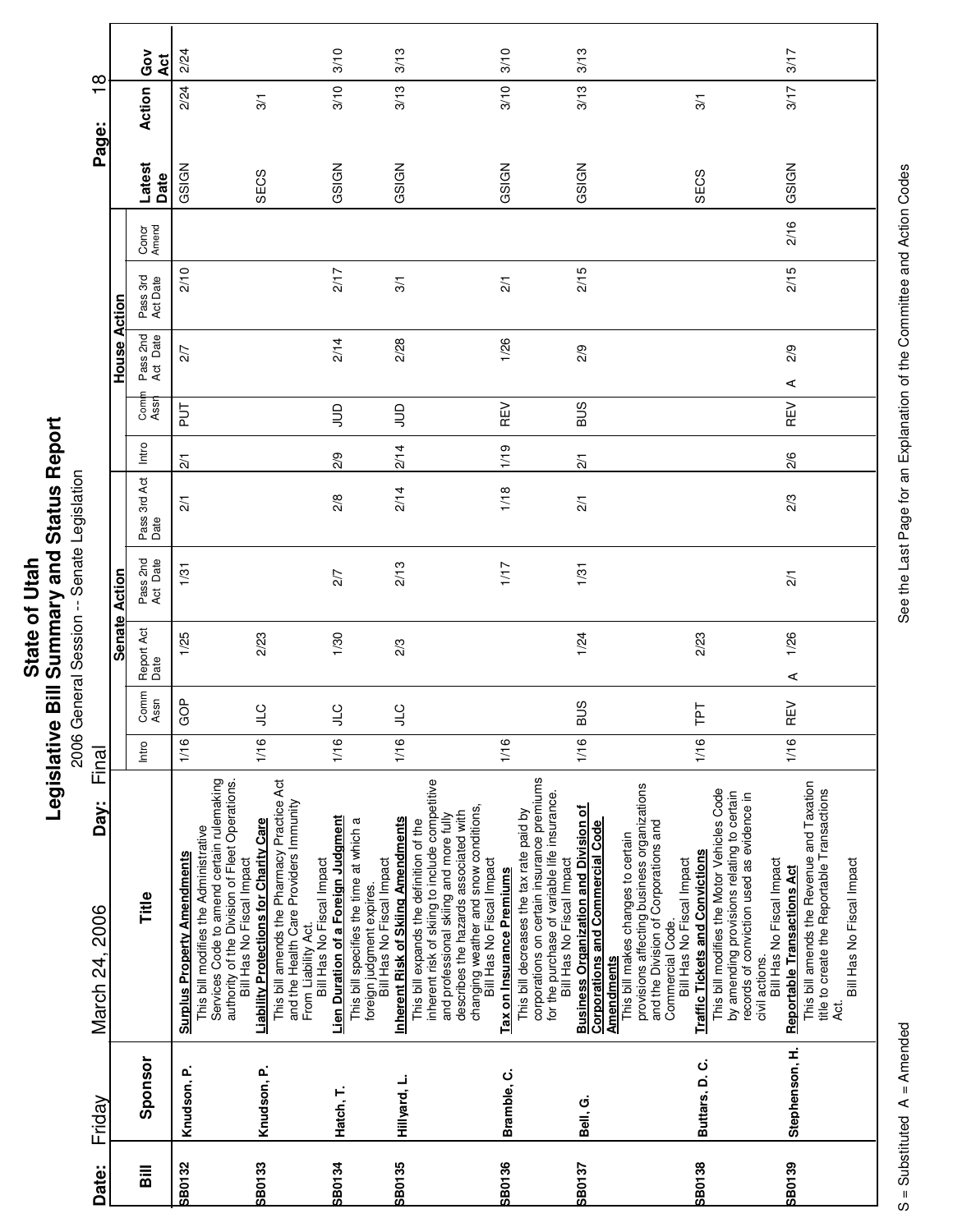onative Diri Deminitary and Direction<br>2006 General Session -- Senate Legislation 2006 General Session -- Senate Legislation

|                        |               | Ğo<br>Act            | 3/10                                                                                                                                                                                  | 3/17                                                                                                                                                                                                    |                                                                                                                                                                                                                                                                                         | 3/10                                                                                                                                                                                                                                                                          |                                                                                                                             |                                                                                                                                                                                                                        | 3/17                                                                                                                                                                                                                                                                                                            |
|------------------------|---------------|----------------------|---------------------------------------------------------------------------------------------------------------------------------------------------------------------------------------|---------------------------------------------------------------------------------------------------------------------------------------------------------------------------------------------------------|-----------------------------------------------------------------------------------------------------------------------------------------------------------------------------------------------------------------------------------------------------------------------------------------|-------------------------------------------------------------------------------------------------------------------------------------------------------------------------------------------------------------------------------------------------------------------------------|-----------------------------------------------------------------------------------------------------------------------------|------------------------------------------------------------------------------------------------------------------------------------------------------------------------------------------------------------------------|-----------------------------------------------------------------------------------------------------------------------------------------------------------------------------------------------------------------------------------------------------------------------------------------------------------------|
| $\frac{6}{1}$          |               | Action               | 3/10                                                                                                                                                                                  | 3/17                                                                                                                                                                                                    | 3/1                                                                                                                                                                                                                                                                                     | 3/10                                                                                                                                                                                                                                                                          | 3/1                                                                                                                         | $\frac{5}{2}$                                                                                                                                                                                                          | 3/17                                                                                                                                                                                                                                                                                                            |
| Page:                  |               |                      |                                                                                                                                                                                       |                                                                                                                                                                                                         |                                                                                                                                                                                                                                                                                         |                                                                                                                                                                                                                                                                               |                                                                                                                             |                                                                                                                                                                                                                        |                                                                                                                                                                                                                                                                                                                 |
|                        |               | Latest<br>Date       | GSIGN                                                                                                                                                                                 | GSIGN                                                                                                                                                                                                   | SFILED                                                                                                                                                                                                                                                                                  | GSIGN                                                                                                                                                                                                                                                                         | SECS                                                                                                                        | SFILED                                                                                                                                                                                                                 | GSIGN                                                                                                                                                                                                                                                                                                           |
|                        |               | Concr<br>Amend       |                                                                                                                                                                                       |                                                                                                                                                                                                         |                                                                                                                                                                                                                                                                                         |                                                                                                                                                                                                                                                                               |                                                                                                                             |                                                                                                                                                                                                                        |                                                                                                                                                                                                                                                                                                                 |
|                        | Action        | Pass 3rd<br>Act Date | 2/8                                                                                                                                                                                   | 2/10                                                                                                                                                                                                    |                                                                                                                                                                                                                                                                                         | 1/25                                                                                                                                                                                                                                                                          |                                                                                                                             |                                                                                                                                                                                                                        | 2/15                                                                                                                                                                                                                                                                                                            |
|                        | House         | Pass 2nd<br>Act Date | 2/6                                                                                                                                                                                   | 2/7                                                                                                                                                                                                     | 2/20                                                                                                                                                                                                                                                                                    | 1/20                                                                                                                                                                                                                                                                          |                                                                                                                             |                                                                                                                                                                                                                        | 2/10                                                                                                                                                                                                                                                                                                            |
|                        |               | Com<br>Assr          | pol                                                                                                                                                                                   | $rac{9}{5}$                                                                                                                                                                                             | $\Xi$                                                                                                                                                                                                                                                                                   |                                                                                                                                                                                                                                                                               |                                                                                                                             |                                                                                                                                                                                                                        | $rac{9}{1}$                                                                                                                                                                                                                                                                                                     |
|                        |               | Intro                | $\overline{21}$                                                                                                                                                                       | 2/3                                                                                                                                                                                                     | 2/16                                                                                                                                                                                                                                                                                    | 1/20                                                                                                                                                                                                                                                                          |                                                                                                                             | 2/27                                                                                                                                                                                                                   | 2/6                                                                                                                                                                                                                                                                                                             |
|                        |               | Pass 3rd Act<br>Date | $\frac{2}{1}$                                                                                                                                                                         | 2/2                                                                                                                                                                                                     | 2/16                                                                                                                                                                                                                                                                                    | 1/19                                                                                                                                                                                                                                                                          |                                                                                                                             | 2/24<br>w                                                                                                                                                                                                              | 2/3                                                                                                                                                                                                                                                                                                             |
|                        | Action        | Pass 2nd<br>Act Date | 1/31                                                                                                                                                                                  | $\overline{21}$                                                                                                                                                                                         |                                                                                                                                                                                                                                                                                         | 1/18                                                                                                                                                                                                                                                                          |                                                                                                                             | 2/24                                                                                                                                                                                                                   | $\overline{21}$                                                                                                                                                                                                                                                                                                 |
|                        | <b>Senate</b> | Report Act<br>Date   | 1/25                                                                                                                                                                                  | 1/26<br>⋖                                                                                                                                                                                               | 2/13                                                                                                                                                                                                                                                                                    |                                                                                                                                                                                                                                                                               |                                                                                                                             | $\frac{2}{1}$<br>ഗ                                                                                                                                                                                                     | 1/26                                                                                                                                                                                                                                                                                                            |
|                        |               | Comm<br>Assn         | <b>BUS</b>                                                                                                                                                                            | SHH                                                                                                                                                                                                     | $rac{C}{\sqrt{2}}$                                                                                                                                                                                                                                                                      |                                                                                                                                                                                                                                                                               |                                                                                                                             | <b>BUS</b>                                                                                                                                                                                                             | SHH                                                                                                                                                                                                                                                                                                             |
| Final                  |               | Intro                | 1/16                                                                                                                                                                                  | 1/17                                                                                                                                                                                                    | 1/17                                                                                                                                                                                                                                                                                    | 1/17                                                                                                                                                                                                                                                                          | 1/17                                                                                                                        | 1/17                                                                                                                                                                                                                   | 1/17                                                                                                                                                                                                                                                                                                            |
| Day:<br>March 24, 2006 |               | Title                | Advertising Act by amending provisions<br>related to unlawful outdoor advertising.<br>This bill modifies the Utah Outdoor<br><b>Unlawful Outdoor Advertising</b><br><b>Amendments</b> | Code related to a surviving spouse's access<br>This bill amends provisions in the Judicial<br>to medical records of a deceased spouse.<br>Bill Has No Fiscal Impact<br><b>Response to HIPAA Changes</b> | certain information about judicial appointees<br>This bill requires the governor to provide<br>Information Available to Senate Judicial<br>to the Senate Judicial Confirmation<br>Bill Has No Fiscal Impact<br>Bill Has No Fiscal Impact<br><b>Confirmation Committee</b><br>Committee. | provisions, making minor wording changes,<br>This bill modifies parts of the Utah Code to<br>updating cross references, and correcting<br>make technical corrections including<br>eliminating references to repealed<br>Bill Has No Fiscal Impact<br><b>Revisor's Statute</b> | <b>Child Care Exemptions Amendments</b><br>This bill amends the Utah Child Care<br>Bill Has Fiscal Impact<br>Licensing Act. | Division of Occupational and Professional<br>unprofessional conduct provisions of the<br><b>Regulation of Direct Pathology Billing</b><br>This bill amends the unlawful and<br>Bill Has No Fiscal Impact<br>Licensing. | Code to include physician assistants in the<br>Occupational and Professional Licensing<br>list of health care professionals who can<br><b>Physician Assistants and Public Health</b><br>respond to declared public health<br>This bill amends the Division of<br>Bill Has No Fiscal Impact<br><b>Amendments</b> |
| Friday                 |               | Sponsor              | Waddoups, M.                                                                                                                                                                          | Knudson, P.                                                                                                                                                                                             | Buttars, D.C.                                                                                                                                                                                                                                                                           | Waddoups, M.                                                                                                                                                                                                                                                                  | Hellewell, P.                                                                                                               | Bell, G.                                                                                                                                                                                                               | Bell, G.                                                                                                                                                                                                                                                                                                        |
| Date:                  |               | $\overline{a}$       | <b>SB0140</b>                                                                                                                                                                         | <b>SB0141</b>                                                                                                                                                                                           | SB0142                                                                                                                                                                                                                                                                                  | <b>SB0143</b>                                                                                                                                                                                                                                                                 | <b>SB0144</b>                                                                                                               | <b>SB0145</b>                                                                                                                                                                                                          | SB0146                                                                                                                                                                                                                                                                                                          |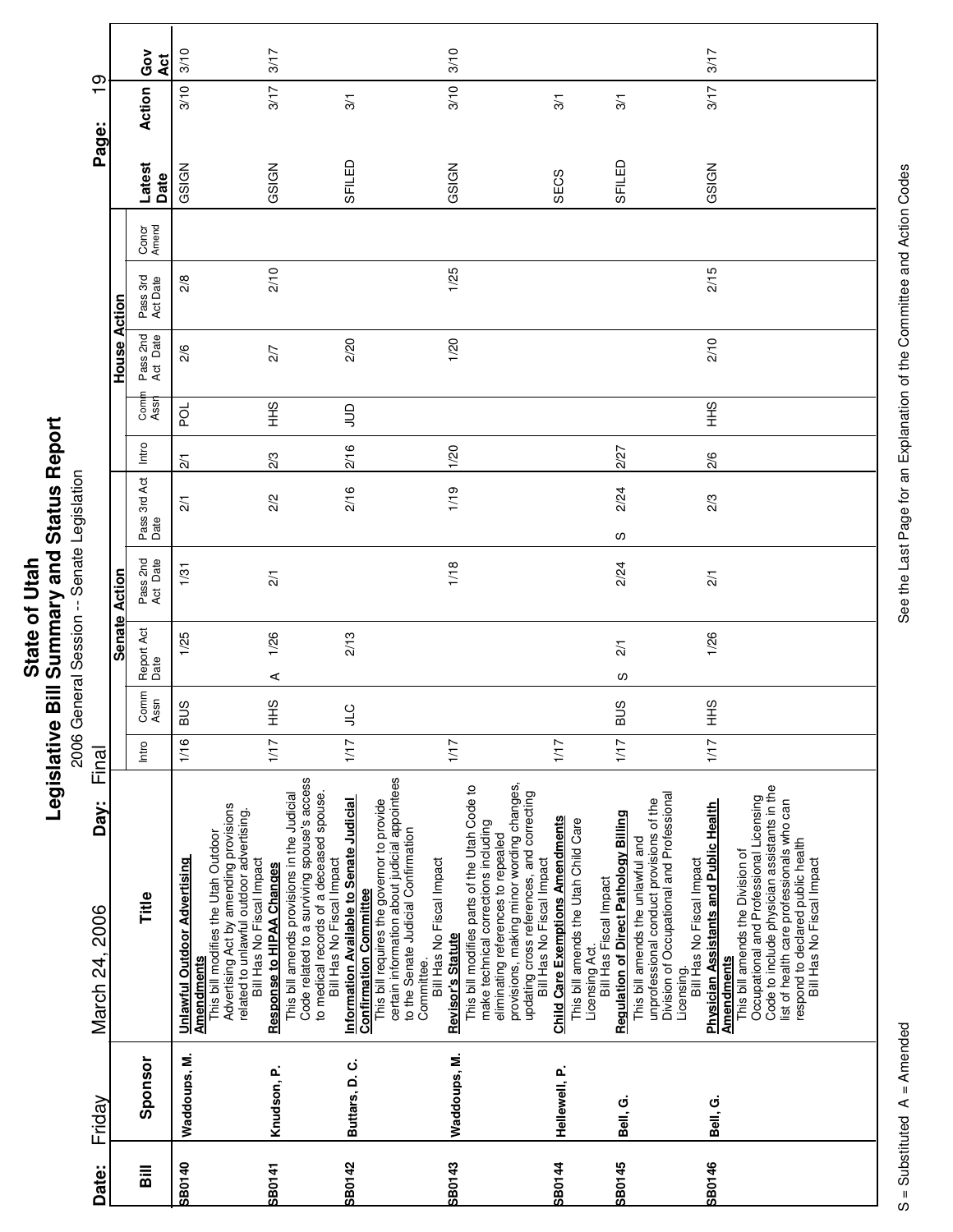| Date:         | Friday       | Day:<br>March 24, 2006                                                                                                                                                                                                                                                                                         | Final |              |                    |                      |                      |       |             |                      |                      |                |      | Page:          | 20             |            |
|---------------|--------------|----------------------------------------------------------------------------------------------------------------------------------------------------------------------------------------------------------------------------------------------------------------------------------------------------------------|-------|--------------|--------------------|----------------------|----------------------|-------|-------------|----------------------|----------------------|----------------|------|----------------|----------------|------------|
|               |              |                                                                                                                                                                                                                                                                                                                |       |              | <b>Senate</b>      | Action               |                      |       |             | House                | Action               |                |      |                |                |            |
| <b>Sill</b>   | Sponsor      | Title                                                                                                                                                                                                                                                                                                          | Intro | Comm<br>Assn | Report Act<br>Date | Pass 2nd<br>Act Date | Pass 3rd Act<br>Date | Intro | Com<br>Assi | Pass 2nd<br>Act Date | Pass 3rd<br>Act Date | Concr<br>Amend |      | Latest<br>Date | Action         | Gov<br>Act |
| <b>SB0147</b> | Eastman, D.  | administered by the Division of Consumer<br>This bill addresses various provisions<br><b>Division of Consumer Protection</b><br>Bill Has No Fiscal Impact<br><b>Amendments</b><br>Protection.                                                                                                                  | 1/17  | <b>BUS</b>   | 1/27               | $\overline{21}$      | 2/3                  | 2/6   | SUS         | 2/20<br>⋖            |                      | 2/23           | 2/24 | GSIGN          | 3/10           | 3/10       |
| SB0148        | Bell, G.     | made that an award of punitive damages is<br>This bill requires that before discovery of a<br><b>Punitive Damages - Discovery of Wealth</b><br>conducted, a prima facie case must be<br>party's wealth or financial condition is<br>Bill Has No Fiscal Impact<br>reasonably probable.                          | 1/18  | )<br>기       | 1/30<br>⋖          | 2/7<br>⋖             | 2/23<br>⋖            | 2/9   | $\Xi$       | 2/14<br>⋖            | လ                    | 2/23           |      | GSIGN          | 3/10           | 3/10       |
| SB0149        | Bell, G.     | This bill authorizes counties to create a<br>legal defender's office as a department<br><b>Providing for Indigent Defense</b><br>Bill Has No Fiscal Impact<br>within county government.                                                                                                                        | 1/17  | $\cup$       | 1/25               | $\frac{2}{1}$<br>⋖   | 2/2                  | 2/3   | pol         | 2/9                  |                      | 2/15           |      | GSIGN          | 3/10           | 3/10       |
| SB0150        | Bell, G.     | restitution to be paid before a person can<br>This bill requires the full amount of<br>be eligible for an expungement.<br>Bill Has No Fiscal Impact<br><b>Restitution Amendments</b>                                                                                                                           | 2/7   | $\cup$       | 1/30<br>SA         | 2/7<br>⋖             | 2/9                  | 2/9   | <b>NVT</b>  | 2/14                 |                      | 2/16           |      | GSIGN          | 3/10           | 3/10       |
| <b>SB0151</b> | Bell, G.     | the taxing entity's certified tax rate and ad<br>circumstances to make an adjustment to<br>This bill amends the Property Tax Act to<br>valorem tax revenue budget without<br><b>Property Tax - Notice and Hearing</b><br>allow a taxing entity under certain<br>Bill Has No Fiscal Impact<br><b>Amendments</b> | 1/18  | REV          | 2/23               |                      |                      |       |             |                      |                      |                |      | SECS           | 3/1            |            |
| SB0152        | Killpack, S. | Health Care Organization Task Force.<br>Bill Has Fiscal Impact<br>This bill amends the Privately Owned<br><b>Medicaid Task Force</b>                                                                                                                                                                           | 1/18  | SHH          | 1/26               | $\frac{2}{1}$        | 2/9<br>လ             | 2/9   | $rac{9}{1}$ | 3/1                  |                      |                |      | SFILED         | 3/1            |            |
| <b>SB0153</b> | Hillyard, L. | This bill enacts the Uniform Environmental<br>Uniform Environmental Covenants Act<br>Bill Has No Fiscal Impact<br>Covenants Act.                                                                                                                                                                               | 1/18  | WAE          | 1/30<br>⋖          | 2/3                  | 2/6                  | 2/7   | WAE         | 2/9                  | ⋖                    | 2/15           | 2/17 | GSIGN          | 3/10           | 3/10       |
| SB0154        | Dmitrich, M. | This bill amends the Sales and Use Tax Act<br>Sales and Use Tax Exemption for Certain<br>to provide a sales and use tax exemption.<br>Admissions to or Rights to Use the<br>Bill Has Fiscal Impact<br><b>Premises of a Private Club</b>                                                                        | 1/18  | REV          | 1/26               | 221                  | 2/21<br>⋖            | 2/22  |             |                      |                      |                |      | SFILED         | $\overline{3}$ |            |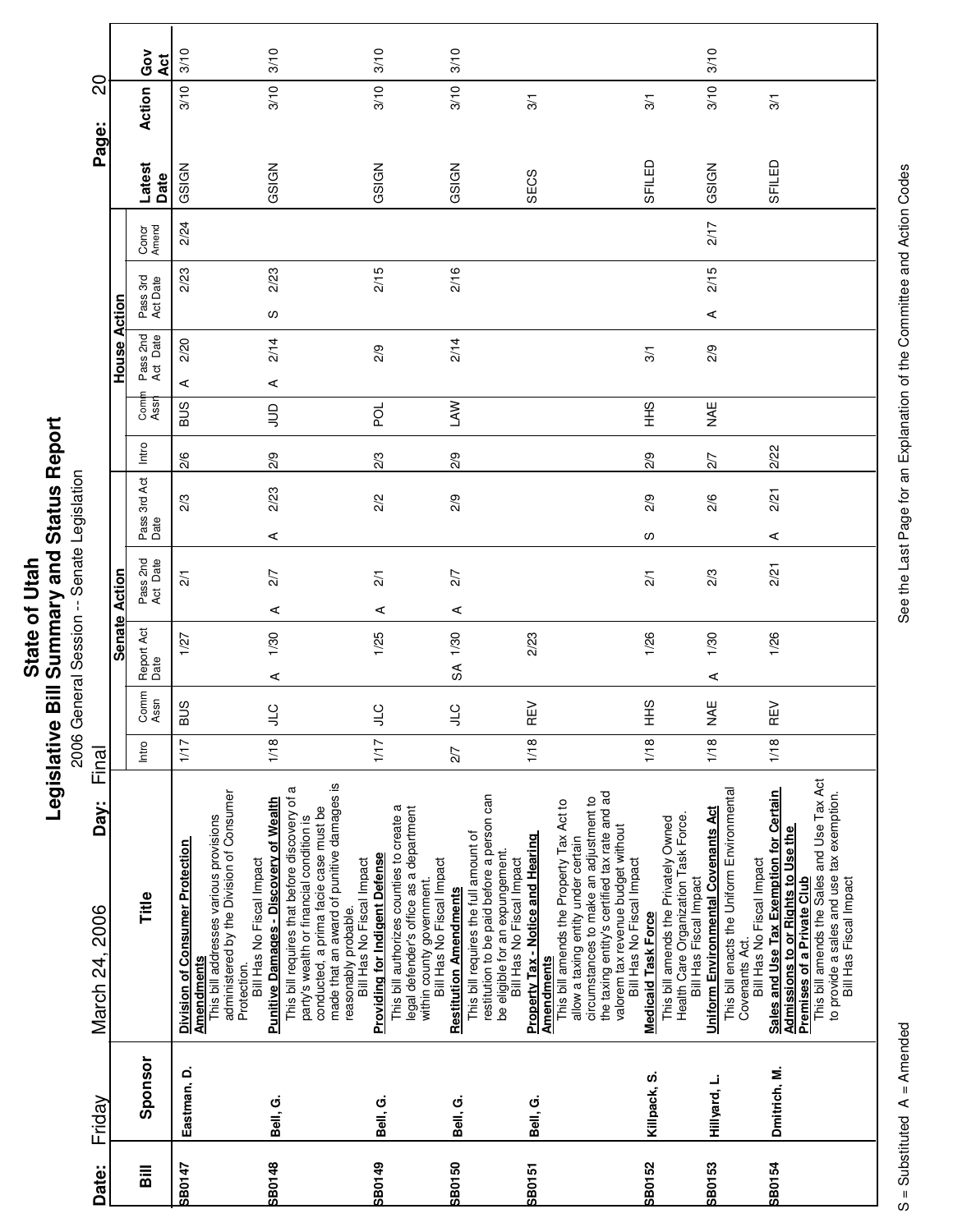**Printing Conditions of the Second Session**<br>2006 General Session -- Senate Legislation 2006 General Session -- Senate Legislation

|                        |               | Ğ<br>Act             | 3/17                                                                                                                                                                                                                                                |                                                                                                                                                                                                                                                                                                                                         | 3/10                                                                                                                                                                                                                                                                                              | 3/17                                                                                                                                                                                                                                                              | 3/10                                                                                                                              | 3/16                                                                                                                                                                                                                                                                                                                                                                                                              |
|------------------------|---------------|----------------------|-----------------------------------------------------------------------------------------------------------------------------------------------------------------------------------------------------------------------------------------------------|-----------------------------------------------------------------------------------------------------------------------------------------------------------------------------------------------------------------------------------------------------------------------------------------------------------------------------------------|---------------------------------------------------------------------------------------------------------------------------------------------------------------------------------------------------------------------------------------------------------------------------------------------------|-------------------------------------------------------------------------------------------------------------------------------------------------------------------------------------------------------------------------------------------------------------------|-----------------------------------------------------------------------------------------------------------------------------------|-------------------------------------------------------------------------------------------------------------------------------------------------------------------------------------------------------------------------------------------------------------------------------------------------------------------------------------------------------------------------------------------------------------------|
| ត                      |               | Action               | 3/17<br>$\frac{5}{1}$                                                                                                                                                                                                                               | 3/1                                                                                                                                                                                                                                                                                                                                     | 3/10                                                                                                                                                                                                                                                                                              | 3/17                                                                                                                                                                                                                                                              | 3/10                                                                                                                              | 3/16                                                                                                                                                                                                                                                                                                                                                                                                              |
| Page:                  |               | Latest<br>Date       | SFILED<br>GSIGN                                                                                                                                                                                                                                     | SFILED                                                                                                                                                                                                                                                                                                                                  | GSIGN                                                                                                                                                                                                                                                                                             | GSIGN                                                                                                                                                                                                                                                             | GSIGN                                                                                                                             | GSIGN                                                                                                                                                                                                                                                                                                                                                                                                             |
|                        |               | Concr<br>Amend       | $\overline{3}$                                                                                                                                                                                                                                      |                                                                                                                                                                                                                                                                                                                                         |                                                                                                                                                                                                                                                                                                   |                                                                                                                                                                                                                                                                   | 2/28                                                                                                                              |                                                                                                                                                                                                                                                                                                                                                                                                                   |
|                        | Action        | Pass 3rd<br>Act Date | $\overline{3}$<br>⋖                                                                                                                                                                                                                                 |                                                                                                                                                                                                                                                                                                                                         | 2/16                                                                                                                                                                                                                                                                                              | 3/1                                                                                                                                                                                                                                                               | 2/27                                                                                                                              | 2/27                                                                                                                                                                                                                                                                                                                                                                                                              |
|                        | House         | Pass 2nd<br>Act Date | 2/28<br>3/1<br>4                                                                                                                                                                                                                                    | 3/1                                                                                                                                                                                                                                                                                                                                     | 2/13                                                                                                                                                                                                                                                                                              | 3/1                                                                                                                                                                                                                                                               | 2/27<br>⋖                                                                                                                         | 2/27                                                                                                                                                                                                                                                                                                                                                                                                              |
|                        |               | Com<br>Assr          |                                                                                                                                                                                                                                                     | <b>SUS</b>                                                                                                                                                                                                                                                                                                                              | GO                                                                                                                                                                                                                                                                                                |                                                                                                                                                                                                                                                                   | $rac{9}{5}$                                                                                                                       |                                                                                                                                                                                                                                                                                                                                                                                                                   |
|                        |               | Intro                | 2/28<br>2/9                                                                                                                                                                                                                                         | 2/9                                                                                                                                                                                                                                                                                                                                     | 23                                                                                                                                                                                                                                                                                                | 2/9                                                                                                                                                                                                                                                               | 2/15                                                                                                                              | 2/20                                                                                                                                                                                                                                                                                                                                                                                                              |
|                        |               | Pass 3rd Act<br>Date | 2/6<br>$\frac{2}{8}$<br>⋖                                                                                                                                                                                                                           | 2/8                                                                                                                                                                                                                                                                                                                                     | 2/2                                                                                                                                                                                                                                                                                               | 2/8                                                                                                                                                                                                                                                               | 2/15                                                                                                                              | 2/17                                                                                                                                                                                                                                                                                                                                                                                                              |
|                        | Action        | Pass 2nd<br>Act Date | 2/7<br>$\overline{21}$                                                                                                                                                                                                                              | 2/7                                                                                                                                                                                                                                                                                                                                     | $\overline{21}$                                                                                                                                                                                                                                                                                   | 2/7                                                                                                                                                                                                                                                               | 2/14                                                                                                                              | 2/16<br>⋖                                                                                                                                                                                                                                                                                                                                                                                                         |
|                        | <b>Senate</b> | Report Act<br>Date   | 1/30<br>2/1<br>လ<br>w                                                                                                                                                                                                                               | $\overline{2}/1$                                                                                                                                                                                                                                                                                                                        | 1/26                                                                                                                                                                                                                                                                                              | 1/30                                                                                                                                                                                                                                                              | 2/7<br>⋖                                                                                                                          | 2/9<br>S                                                                                                                                                                                                                                                                                                                                                                                                          |
|                        |               | Comm<br>Assn         | $\frac{a}{2}$<br>ģ<br>O<br>O                                                                                                                                                                                                                        | <b>BUS</b>                                                                                                                                                                                                                                                                                                                              | GOP                                                                                                                                                                                                                                                                                               | <b>JTC</b>                                                                                                                                                                                                                                                        | SHH                                                                                                                               | <b>BUS</b>                                                                                                                                                                                                                                                                                                                                                                                                        |
| Final                  |               | Intro                | 1/19<br>1/19                                                                                                                                                                                                                                        | 1/19                                                                                                                                                                                                                                                                                                                                    | 1/20                                                                                                                                                                                                                                                                                              | 1/20                                                                                                                                                                                                                                                              | 1/20                                                                                                                              | 1/20                                                                                                                                                                                                                                                                                                                                                                                                              |
| Day:<br>March 24, 2006 |               | Title                | This bill modifies county and municipal land<br>Legislative Direction Relating to United<br><b>Amendments to County and Municipal</b><br>use, management, and development<br>Bill Has No Fiscal Impact<br><b>Land Use Provisions</b><br>provisions. | Constitution, permits the Legislature to give<br>direction to certain United States Senators<br>and receive certain reports from them, and<br>Bill Has No Fiscal Impact<br><b>Impact of Administrative Rules on Small</b><br>This bill addresses issues related to the<br>17th Amendment to the United States<br><b>States Senators</b> | agency analysis for a proposed rule include<br>the financial impact on business, including<br>This bill modifies the Utah Administrative<br><b>Administrative Rulemaking Authority</b><br>Rulemaking Act by requiring that the<br>Bill Has Fiscal Impact<br>small businesses<br><b>Businesses</b> | This bill provides rulemaking authority to the<br>Development and to the executive director<br>of the Department of Administrative<br>Governor's Office of Economic<br>Bill Has No Fiscal Impact<br><b>District Court Judge</b><br><b>Amendments</b><br>Services. | This bill adds a new judge to the Fourth<br><b>Physician Licensing Amendments</b><br>Bill Has Fiscal Impact<br>Judicial District. | endorsement provisions and the exemption<br>address mechanics' liens or payment rights<br>including the waiver of such liens or rights.<br>This bill modifies the lien provisions to<br>from licensure provisions of the Utah<br>This bill amends the licensure by<br>Bill Has No Fiscal Impact<br><b>Mechanics' Lien and Payment</b><br>Bill Has No Fiscal Impact<br>Medical Practices Act.<br><b>Amendments</b> |
| Friday                 |               | Sponsor              | Stephenson, H.<br>Bell, G.                                                                                                                                                                                                                          | Stephenson, H.                                                                                                                                                                                                                                                                                                                          | Stephenson, H.                                                                                                                                                                                                                                                                                    | Madsen, M.                                                                                                                                                                                                                                                        | Evans, B.                                                                                                                         | Jenkins, S.                                                                                                                                                                                                                                                                                                                                                                                                       |
| Date:                  |               | $\overline{B}$       | SB0156<br><b>SB0155</b>                                                                                                                                                                                                                             | <b>SB0157</b>                                                                                                                                                                                                                                                                                                                           | <b>SB0158</b>                                                                                                                                                                                                                                                                                     | <b>SB0159</b>                                                                                                                                                                                                                                                     | <b>SB0160</b>                                                                                                                     | <b>SB0161</b>                                                                                                                                                                                                                                                                                                                                                                                                     |

See the Last Page for an Explanation of the Committee and Action Codes S = Substituted A = Amended A = Amended See the Last Page for an Explanation of the Committee and Action Codes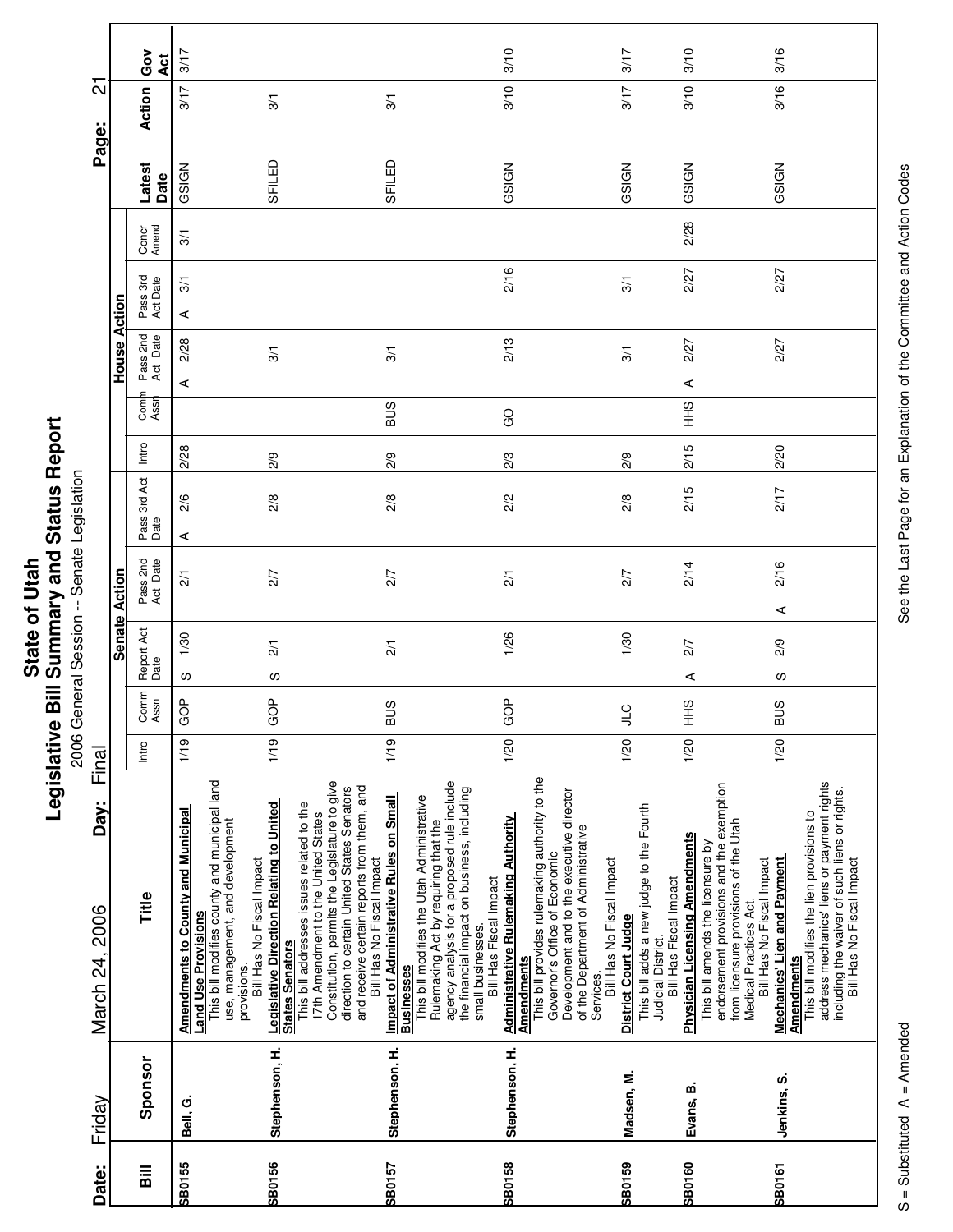| Date:                   | Friday       | Day:<br>March 24, 2006                                                                                                                                                                                                                                                                                      | Final |                |                    |                      |                      |       |               |                      |                      |                | Page:          | 22             |                  |
|-------------------------|--------------|-------------------------------------------------------------------------------------------------------------------------------------------------------------------------------------------------------------------------------------------------------------------------------------------------------------|-------|----------------|--------------------|----------------------|----------------------|-------|---------------|----------------------|----------------------|----------------|----------------|----------------|------------------|
|                         |              |                                                                                                                                                                                                                                                                                                             |       |                |                    | <b>Senate Action</b> |                      |       |               | House Action         |                      |                |                |                |                  |
| $\overline{\mathbf{B}}$ | Sponsor      | Title                                                                                                                                                                                                                                                                                                       | Intro | Comm<br>Assn   | Report Act<br>Date | Pass 2nd<br>Act Date | Pass 3rd Act<br>Date | Intro | Comi<br>Assr  | Pass 2nd<br>Act Date | Pass 3rd<br>Act Date | Concr<br>Amend | Latest<br>Date | Action         | Ğο<br><b>Act</b> |
| <b>SB0162</b>           | Hillyard, L. | Act, Utah Uniform Consumer Credit Code,<br>Enforcement of Applicable Law<br>This bill modifies the Financial Institutions<br>and the Mortgage Lending and Servicing<br>Act to address enforcement of federal,<br><b>Department of Financial Institutions</b>                                                | 1/25  | <b>BUS</b>     | 1/31               | 2/7<br>⋖             | 2/8                  | 2/9   | <b>SUB</b>    | 2/15                 | 2/20                 |                | GSIGN          | 3/15           | 3/15             |
| <b>SB0163</b>           | McCoy, S.    | This bill makes submission of a written false<br>performance of his official function a class<br>Statement Under Penalty of Perjury<br>statement to a public servant in the<br>Bill Has No Fiscal Impact<br>state, or local law.                                                                            | 1/23  | $\overline{a}$ | 1/30<br>$\prec$    | 2/13<br>လ            | 2/14                 | 2/14  | $\supseteq$   |                      |                      |                | SFILED         | $\overline{3}$ |                  |
| <b>SB0164</b>           | Davis, G.    | This bill repeals a code section that was<br><b>Repeal of Ordination by Internet</b><br>Bill Has No Fiscal Impact<br>B misdemeanor.                                                                                                                                                                         | 1/23  | $\sqrt{2}$     | 1/30               |                      | 2/2                  | 2/2   | $\frac{1}{2}$ | 2/21                 | 2/24                 |                | GSIGN          | 3/10           | 3/10             |
| <b>SB0165</b>           | Hillyard, L. | <b>Corporations - Professional Services</b><br>This bill amends Title 16, Chapter 11,<br>declared unconstitutional by a court.<br>Bill Has No Fiscal Impact<br><u>Amendment</u>                                                                                                                             | 1/23  | <b>BUS</b>     | 1/31<br>S          |                      | 2/3                  | 2/6   | <b>SUB</b>    | 2/14                 | 2/17                 |                | GSIGN          | 3/17           | 3/17             |
| <b>SB0166</b>           | Hillyard, L. | Moratorium on Issuing Sales Tax Revenue<br>Bonds by Local Governments<br>service provided by a landscape architect<br>Professional Corporation Act, to include<br>issuance of sales and use tax revenue<br>This bill imposes a moratorium on the<br>Bill Has No Fiscal Impact<br>as a professional service. | 1/23  | REV            | 2/23               |                      |                      |       |               |                      |                      |                | SECS           | 3/1            |                  |
| SB0167                  | Arent, P.    | Juvenile Offenses - Diversion Amendment<br>Procedure regarding diversion for juvenile<br>This bill modifies the Code of Criminal<br>bonds by a city, town, or county.<br>Bill Has No Fiscal Impact                                                                                                          | 1/23  | $\sqrt{2}$     | 2/9                | 2/20                 | 2/21                 | 2/21  |               | 2/28                 | 3/1                  |                | GSIGN          | 3/15           | 3/15             |
| <b>SB0168</b>           | Waddoups, M. | This bill allows a homeowner association to<br><b>Community Association Act Amendments</b><br>impose fines for violations of the<br>Bill Has No Fiscal Impact<br>offenders.                                                                                                                                 | 1/24  | <b>BUS</b>     | 2/6                | 2/13                 | 2/14<br>⋖            | 2/14  | <b>PO</b>     | 2/28<br>⋖            | 2/28                 | 3/1            | GSIGN          | 3/17           | 3/17             |
| SB0169                  | Knudson, P.  | This bill amends the Sales and Use Tax Act<br>Sales and Use Tax - Dental Prostheses<br>Bill Has No Fiscal Impact<br>relating to dental prostheses.<br>Bill Has Fiscal Impact<br>association's rules.                                                                                                        | 1/24  | REV            | 1/31               | 2/7                  | 2/8                  | 2/9   | REV           | 2/13                 |                      |                | SFILED         | 3/1            |                  |
|                         |              |                                                                                                                                                                                                                                                                                                             |       |                |                    |                      |                      |       |               |                      |                      |                |                |                |                  |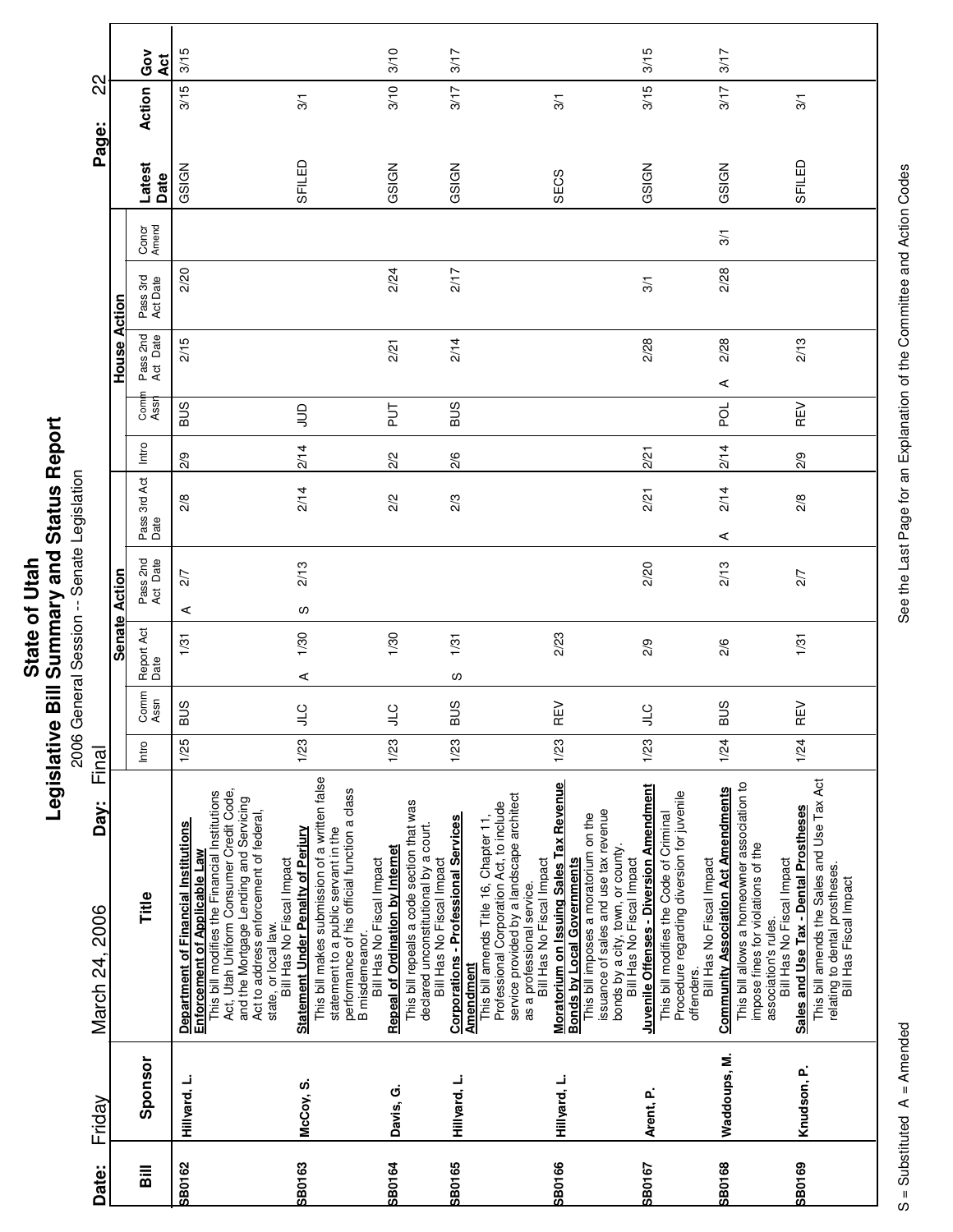|               | Repor                            |
|---------------|----------------------------------|
| $\frac{1}{2}$ | <b>Bill Summary and Status I</b> |
| State of      | egislative                       |

eport onative Diri Deminitary and Dictatory<br>2006 General Session -- Senate Legislation 2006 General Session -- Senate Legislation

| 23                     |                      | Gov<br>Act                         | 3/10                                                                                                                                                                                                                |                                                                                                                                                                                                                                                | 3/10                                                                                                                                            | 3/10                                                                                                                                                                                                        | 3/17                                                                                                                                                                                                                                                                                                       |                                                                                                                                                                                                   | 3/17                                                                                                                                                                                                                                                                                                             |
|------------------------|----------------------|------------------------------------|---------------------------------------------------------------------------------------------------------------------------------------------------------------------------------------------------------------------|------------------------------------------------------------------------------------------------------------------------------------------------------------------------------------------------------------------------------------------------|-------------------------------------------------------------------------------------------------------------------------------------------------|-------------------------------------------------------------------------------------------------------------------------------------------------------------------------------------------------------------|------------------------------------------------------------------------------------------------------------------------------------------------------------------------------------------------------------------------------------------------------------------------------------------------------------|---------------------------------------------------------------------------------------------------------------------------------------------------------------------------------------------------|------------------------------------------------------------------------------------------------------------------------------------------------------------------------------------------------------------------------------------------------------------------------------------------------------------------|
| Page:                  |                      | Action                             | 3/10<br>3/1                                                                                                                                                                                                         |                                                                                                                                                                                                                                                | 3/10                                                                                                                                            | 3/10                                                                                                                                                                                                        | 3/17                                                                                                                                                                                                                                                                                                       | 3/1                                                                                                                                                                                               | 3/17                                                                                                                                                                                                                                                                                                             |
|                        |                      | Latest<br>Date                     | GSIGN<br>SECS                                                                                                                                                                                                       |                                                                                                                                                                                                                                                | GSIGN                                                                                                                                           | GSIGN                                                                                                                                                                                                       | GSIGN                                                                                                                                                                                                                                                                                                      | SFILED                                                                                                                                                                                            | GSIGN                                                                                                                                                                                                                                                                                                            |
|                        |                      | Concr<br>Amend                     |                                                                                                                                                                                                                     |                                                                                                                                                                                                                                                |                                                                                                                                                 |                                                                                                                                                                                                             |                                                                                                                                                                                                                                                                                                            |                                                                                                                                                                                                   | 3/1                                                                                                                                                                                                                                                                                                              |
|                        |                      | Pass 3rd<br>Act Date               | 2/16                                                                                                                                                                                                                |                                                                                                                                                                                                                                                | 2/14                                                                                                                                            | 3/1                                                                                                                                                                                                         | 2/27                                                                                                                                                                                                                                                                                                       |                                                                                                                                                                                                   | 3/1<br>S                                                                                                                                                                                                                                                                                                         |
|                        | House Action         | Pass 2nd<br>Act Date               | 2/14                                                                                                                                                                                                                |                                                                                                                                                                                                                                                | 2/9                                                                                                                                             | 3/1                                                                                                                                                                                                         | 2/27                                                                                                                                                                                                                                                                                                       | 2/28<br>$\prec$                                                                                                                                                                                   | 2/25                                                                                                                                                                                                                                                                                                             |
|                        |                      | Com<br>Assr                        | $\Xi$                                                                                                                                                                                                               |                                                                                                                                                                                                                                                | $\frac{6}{5}$                                                                                                                                   | <b>NVT</b>                                                                                                                                                                                                  | <b>DU</b>                                                                                                                                                                                                                                                                                                  | LAW                                                                                                                                                                                               |                                                                                                                                                                                                                                                                                                                  |
|                        |                      | Intro                              | 2/9                                                                                                                                                                                                                 |                                                                                                                                                                                                                                                | 2/6                                                                                                                                             | 2/14                                                                                                                                                                                                        | 2/14                                                                                                                                                                                                                                                                                                       | 2/16                                                                                                                                                                                              | 2/20                                                                                                                                                                                                                                                                                                             |
|                        |                      | Pass 3rd Act<br>Date               | 2/8                                                                                                                                                                                                                 |                                                                                                                                                                                                                                                | 2/3                                                                                                                                             | 2/14<br>⋖                                                                                                                                                                                                   | 2/14                                                                                                                                                                                                                                                                                                       | 2/16<br>S                                                                                                                                                                                         | 2/20<br>⋖                                                                                                                                                                                                                                                                                                        |
|                        |                      | Pass 2nd<br>Act Date               | 2/7                                                                                                                                                                                                                 |                                                                                                                                                                                                                                                |                                                                                                                                                 | 2/13<br>⋖                                                                                                                                                                                                   | 2/13                                                                                                                                                                                                                                                                                                       | 2/13                                                                                                                                                                                              | 2/17<br>⋖                                                                                                                                                                                                                                                                                                        |
|                        | <b>Senate Action</b> | Report Act<br>Date                 | 1/30<br>2/23                                                                                                                                                                                                        |                                                                                                                                                                                                                                                | 1/31                                                                                                                                            | 2/3                                                                                                                                                                                                         | 2/6                                                                                                                                                                                                                                                                                                        | 2/6<br>S                                                                                                                                                                                          | 2/9<br>လ                                                                                                                                                                                                                                                                                                         |
|                        |                      | Comm<br>Assn                       | <b>BUS</b><br>$J_0$                                                                                                                                                                                                 |                                                                                                                                                                                                                                                | 오<br>보                                                                                                                                          | )<br>니                                                                                                                                                                                                      | $\Xi$                                                                                                                                                                                                                                                                                                      | $\geq$<br>Œ                                                                                                                                                                                       | <b>BUS</b>                                                                                                                                                                                                                                                                                                       |
| Final                  |                      | Intro                              | 1/24<br>1/24                                                                                                                                                                                                        |                                                                                                                                                                                                                                                | 1/24                                                                                                                                            | 1/25                                                                                                                                                                                                        | 1/25                                                                                                                                                                                                                                                                                                       | 1/26                                                                                                                                                                                              | 1/26                                                                                                                                                                                                                                                                                                             |
| Day:<br>March 24, 2006 |                      | Title                              | This bill modifies provisions relating to local<br>Local Government Land Use and Impact<br>government land use and impact fees.<br>Bill Has No Fiscal Impact<br><b>Judiciary Amendments</b><br><b>Fee Revisions</b> | deposited, makes changes to the sealing of<br>commission to share certain information<br>This bill clarifies when certain types of<br>certain court records, allows the tax<br>municipal funds are required to be<br>Bill Has No Fiscal Impact | This bill amends provisions of the Utah Vital<br>Statistics Act relating to certificates of<br><b>Vital Statistics Act Amendments</b><br>death. | <b>Criminal Background Check Amendments</b><br><b>Licensure of Programs and Facilities -</b><br>This bill modifies criminal background<br>check requirements, contained in the<br>Bill Has No Fiscal Impact | chapter of the Utah Human Services Code,<br>members of the Utah National Guard at<br>for a person who has direct access to<br>Licensure of Programs and Facilities<br><b>In-state Tuition for Members of Utah</b><br>This bill provides resident status for<br>Bill Has No Fiscal Impact<br>National Guard | <b>Correctional Facility Bidding Process</b><br>state institutions of higher education.<br>Department of Corrections regarding<br>This bill amends the duties of the<br>Bill Has No Fiscal Impact | This bill enacts the Contact Lens Consumer<br>Protection Act within the Utah Optometry<br><b>Contact Lens Consumer Protection Act</b><br>Practice Act in relation to producing,<br>prescribing, marketing, selling, and<br>Bill Has No Fiscal Impact<br>distributing contact lenses.<br>correctional facilities. |
| Friday                 |                      | Sponsor                            | Mansell, L. A.<br>Hillyard, L.                                                                                                                                                                                      |                                                                                                                                                                                                                                                | Hatch, T.                                                                                                                                       | Hatch, T.                                                                                                                                                                                                   | Knudson, P.                                                                                                                                                                                                                                                                                                | Stephenson, H.                                                                                                                                                                                    | Bramble, C.                                                                                                                                                                                                                                                                                                      |
| Date:                  |                      | $\overline{\overline{\mathbf{a}}}$ | SB0170<br><b>SB0171</b>                                                                                                                                                                                             |                                                                                                                                                                                                                                                | <b>SB0172</b>                                                                                                                                   | <b>SB0173</b>                                                                                                                                                                                               | <b>B0174</b>                                                                                                                                                                                                                                                                                               | SB0175                                                                                                                                                                                            | <b>SB0176</b>                                                                                                                                                                                                                                                                                                    |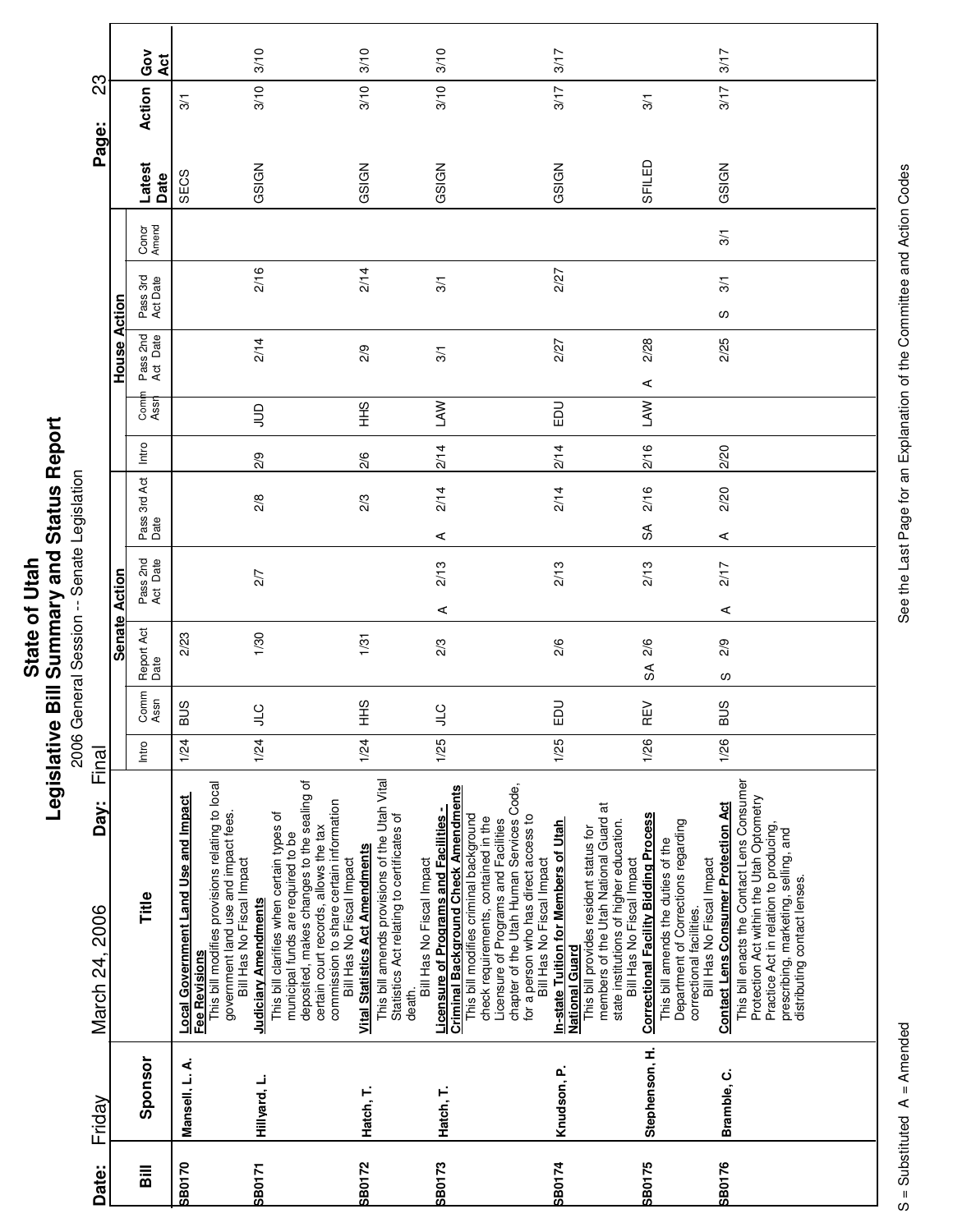| Ĩ.<br>' and<br>į<br>$\overline{\phantom{a}}$<br>ご<br>nmar<br>State of<br><b>Rill Cum</b><br>ï<br>vislativ<br>りうい |
|------------------------------------------------------------------------------------------------------------------|
|------------------------------------------------------------------------------------------------------------------|

ontine Diriche Marian Parade Legislation<br>2006 General Session -- Senate Legislation 2006 General Session -- Senate Legislation

|                        |                     | Gov<br><b>Act</b>    | 3/10                                                                                                                                                             | 3/13                                                                                                                                            | 3/17                                                                                                                                                        | 3/10                                                                                                                                                                                                                               |                                                                                                                                                                                                                          | 3/17                                                                                                                             | 3/10                                                                                                                                | 3/20                                                                                                                                                                                             | 3/10                                                                                                                                                                                                                                   |  |
|------------------------|---------------------|----------------------|------------------------------------------------------------------------------------------------------------------------------------------------------------------|-------------------------------------------------------------------------------------------------------------------------------------------------|-------------------------------------------------------------------------------------------------------------------------------------------------------------|------------------------------------------------------------------------------------------------------------------------------------------------------------------------------------------------------------------------------------|--------------------------------------------------------------------------------------------------------------------------------------------------------------------------------------------------------------------------|----------------------------------------------------------------------------------------------------------------------------------|-------------------------------------------------------------------------------------------------------------------------------------|--------------------------------------------------------------------------------------------------------------------------------------------------------------------------------------------------|----------------------------------------------------------------------------------------------------------------------------------------------------------------------------------------------------------------------------------------|--|
| $\overline{4}$         |                     | Action               | 3/10                                                                                                                                                             | 3/13                                                                                                                                            | 3/17                                                                                                                                                        | 3/10                                                                                                                                                                                                                               | 2/13                                                                                                                                                                                                                     | 3/17                                                                                                                             | 3/10                                                                                                                                | 3/20                                                                                                                                                                                             | 3/10                                                                                                                                                                                                                                   |  |
| Page:                  |                     | Latest<br>Date       | GSIGN                                                                                                                                                            | GSIGN                                                                                                                                           | GSIGN                                                                                                                                                       | GSIGN                                                                                                                                                                                                                              | SECS                                                                                                                                                                                                                     | GSIGN                                                                                                                            | GSIGN                                                                                                                               | GSIGN                                                                                                                                                                                            | GSIGN                                                                                                                                                                                                                                  |  |
|                        |                     | Concr<br>Amend       |                                                                                                                                                                  |                                                                                                                                                 |                                                                                                                                                             |                                                                                                                                                                                                                                    |                                                                                                                                                                                                                          | 217                                                                                                                              |                                                                                                                                     |                                                                                                                                                                                                  |                                                                                                                                                                                                                                        |  |
|                        |                     | Pass 3rd<br>Act Date | 2/21                                                                                                                                                             | 3/1                                                                                                                                             | 3/1                                                                                                                                                         | 2/21                                                                                                                                                                                                                               |                                                                                                                                                                                                                          | 2/15                                                                                                                             | 2/20                                                                                                                                | 3/1                                                                                                                                                                                              | 2/23                                                                                                                                                                                                                                   |  |
|                        | <b>House Action</b> | Pass 2nd<br>Act Date | 2/16                                                                                                                                                             | 2/28                                                                                                                                            | 3/1                                                                                                                                                         | 2/16                                                                                                                                                                                                                               |                                                                                                                                                                                                                          | 2/13<br>⋖                                                                                                                        | 2/15                                                                                                                                | 2/28                                                                                                                                                                                             | 2/20                                                                                                                                                                                                                                   |  |
|                        |                     | Com<br>Assr          | ¥N<br>N                                                                                                                                                          | $rac{9}{1}$                                                                                                                                     | REV                                                                                                                                                         | TRA                                                                                                                                                                                                                                |                                                                                                                                                                                                                          | REV                                                                                                                              | pol                                                                                                                                 | <b>NVT</b>                                                                                                                                                                                       | LAW                                                                                                                                                                                                                                    |  |
|                        |                     | Intro                | 2/13                                                                                                                                                             | 2/15                                                                                                                                            | 217                                                                                                                                                         | 2/9                                                                                                                                                                                                                                |                                                                                                                                                                                                                          | 2/9                                                                                                                              | 2/10                                                                                                                                | 2/14                                                                                                                                                                                             | 2/16                                                                                                                                                                                                                                   |  |
|                        |                     | Pass 3rd Act<br>Date | 2/13                                                                                                                                                             | 2/15                                                                                                                                            | 2/17                                                                                                                                                        | 2/8                                                                                                                                                                                                                                |                                                                                                                                                                                                                          | $\frac{2}{8}$                                                                                                                    | 2/10                                                                                                                                | 2/14                                                                                                                                                                                             | 2/16                                                                                                                                                                                                                                   |  |
|                        | Action              | Pass 2nd<br>Act Date | 2/10                                                                                                                                                             | 2/14                                                                                                                                            | 2/16                                                                                                                                                        | 2/7                                                                                                                                                                                                                                |                                                                                                                                                                                                                          | 2/7                                                                                                                              |                                                                                                                                     |                                                                                                                                                                                                  |                                                                                                                                                                                                                                        |  |
|                        | <b>Senate</b>       | Report Act<br>Date   | 2/3                                                                                                                                                              | 2/8                                                                                                                                             | 2/8                                                                                                                                                         | $\overline{2}/1$                                                                                                                                                                                                                   | 2/3                                                                                                                                                                                                                      | $\frac{2}{1}$                                                                                                                    | 2/7<br>လ                                                                                                                            | 2/9                                                                                                                                                                                              | 2/13                                                                                                                                                                                                                                   |  |
|                        |                     | Comm<br>Assn         | Æ<br>z                                                                                                                                                           | $\frac{1}{2}$<br>O                                                                                                                              | $\geq$<br>Œ                                                                                                                                                 | TPT                                                                                                                                                                                                                                | <b>JTC</b>                                                                                                                                                                                                               | $\geq$<br>Œ                                                                                                                      | ΓF                                                                                                                                  | $\sqrt{2}$                                                                                                                                                                                       | $\sqrt{2}$                                                                                                                                                                                                                             |  |
| Final                  |                     | Intro                | 1/26                                                                                                                                                             | 1/26                                                                                                                                            | 1/26                                                                                                                                                        | 1/26                                                                                                                                                                                                                               | 1/26                                                                                                                                                                                                                     | 1/27                                                                                                                             | 1/27                                                                                                                                | 1/27                                                                                                                                                                                             | 1/27                                                                                                                                                                                                                                   |  |
| Day:<br>March 24, 2006 |                     | Title                | agency for purposes of the completion of a<br>This bill expands the definition of public<br><b>Water Right Application Amendment</b><br>water right application. | This bill amends state officer compensation.<br><b>State Executive Compensation</b><br>Bill Has No Fiscal Impact<br><b>Department of Health</b> | <u>Amendments to Sales and Use Tax</u><br>Exemptions for Certain Vehicles, Boats,<br><b>Boat Trailers, and Outboard Motors</b><br>Bill Has No Fiscal Impact | This bill amends the Sales and Use Tax Act<br>relating to sales and use tax exemptions.<br>Business Regulation Act by amending<br>This bill modifies the Motor Vehicle<br>Motor Vehicle Lease Agreements<br>Bill Has Fiscal Impact | Code relating to restoration of certain voting<br>Restoration of Felon's Right to Hold Office<br>This bill modifies provisions of the Election<br>provisions related to dealer disclosures.<br>Bill Has No Fiscal Impact | This bill amends Title 76, Chapter 6a,<br>Bill Has No Fiscal Impact<br>Direct Sales Amendments<br>Pyramid Scheme Act.<br>rights. | <b>Utah Emergency Medical Services Act</b><br>This bill amends the Utah Emergency<br>Bill Has No Fiscal Impact<br><b>Amendments</b> | within the Criminal Code regarding use of<br>This bill modifies the Identity Fraud Act<br><b>Criminal Identity Fraud Amendments</b><br>Medical Services System Act.<br>Bill Has No Fiscal Impact | This bill modifies the assessment provisions<br>Drug Offender Reform Act Amendments<br>of the Drug Offender Reform Pilot Study.<br>another person's identifying information.<br>Bill Has No Fiscal Impact<br>Bill Has No Fiscal Impact |  |
| Friday                 |                     | Sponsor              | Hatch, T.                                                                                                                                                        | Knudson, P.                                                                                                                                     | Stephenson, H.                                                                                                                                              | Madsen, M.                                                                                                                                                                                                                         | Hellewell, P.                                                                                                                                                                                                            | Madsen, M.                                                                                                                       | Eastman, D.                                                                                                                         | Walker, C.                                                                                                                                                                                       | Killpack, S.                                                                                                                                                                                                                           |  |
| Date:                  |                     | $\overline{a}$       | SB0177                                                                                                                                                           | <b>SB0178</b>                                                                                                                                   | <b>SB0179</b>                                                                                                                                               | <b>SB0180</b>                                                                                                                                                                                                                      | <b>SB0181</b>                                                                                                                                                                                                            | <b>SB0182</b>                                                                                                                    | <b>SB0183</b>                                                                                                                       | <b>SB0184</b>                                                                                                                                                                                    | SB0185                                                                                                                                                                                                                                 |  |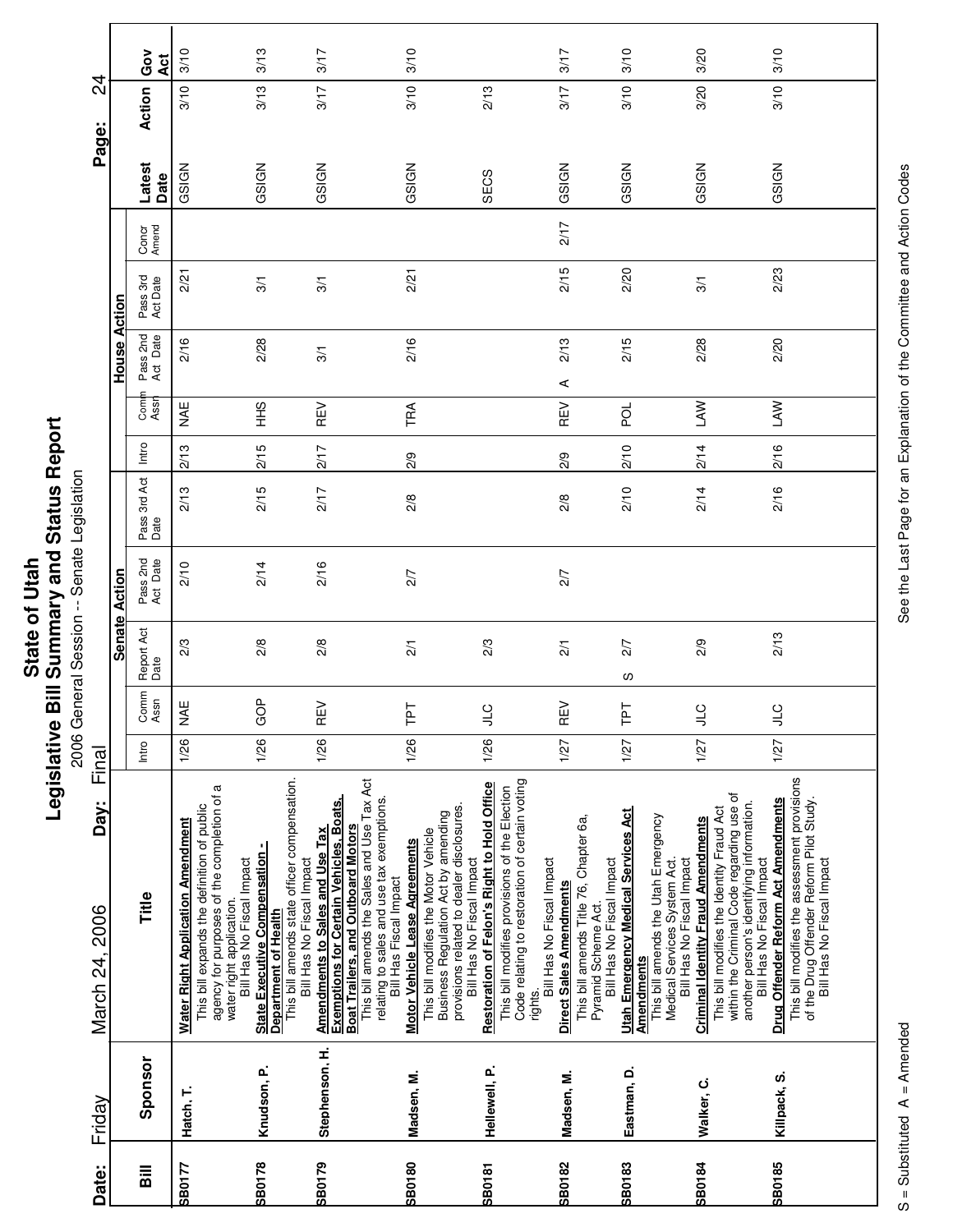| 3/10<br>3/10<br>3/15<br>3/15<br>3/10<br>3/17<br>Ğo<br>Āct<br>3/10<br>3/15<br>3/15<br>3/10<br>3/10<br>3/17<br>Action<br>$\frac{5}{2}$<br>3/1<br>SFILED<br>Latest<br>GSIGN<br>GSIGN<br>GSIGN<br>GSIGN<br>GSIGN<br>GSIGN<br>SECS<br>Date<br>Concr<br>Amend<br>2/16<br>2/28<br>2/28<br>2/27<br>2/21<br>Pass 3rd<br>Act Date<br>3/1<br>House Action<br>Pass 2nd<br>Act Date<br>2/16<br>2/28<br>2/13<br>2/28<br>2/28<br>2/24<br>$\overline{3}$<br>Comi<br>Assr<br><b>DU</b><br>pol<br>$\Xi$<br>GO<br>Intro<br>2/14<br>2/22<br>2/14<br>2/24<br>2/21<br>2/9<br>2/9<br>Pass 3rd Act<br>Date<br>2/14<br>2/14<br>2/24<br>2/21<br>2/21<br>2/8<br>2/8<br>⋖<br>Pass 2nd<br>Act Date<br>2/13<br>2/20<br>2/20<br>2/21<br>2/7<br>2/7<br>Senate Action<br>လ<br>⋖<br>Report Act<br>Date<br>2/13<br>2/9<br>2/9<br>2/6<br>2/9<br>2/6<br>$\frac{2}{1}$<br>$\overline{21}$<br>⋖<br>⋖<br>Comm<br>Assn<br>GOP<br>GOP<br>EDU<br><b>BUS</b><br>REV<br>군<br>$\frac{1}{2}$<br><b>CTP</b><br>1/30<br>1/27<br>1/30<br>1/27<br>1/31<br>1/31<br>1/27<br>Intro<br>2/7 | Friday                                                                                                                                                                                                                                                                                             | Day:<br>March 24, 2006 | Final |  |  |  |  | Page: | 25 |  |
|-------------------------------------------------------------------------------------------------------------------------------------------------------------------------------------------------------------------------------------------------------------------------------------------------------------------------------------------------------------------------------------------------------------------------------------------------------------------------------------------------------------------------------------------------------------------------------------------------------------------------------------------------------------------------------------------------------------------------------------------------------------------------------------------------------------------------------------------------------------------------------------------------------------------------------------------------------------------------------------------------------------------------------------|----------------------------------------------------------------------------------------------------------------------------------------------------------------------------------------------------------------------------------------------------------------------------------------------------|------------------------|-------|--|--|--|--|-------|----|--|
|                                                                                                                                                                                                                                                                                                                                                                                                                                                                                                                                                                                                                                                                                                                                                                                                                                                                                                                                                                                                                                     |                                                                                                                                                                                                                                                                                                    |                        |       |  |  |  |  |       |    |  |
|                                                                                                                                                                                                                                                                                                                                                                                                                                                                                                                                                                                                                                                                                                                                                                                                                                                                                                                                                                                                                                     | Title<br>Sponsor                                                                                                                                                                                                                                                                                   |                        |       |  |  |  |  |       |    |  |
|                                                                                                                                                                                                                                                                                                                                                                                                                                                                                                                                                                                                                                                                                                                                                                                                                                                                                                                                                                                                                                     | <b>Revocation of Death Benefits by Divorce</b><br>This bill repeals a section that duplicates<br>the intent of another section of the code.<br>Bill Has No Fiscal Impact<br>Hale, K.                                                                                                               |                        |       |  |  |  |  |       |    |  |
|                                                                                                                                                                                                                                                                                                                                                                                                                                                                                                                                                                                                                                                                                                                                                                                                                                                                                                                                                                                                                                     | This bill establishes an informal science and<br><b>Science and Technology Education</b><br>Program<br>Knudson, P.                                                                                                                                                                                 |                        |       |  |  |  |  |       |    |  |
|                                                                                                                                                                                                                                                                                                                                                                                                                                                                                                                                                                                                                                                                                                                                                                                                                                                                                                                                                                                                                                     | technology education program within the<br>Governor's Office of Economic<br>This bill amends the Private Investigator<br><b>Private Investigator Regulation Act</b><br>Regulation Act to allow for private<br>Bill Has Fiscal Impact<br>Development.<br><b>Amendments</b><br>Hellewell, P.         |                        |       |  |  |  |  |       |    |  |
|                                                                                                                                                                                                                                                                                                                                                                                                                                                                                                                                                                                                                                                                                                                                                                                                                                                                                                                                                                                                                                     | investigators and private detectives licensed<br>This bill modifies provisions relating to the<br>continue an investigation without being<br>in another state to work within Utah to<br><b>Constitutional Revision Commission</b><br>Bill Has No Fiscal Impact<br><b>Amendments</b><br>Knudson, P. |                        |       |  |  |  |  |       |    |  |
|                                                                                                                                                                                                                                                                                                                                                                                                                                                                                                                                                                                                                                                                                                                                                                                                                                                                                                                                                                                                                                     | <b>Shared Government Records Amendments</b><br>Access and Management Act by amending<br>This bill modifies the Government Records<br>Utah Constitutional Revision Commission.<br>Bill Has No Fiscal Impact<br>Dmitrich, M.                                                                         |                        |       |  |  |  |  |       |    |  |
|                                                                                                                                                                                                                                                                                                                                                                                                                                                                                                                                                                                                                                                                                                                                                                                                                                                                                                                                                                                                                                     | This bill amends the Service Contracts Act.<br>certain governmental entities that receive<br>provisions for requesting records from<br>Service Contracts Act Amendments<br>the record as a shared record.<br>Bill Has No Fiscal Impact<br>Bill Has No Fiscal Impact<br>Waddoups, M.                |                        |       |  |  |  |  |       |    |  |
|                                                                                                                                                                                                                                                                                                                                                                                                                                                                                                                                                                                                                                                                                                                                                                                                                                                                                                                                                                                                                                     | address residential property tax exemption<br>provisions and certified tax rate provisions.<br>This bill modifies the Property Tax Act to<br><b>Exemptions to Residential Property Tax</b><br>Bill Has Fiscal Impact<br>Mayne, E.                                                                  |                        |       |  |  |  |  |       |    |  |
|                                                                                                                                                                                                                                                                                                                                                                                                                                                                                                                                                                                                                                                                                                                                                                                                                                                                                                                                                                                                                                     | amending provisions relating to engaging in<br>a speed contest or an exhibition of speed.<br><b>Speed Contest or Exhibition Amendments</b><br>This bill modifies the Motor Vehicles Code<br>and the Uniform Driver License Act by<br>Bill Has Fiscal Impact<br>Hale, K.                            |                        |       |  |  |  |  |       |    |  |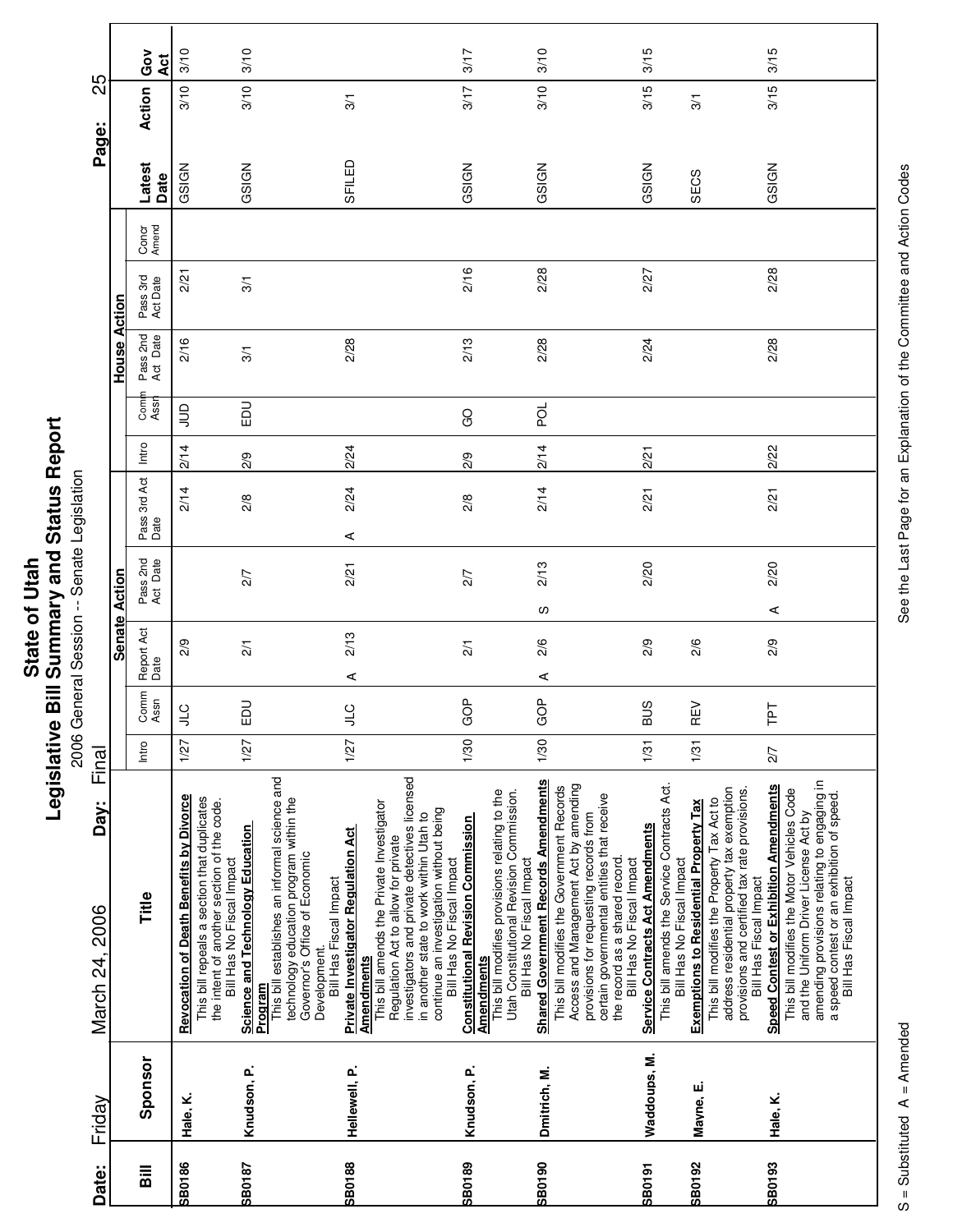|                        |               | Gov<br>Act                         |                                 | 3/21                                                                                                                                                |                                                                                                                                           | 3/17                                                                                  |                                                                                                            |                                                                                 |                                                                                                     |                                                                                        |                                                   |                                                                          |                                                                                                                              |                           |                                                                                                                       |                                                   |                                          |                                                                                        |                                          |                                                                                                                                                              |  |
|------------------------|---------------|------------------------------------|---------------------------------|-----------------------------------------------------------------------------------------------------------------------------------------------------|-------------------------------------------------------------------------------------------------------------------------------------------|---------------------------------------------------------------------------------------|------------------------------------------------------------------------------------------------------------|---------------------------------------------------------------------------------|-----------------------------------------------------------------------------------------------------|----------------------------------------------------------------------------------------|---------------------------------------------------|--------------------------------------------------------------------------|------------------------------------------------------------------------------------------------------------------------------|---------------------------|-----------------------------------------------------------------------------------------------------------------------|---------------------------------------------------|------------------------------------------|----------------------------------------------------------------------------------------|------------------------------------------|--------------------------------------------------------------------------------------------------------------------------------------------------------------|--|
| 88<br>Page:            |               | Action                             | $\frac{1}{2}$                   | 3/21                                                                                                                                                |                                                                                                                                           | 3/17                                                                                  |                                                                                                            | $\frac{5}{2}$                                                                   | $\frac{5}{2}$                                                                                       |                                                                                        |                                                   | 3/1                                                                      |                                                                                                                              | 3/1                       |                                                                                                                       |                                                   | 3/1                                      |                                                                                        | $\overline{3}$                           |                                                                                                                                                              |  |
|                        |               | Latest<br>Date                     | SFILED                          | GSIGN                                                                                                                                               |                                                                                                                                           | GSIGN                                                                                 |                                                                                                            | SECS                                                                            | SECS                                                                                                |                                                                                        |                                                   | SFILED                                                                   |                                                                                                                              | SFILED                    |                                                                                                                       |                                                   | SECS                                     |                                                                                        | SFILED                                   |                                                                                                                                                              |  |
|                        |               | Concr<br>Amend                     |                                 | 3/1                                                                                                                                                 |                                                                                                                                           |                                                                                       |                                                                                                            |                                                                                 |                                                                                                     |                                                                                        |                                                   |                                                                          |                                                                                                                              |                           |                                                                                                                       |                                                   |                                          |                                                                                        |                                          |                                                                                                                                                              |  |
|                        | Action        | Pass 3rd<br>Act Date               |                                 | 3/1<br>⋖                                                                                                                                            |                                                                                                                                           | 2/27                                                                                  |                                                                                                            |                                                                                 |                                                                                                     |                                                                                        |                                                   |                                                                          |                                                                                                                              |                           |                                                                                                                       |                                                   |                                          |                                                                                        |                                          |                                                                                                                                                              |  |
|                        | House         | Pass 2nd<br>Act Date               | 3/1                             | 2/28                                                                                                                                                |                                                                                                                                           | 2/27                                                                                  |                                                                                                            |                                                                                 |                                                                                                     |                                                                                        |                                                   |                                                                          |                                                                                                                              |                           |                                                                                                                       |                                                   |                                          |                                                                                        | 3/1                                      |                                                                                                                                                              |  |
|                        |               | Comi<br>Assr                       |                                 |                                                                                                                                                     |                                                                                                                                           | REV                                                                                   |                                                                                                            |                                                                                 |                                                                                                     |                                                                                        |                                                   |                                                                          |                                                                                                                              |                           |                                                                                                                       |                                                   |                                          |                                                                                        |                                          |                                                                                                                                                              |  |
|                        |               | Intro                              | 2/20                            | 2/24                                                                                                                                                |                                                                                                                                           | 2/17                                                                                  |                                                                                                            |                                                                                 |                                                                                                     |                                                                                        |                                                   | 2/28                                                                     |                                                                                                                              | 2/24                      |                                                                                                                       |                                                   |                                          |                                                                                        | 2/22                                     |                                                                                                                                                              |  |
|                        |               | Pass 3rd Act<br>Date               | 2/20                            | 2/24<br>လ                                                                                                                                           |                                                                                                                                           | 2/17                                                                                  |                                                                                                            |                                                                                 |                                                                                                     |                                                                                        |                                                   | 2/28                                                                     |                                                                                                                              | 2/23                      |                                                                                                                       |                                                   |                                          |                                                                                        | 2/21                                     |                                                                                                                                                              |  |
|                        | Action        | Pass 2nd<br>Act Date               | 2/17<br>⋖                       | 2/21                                                                                                                                                |                                                                                                                                           | 2/16                                                                                  |                                                                                                            |                                                                                 |                                                                                                     |                                                                                        |                                                   | 2/28                                                                     |                                                                                                                              | 2/21                      | ⋖                                                                                                                     |                                                   |                                          |                                                                                        | 2/20<br>⋖                                |                                                                                                                                                              |  |
|                        | <b>Senate</b> | Report Act<br>Date                 | 2/10                            | 2/13                                                                                                                                                |                                                                                                                                           | 2/8                                                                                   |                                                                                                            | 2/23                                                                            | $\frac{8}{2}$                                                                                       |                                                                                        |                                                   | 2/23                                                                     |                                                                                                                              | 2/10                      | ⋖                                                                                                                     |                                                   | 2/23<br>w                                |                                                                                        | 2/9<br>⋖                                 |                                                                                                                                                              |  |
|                        |               | Comm<br>Assn                       | SHH                             | らい<br>Œ                                                                                                                                             |                                                                                                                                           | ξñ<br>Œ                                                                               |                                                                                                            | <b>SO</b><br>щ                                                                  | GOP                                                                                                 |                                                                                        |                                                   | ΤPΤ                                                                      |                                                                                                                              | WED                       |                                                                                                                       |                                                   | <b>BUS</b>                               |                                                                                        | EDU                                      |                                                                                                                                                              |  |
| Final                  |               | Intro                              | 2/6                             | 2/9                                                                                                                                                 |                                                                                                                                           | 2/3                                                                                   |                                                                                                            | 2/13                                                                            | 2/2                                                                                                 |                                                                                        |                                                   | 2/20                                                                     |                                                                                                                              | 2/7                       |                                                                                                                       |                                                   | 1/31                                     |                                                                                        | 2/3                                      |                                                                                                                                                              |  |
| Day:<br>March 24, 2006 |               | Title                              | <b>Child Support Guidelines</b> | This bill updates child support guidelines<br><b>Revisions to Redevelopment Agency</b><br>Bill Has No Fiscal Impact<br>and makes other corrections. | provisions relating to redevelopment<br>This bill modifies and reorganizes<br>Bill Has No Fiscal Impact<br>agencies.<br><b>Provisions</b> | This bill amends the Property Tax Act to<br><b>Property Tax - Intangible Property</b> | address the definition of intangible property<br>Bill Has No Fiscal Impact<br>and to define related terms. | This bill modifies powers of a school<br><b>School Community Council Powers</b> | <b>Voter Registration - Proof of Citizenship</b><br>Bill Has No Fiscal Impact<br>community council. | modify identification procedures for voting<br>This bill modifies the Election Code to | Bill Has Fiscal Impact<br>and voter registration. | This bill modifies Title 13, Commerce and<br><b>Anticamcorder Piracy</b> | motion picture being displayed in a theater<br>Trade, by prohibiting the recording of a<br>and providing criminal penalties. | Bill Has No Fiscal Impact | certain revenues from severance taxes<br>This bill provides for the disposition of<br>Use of Oil and Gas Tax Revenues | Bill Has Fiscal Impact<br>imposed on oil and gas. | <b>Telephone Solicitation Amendments</b> | This bill addresses telephone solicitation<br>Bill Has No Fiscal Impact<br>provisions. | <b>High School Graduation Amendments</b> | home school student to receive a diploma<br>This bill allows a public school student or<br>based on certain assessment results.<br>Bill Has No Fiscal Impact |  |
| Friday                 |               | Sponsor                            | Bell, G.                        | Bramble, C.                                                                                                                                         |                                                                                                                                           | Bramble, C.                                                                           |                                                                                                            | Madsen, M.                                                                      | Madsen, M.                                                                                          |                                                                                        |                                                   | Bell, G.                                                                 |                                                                                                                              |                           | Hillyard, L.                                                                                                          |                                                   | Hellewell, P.                            |                                                                                        | Madsen, M.                               |                                                                                                                                                              |  |
| Date:                  |               | $\overline{\overline{\mathbf{a}}}$ | <b>SB0195</b>                   | <b>SB0196</b>                                                                                                                                       |                                                                                                                                           | <b>SB0198</b>                                                                         |                                                                                                            | <b>SB0199</b>                                                                   | <b>SB0200</b>                                                                                       |                                                                                        |                                                   | <b>SB0201</b>                                                            |                                                                                                                              | <b>SB0202</b>             |                                                                                                                       |                                                   | <b>SB0203</b>                            |                                                                                        | <b>SB0204</b>                            |                                                                                                                                                              |  |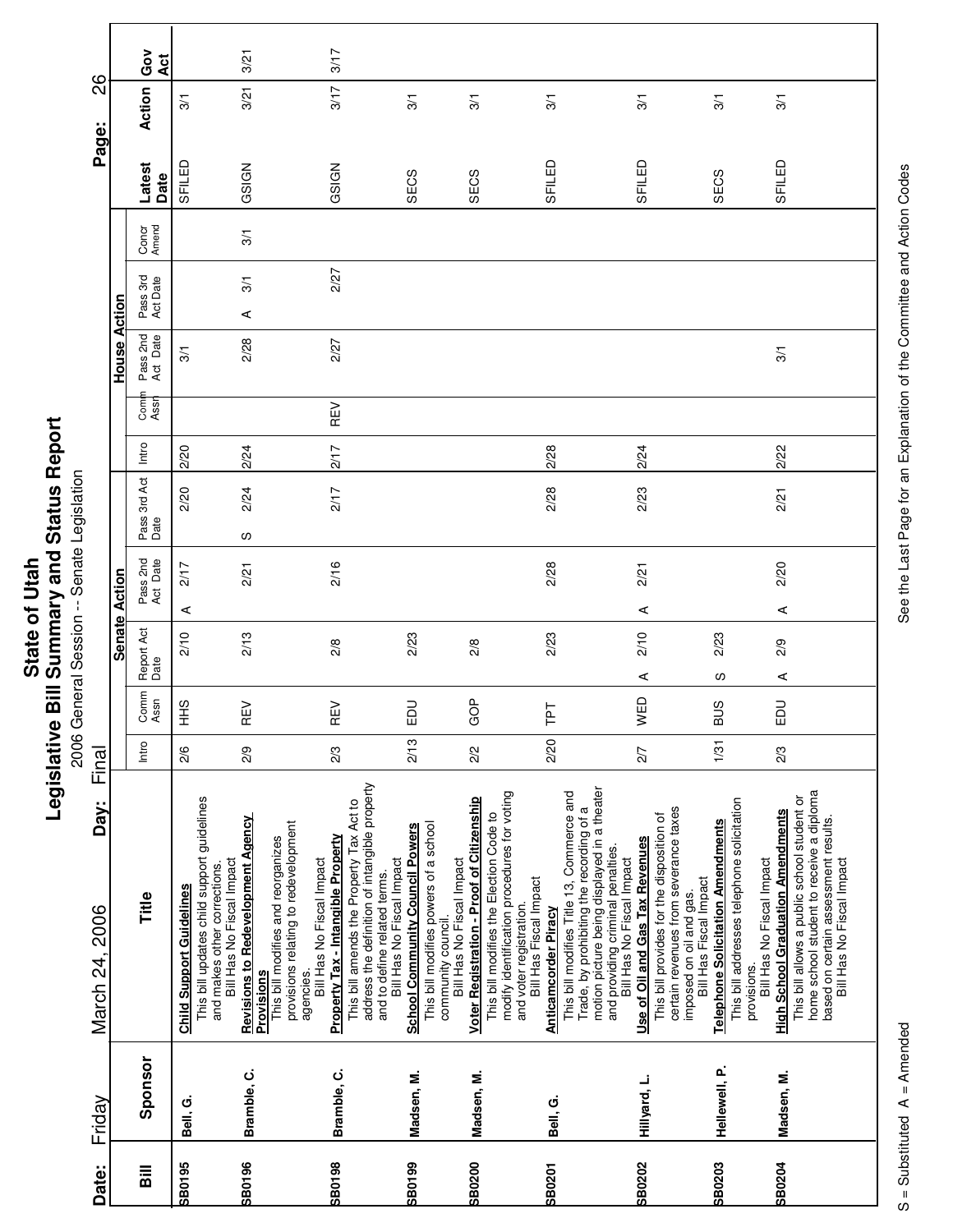| Repor<br><b>1 Status</b>       |            |
|--------------------------------|------------|
| Bill Summary and<br>State of U | egislative |

eport 2006 General Session -- Senate Legislation

|                        |               | Ğ<br>Act                           | 3/17                                                                                                                                      |                                                                                                                                                                       |                                                                                                                                      |                                                                                                                                                                                                                                | 3/17                                                                                                                                                                                                            |                                                                                                                                                       |                                                                                                                                                                                                                                 |                                                                                                                                                                                                                                                                                                                                          |
|------------------------|---------------|------------------------------------|-------------------------------------------------------------------------------------------------------------------------------------------|-----------------------------------------------------------------------------------------------------------------------------------------------------------------------|--------------------------------------------------------------------------------------------------------------------------------------|--------------------------------------------------------------------------------------------------------------------------------------------------------------------------------------------------------------------------------|-----------------------------------------------------------------------------------------------------------------------------------------------------------------------------------------------------------------|-------------------------------------------------------------------------------------------------------------------------------------------------------|---------------------------------------------------------------------------------------------------------------------------------------------------------------------------------------------------------------------------------|------------------------------------------------------------------------------------------------------------------------------------------------------------------------------------------------------------------------------------------------------------------------------------------------------------------------------------------|
| 27                     |               | Action                             | 3/17                                                                                                                                      | 3/1                                                                                                                                                                   | 3/1                                                                                                                                  | 3/1                                                                                                                                                                                                                            | 3/17                                                                                                                                                                                                            | $\overline{3}$                                                                                                                                        | $\frac{1}{3}$                                                                                                                                                                                                                   | 3/1                                                                                                                                                                                                                                                                                                                                      |
| Page:                  |               | Latest<br>Date                     | GSIGN                                                                                                                                     | SFILED                                                                                                                                                                | SFILED                                                                                                                               | SECS                                                                                                                                                                                                                           | GSIGN                                                                                                                                                                                                           | SECS                                                                                                                                                  | SFILED                                                                                                                                                                                                                          | SFILED                                                                                                                                                                                                                                                                                                                                   |
|                        |               | Concr<br>Amend                     |                                                                                                                                           |                                                                                                                                                                       |                                                                                                                                      |                                                                                                                                                                                                                                |                                                                                                                                                                                                                 |                                                                                                                                                       |                                                                                                                                                                                                                                 |                                                                                                                                                                                                                                                                                                                                          |
|                        | Action        | Pass 3rd<br>Act Date               | 2/28                                                                                                                                      |                                                                                                                                                                       |                                                                                                                                      |                                                                                                                                                                                                                                | 3/1                                                                                                                                                                                                             |                                                                                                                                                       |                                                                                                                                                                                                                                 |                                                                                                                                                                                                                                                                                                                                          |
|                        | House         | Pass 2nd<br>Act Date               | 2/28                                                                                                                                      | 3/1                                                                                                                                                                   | 3/1                                                                                                                                  |                                                                                                                                                                                                                                | 3/1                                                                                                                                                                                                             |                                                                                                                                                       |                                                                                                                                                                                                                                 | 2/20                                                                                                                                                                                                                                                                                                                                     |
|                        |               | Comi<br>Assr                       |                                                                                                                                           |                                                                                                                                                                       | $\supseteq$                                                                                                                          |                                                                                                                                                                                                                                |                                                                                                                                                                                                                 |                                                                                                                                                       |                                                                                                                                                                                                                                 | $\Xi$                                                                                                                                                                                                                                                                                                                                    |
|                        |               | Intro                              | 2/21                                                                                                                                      | 2/24                                                                                                                                                                  | 2/15                                                                                                                                 |                                                                                                                                                                                                                                | 2/22                                                                                                                                                                                                            |                                                                                                                                                       | 2/22                                                                                                                                                                                                                            | 2/15                                                                                                                                                                                                                                                                                                                                     |
|                        |               | Pass 3rd Act<br>Date               | 2/21                                                                                                                                      | 2/23<br>⋖                                                                                                                                                             | 2/15                                                                                                                                 |                                                                                                                                                                                                                                | 2/22                                                                                                                                                                                                            |                                                                                                                                                       | 2/22                                                                                                                                                                                                                            | 2/15                                                                                                                                                                                                                                                                                                                                     |
|                        | Action        | Pass 2nd<br>Act Date               | 2/20                                                                                                                                      | 2/16<br>w                                                                                                                                                             | 2/14                                                                                                                                 |                                                                                                                                                                                                                                | 2/21<br>⋖                                                                                                                                                                                                       |                                                                                                                                                       | 2/21                                                                                                                                                                                                                            | 2/14<br>⋖                                                                                                                                                                                                                                                                                                                                |
|                        | <b>Senate</b> | Report Act<br>Date                 | 2/9                                                                                                                                       | 2/8<br>လ                                                                                                                                                              | 2/7                                                                                                                                  | 2/23<br>S                                                                                                                                                                                                                      | 2/13<br>⋖                                                                                                                                                                                                       | 2/23                                                                                                                                                  | 2/14                                                                                                                                                                                                                            | 2/7<br>⋖                                                                                                                                                                                                                                                                                                                                 |
|                        |               | Comm<br>Assn                       | <b>BUS</b>                                                                                                                                | $\geq$<br>Œ                                                                                                                                                           | $\overline{a}$<br>⋾                                                                                                                  | 乙<br>Œ                                                                                                                                                                                                                         | る<br>Œ                                                                                                                                                                                                          | $\geq$<br>Œ                                                                                                                                           | EDU                                                                                                                                                                                                                             | SHH                                                                                                                                                                                                                                                                                                                                      |
| Final                  |               | Intro                              | $\overline{21}$                                                                                                                           | 1/31                                                                                                                                                                  | 2/1                                                                                                                                  | 2/6                                                                                                                                                                                                                            | 2/9                                                                                                                                                                                                             | 2/7                                                                                                                                                   | $\frac{2}{8}$                                                                                                                                                                                                                   | $\overline{21}$                                                                                                                                                                                                                                                                                                                          |
| Day:<br>March 24, 2006 |               | Title                              | Real Property - Partial Release or Partial<br>This bill addresses partial releases and<br>reconveyances of real property.<br>Reconveyance | <b>Child Protection Registry Amendments</b><br>This bill makes changes to the Child<br>Bill Has No Fiscal Impact<br>Bill Has No Fiscal Impact<br>Protection Registry. | <b>Presumptive Personal Representative</b><br>This bill defines presumptive personal<br>Bill Has No Fiscal Impact<br>representative. | information regarding selected adjustments,<br>to annually report to the Legislature certain<br>This bill directs the State Tax Commission<br>credits, exemptions, and tax relief<br>Reporting of Tax Information<br>programs. | This bill modifies nonhazardous solid waste<br>waste disposal fees that are deposited into<br>disposal fees and reduces the amount of<br>Bill Has No Fiscal Impact<br>Waste Fee Amendments<br>the General Fund. | This bill modifies a provision related to the<br>acquisition of property by eminent domain<br>Bill Has Fiscal Impact<br><b>Eminent Domain Changes</b> | Veteran Survivor and Dependent Higher<br>public institutions of higher education for<br>This bill provides a tuition waiver at all<br>in a redevelopment project area.<br>Bill Has No Fiscal Impact<br><b>Education Benefit</b> | This bill makes changes to the Guardian Ad<br>and children of service members killed or<br>disabled service members, and spouses<br>Litem statute in response to a legislative<br>disabled in federal service on or after<br><b>Clarifications to Guardian Ad Litem</b><br>Bill Has No Fiscal Impact<br>Bill Has Fiscal Impact<br>audit. |
| Friday                 |               | Sponsor                            | Hatch, T.                                                                                                                                 | Dmitrich, M.                                                                                                                                                          | Bell, G.                                                                                                                             | McCoy, S.                                                                                                                                                                                                                      | Eastman, D.                                                                                                                                                                                                     | Jenkins, S.                                                                                                                                           | McCov. S.                                                                                                                                                                                                                       | Eastman, D.                                                                                                                                                                                                                                                                                                                              |
| Date:                  |               | $\overline{\overline{\mathbf{a}}}$ | <b>SB0205</b>                                                                                                                             | <b>SB0206</b>                                                                                                                                                         | <b>SB0207</b>                                                                                                                        | <b>SB0208</b>                                                                                                                                                                                                                  | <b>SB0209</b>                                                                                                                                                                                                   | <b>SB0210</b>                                                                                                                                         | <b>SB0212</b>                                                                                                                                                                                                                   | SB0213                                                                                                                                                                                                                                                                                                                                   |

See the Last Page for an Explanation of the Committee and Action Codes S = Substituted A = Amended A = Amended See the Last Page for an Explanation of the Committee and Action Codes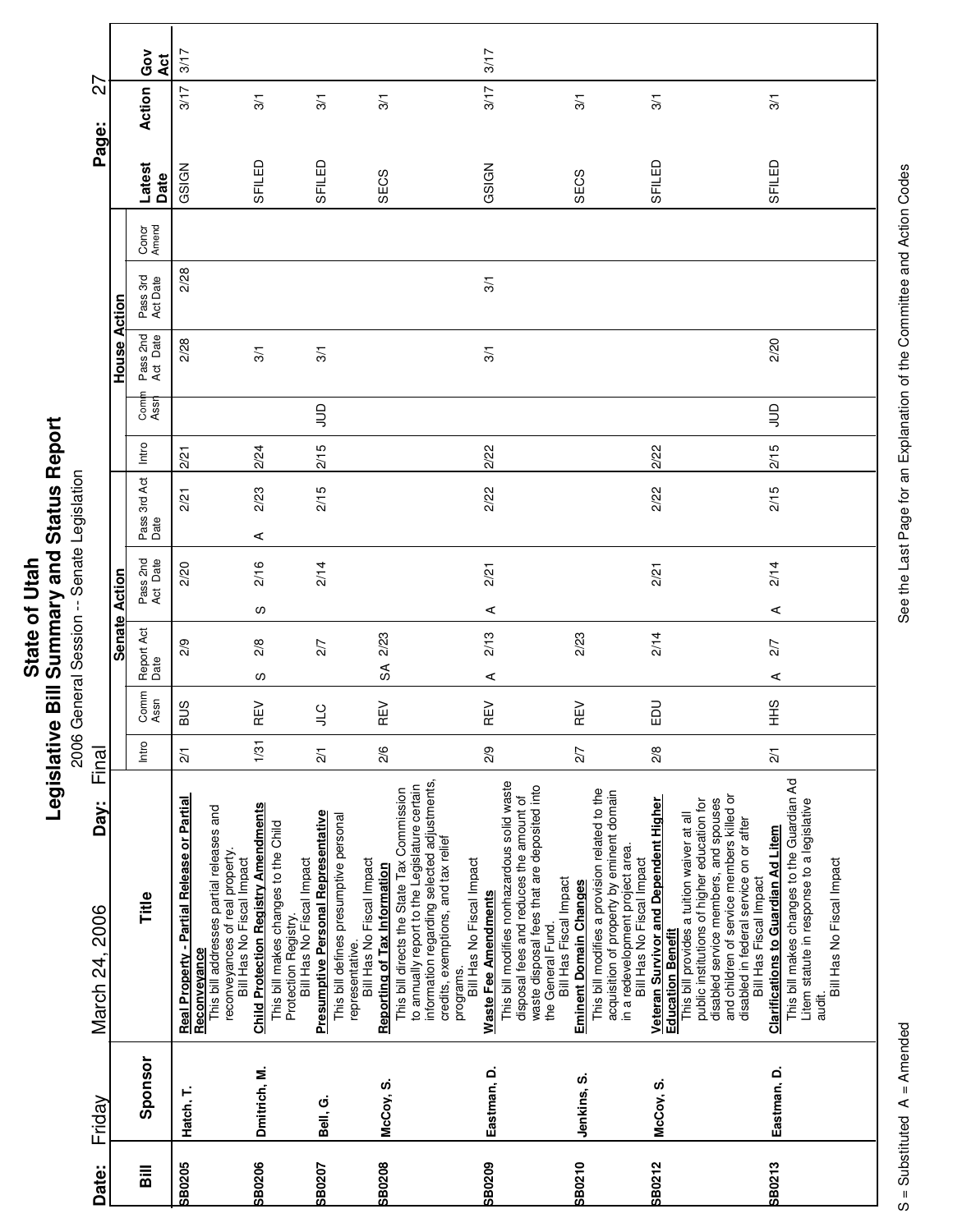|                        |               | Ğo<br>ă              | 3/10                                                                                                                                                                                                                   |                                                                                                                                                                                                                                                 |                                                                                                                                                                                                                                                                             |                                                                                                                                                                                                                                                                       | 3/10                                                                                                                                                                             | 3/10                                                                                                                                                                                                           | 3/10                                                                                                                                                                                                                                          |
|------------------------|---------------|----------------------|------------------------------------------------------------------------------------------------------------------------------------------------------------------------------------------------------------------------|-------------------------------------------------------------------------------------------------------------------------------------------------------------------------------------------------------------------------------------------------|-----------------------------------------------------------------------------------------------------------------------------------------------------------------------------------------------------------------------------------------------------------------------------|-----------------------------------------------------------------------------------------------------------------------------------------------------------------------------------------------------------------------------------------------------------------------|----------------------------------------------------------------------------------------------------------------------------------------------------------------------------------|----------------------------------------------------------------------------------------------------------------------------------------------------------------------------------------------------------------|-----------------------------------------------------------------------------------------------------------------------------------------------------------------------------------------------------------------------------------------------|
| 82                     |               | Action               | 3/10                                                                                                                                                                                                                   | $\frac{1}{3}$                                                                                                                                                                                                                                   | $\overline{3}$                                                                                                                                                                                                                                                              | 3/1                                                                                                                                                                                                                                                                   | 3/10                                                                                                                                                                             | 3/10                                                                                                                                                                                                           | 3/10                                                                                                                                                                                                                                          |
| Page:                  |               | Latest<br>Date       | GSIGN                                                                                                                                                                                                                  | SECS                                                                                                                                                                                                                                            | SECS                                                                                                                                                                                                                                                                        | SECS                                                                                                                                                                                                                                                                  | GSIGN                                                                                                                                                                            | GSIGN                                                                                                                                                                                                          | GSIGN                                                                                                                                                                                                                                         |
|                        |               | Concr<br>Amend       |                                                                                                                                                                                                                        |                                                                                                                                                                                                                                                 |                                                                                                                                                                                                                                                                             |                                                                                                                                                                                                                                                                       |                                                                                                                                                                                  |                                                                                                                                                                                                                |                                                                                                                                                                                                                                               |
|                        | Action        | Pass 3rd<br>Act Date | 2/28                                                                                                                                                                                                                   |                                                                                                                                                                                                                                                 |                                                                                                                                                                                                                                                                             |                                                                                                                                                                                                                                                                       | 2/27                                                                                                                                                                             | 2/28                                                                                                                                                                                                           | 2/27                                                                                                                                                                                                                                          |
|                        | House         | Pass 2nd<br>Act Date | 2/27                                                                                                                                                                                                                   |                                                                                                                                                                                                                                                 |                                                                                                                                                                                                                                                                             |                                                                                                                                                                                                                                                                       | 2/24                                                                                                                                                                             | 2/27                                                                                                                                                                                                           | 2/24                                                                                                                                                                                                                                          |
|                        |               | Com<br>Assr          | ¥                                                                                                                                                                                                                      |                                                                                                                                                                                                                                                 |                                                                                                                                                                                                                                                                             |                                                                                                                                                                                                                                                                       |                                                                                                                                                                                  |                                                                                                                                                                                                                |                                                                                                                                                                                                                                               |
|                        |               | Intro                | 2/15                                                                                                                                                                                                                   |                                                                                                                                                                                                                                                 |                                                                                                                                                                                                                                                                             |                                                                                                                                                                                                                                                                       | 2/22                                                                                                                                                                             | 2/24                                                                                                                                                                                                           | 2/22                                                                                                                                                                                                                                          |
|                        |               | Pass 3rd Act<br>Date | 2/15                                                                                                                                                                                                                   |                                                                                                                                                                                                                                                 |                                                                                                                                                                                                                                                                             |                                                                                                                                                                                                                                                                       | 2/22                                                                                                                                                                             | 2/23                                                                                                                                                                                                           | 2/21                                                                                                                                                                                                                                          |
|                        | Action        | Pass 2nd<br>Act Date | 2/14                                                                                                                                                                                                                   | 2/21                                                                                                                                                                                                                                            |                                                                                                                                                                                                                                                                             |                                                                                                                                                                                                                                                                       | 2/21                                                                                                                                                                             | လ<br>2/21                                                                                                                                                                                                      | 2/20                                                                                                                                                                                                                                          |
|                        | <b>Senate</b> | Report Act<br>Date   | 2/8                                                                                                                                                                                                                    | 2/13<br>⋖                                                                                                                                                                                                                                       | 2/23                                                                                                                                                                                                                                                                        | 2/9                                                                                                                                                                                                                                                                   | 2/10                                                                                                                                                                             | 2/16                                                                                                                                                                                                           | 2/9<br>⋖                                                                                                                                                                                                                                      |
|                        |               | Comm<br>Assn         | ģ<br>O                                                                                                                                                                                                                 | NAE                                                                                                                                                                                                                                             | SHH                                                                                                                                                                                                                                                                         | NAE                                                                                                                                                                                                                                                                   | GOP                                                                                                                                                                              | る<br>Œ                                                                                                                                                                                                         | <b>BUS</b>                                                                                                                                                                                                                                    |
| Final                  |               | Intro                | 2/3                                                                                                                                                                                                                    | 2/8                                                                                                                                                                                                                                             | $\overline{21}$                                                                                                                                                                                                                                                             | 2/3                                                                                                                                                                                                                                                                   | 2/7                                                                                                                                                                              | 2/14                                                                                                                                                                                                           | 2/6                                                                                                                                                                                                                                           |
| Day:<br>March 24, 2006 |               | Title                | Office of State Debt Collection, to amend<br>certain funding provisions of the Office of<br>This bill modifies Title 63A, Chapter 8,<br>Office of State Debt Collection<br>State Debt Collection.<br><b>Amendments</b> | This bill prohibits the disposal of electronic<br>Moratorium on Electronic Waste Disposal<br>waste and creates the Electronic Waste<br>Electronic Waste Task Force and<br>Bill Has No Fiscal Impact<br>Bill Has No Fiscal Impact<br>Task Force. | caseload, and appropriates \$100,000 to the<br>Justice Centers be based on percentage of<br>This bill requires that funding for Children's<br>operation of Children's Justice Centers<br>Office of the Attorney General for the<br><b>Children's Justice Center Funding</b> | director and employees of the School and<br>This bill modifies personnel management<br>Institutional Trust Lands Administration.<br><b>School and Institutional Trust Lands</b><br>and compensation provisions for the<br>Bill Has Fiscal Impact<br><b>Amendments</b> | Code to enact procedures for resolving tie<br>This bill modifies the Utah Procurement<br>Tie Bids - Preference for In-state<br>Bill Has No Fiscal Impact<br>Commodities<br>bids. | relating to the assessment and collection of<br>certain property taxes.<br>Levies for the Assessment and Collection<br>This bill amends the Property Tax Act<br>Bill Has No Fiscal Impact<br>of Property Taxes | related to the height adjustment of outdoor<br><b>Outdoor Advertising - Height Adjustment</b><br>Advertising Act by amending provisions<br>This bill modifies the Utah Outdoor<br>Bill Has No Fiscal Impact<br>advertising signs.<br>of Signs |
| Friday                 |               | Sponsor              | Knudson, P.                                                                                                                                                                                                            | McCoy, S.                                                                                                                                                                                                                                       | Buttars, D.C.                                                                                                                                                                                                                                                               | Hatch, T.                                                                                                                                                                                                                                                             | Peterson, D.                                                                                                                                                                     | Stephenson, H.                                                                                                                                                                                                 | Hellewell, P.                                                                                                                                                                                                                                 |
| Date:                  |               | $\overline{a}$       | <b>SB0214</b>                                                                                                                                                                                                          | SB0215                                                                                                                                                                                                                                          | SB0216                                                                                                                                                                                                                                                                      | <b>SB0217</b>                                                                                                                                                                                                                                                         | <b>SB0220</b>                                                                                                                                                                    | <b>SB0221</b>                                                                                                                                                                                                  | <b>SB0222</b>                                                                                                                                                                                                                                 |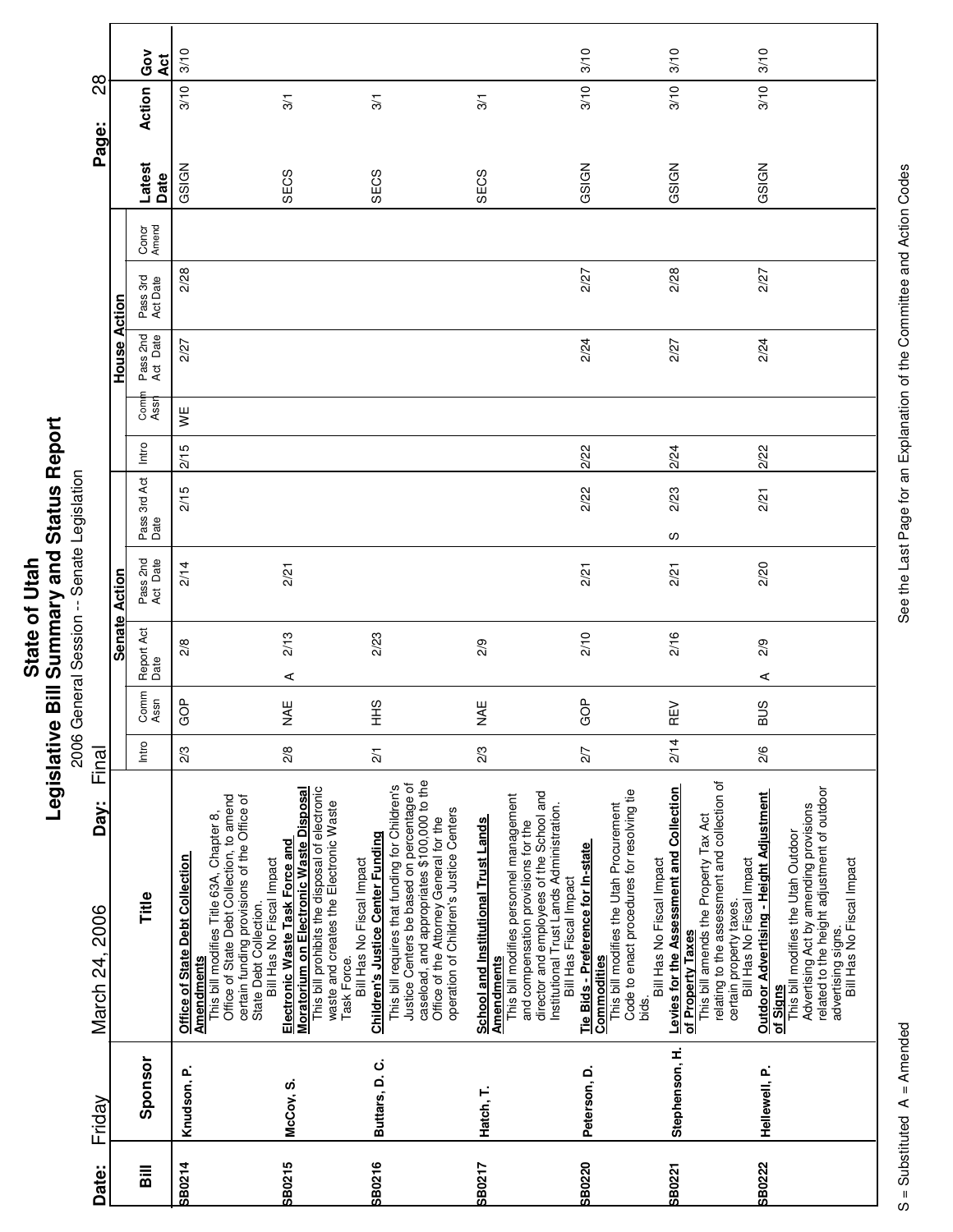|                      | Repor<br>Status I                     |
|----------------------|---------------------------------------|
| <b>State of Utah</b> | <b>Bill Summary and?</b><br>vitslativ |

eport 2006 General Session -- Senate Legislation

| Date: | Friday         | Day:<br>March 24, 2006                                                                                                                                                                                                                                                                                        | Final |               |                    |                      |                      |       |             |                      |                      |                | Page:          | 89            |            |
|-------|----------------|---------------------------------------------------------------------------------------------------------------------------------------------------------------------------------------------------------------------------------------------------------------------------------------------------------------|-------|---------------|--------------------|----------------------|----------------------|-------|-------------|----------------------|----------------------|----------------|----------------|---------------|------------|
|       |                |                                                                                                                                                                                                                                                                                                               |       |               | <b>Senate</b>      | Action               |                      |       |             | House                | Action               |                |                |               |            |
|       | Sponsor        | Title                                                                                                                                                                                                                                                                                                         | Intro | Comm<br>Assn  | Report Act<br>Date | Pass 2nd<br>Act Date | Pass 3rd Act<br>Date | Intro | Com<br>Assr | Pass 2nd<br>Act Date | Pass 3rd<br>Act Date | Concr<br>Amend | Latest<br>Date | Action        | Gov<br>Āct |
|       | Killpack, S.   | amending provisions related to arbitration<br>for uninsured and underinsured motorist<br>This bill modifies the Insurance Code by<br><b>Motor Vehicle Insurance Amendments</b><br>Bill Has No Fiscal Impact<br>coverage claims.                                                                               | 2/3   | 군<br>⊢        | 2/9<br>⋖           | 2/20                 | 2/21                 | 2/22  |             | 2/24                 | 2/27                 |                | GSIGN          | 3/10          | 3/10       |
|       | Stephenson, H. | a<br>State Tax Commission redetermination of<br><b>Payment of Tax or Bonding in Tax Cases</b><br>requirements to seek judicial review of a<br>This bill amends the procedures and<br>Bill Has No Fiscal Impact<br>tax deficiency.                                                                             | 2/7   | ξÑ<br>Œ       | 2/10<br>⋖          | 2/21                 | 2/22                 | 2/22  |             | 2/28                 | 2/28                 |                | GSIGN          | 3/10          | 3/10       |
|       | Eastman, D.    | by amending motor vehicle registration and<br>This bill modifies the Motor Vehicles Code<br><b>Registration and Title Provisions</b><br>Bill Has Fiscal Impact<br>title provisions.                                                                                                                           | 2/2   | 군<br>⊢        | 2/7<br>⋖           | 2/14                 | 2/15                 | 2/15  | <b>BUS</b>  | 3/1                  | 3/1                  |                | GSIGN          | 3/17          | 3/17       |
|       | McCov, S.      | <b>Responsibilities of Public Transit Districts</b><br>District Act by amending provisions related<br>This bill modifies the Utah Public Transit<br>to public transit district responsibilities.<br>Bill Has No Fiscal Impact                                                                                 | 2/9   | 군<br>⊢        | 2/23<br>⋖          |                      |                      |       |             |                      |                      |                | SECS           | $\frac{5}{2}$ |            |
|       | Knudson, P.    | This bill creates a restricted special revenue<br>Special Revenue Fund for Salinity Offset<br>fund entitled the "Salinity Offset Fund."<br>Bill Has No Fiscal Impact<br>Program                                                                                                                               | 2/10  | <b>NAE</b>    | 2/15               | 2/21                 | 2/23                 | 2/23  |             | 2/28                 | 2/28                 |                | GSIGN          | 3/10          | 3/10       |
|       | Jenkins, S.    | This bill modifies a provision relating to<br>municipal civil service commissions.<br>civil Service Commissions<br>Bill Has No Fiscal Impact                                                                                                                                                                  | 1/31  | GOP           | 2/8                | 2/14                 | 2/15                 | 2/16  |             | 3/1                  | 3/1                  |                | GSIGN          | 3/16          | 3/16       |
|       | Bell, G.       | small claims court when both claims arise<br>This bill permits a personal injury claim to<br>property damage claim has been filed in<br>out of the same motor vehicle accident.<br>Personal Property and Personal Injury<br>be filed in district court after a personal<br>Bill Has No Fiscal Impact<br>Claim | 2/6   | $\frac{1}{2}$ | 2/23               |                      |                      |       |             |                      |                      |                | SECS           | 3/1           |            |
|       | Mayne, E.      | This bill makes changes to the regulation of<br><b>Amendments to Pete Suazo Athlete</b><br>boxing.<br>Bill Has No Fiscal Impact<br>Commission                                                                                                                                                                 | 2/7   | WED           | 2/10<br>S          | 2/21<br>⋖            | 2/22                 | 2/22  |             | 2/28                 | 2/28                 |                | GSIGN          | 3/10          | 3/10       |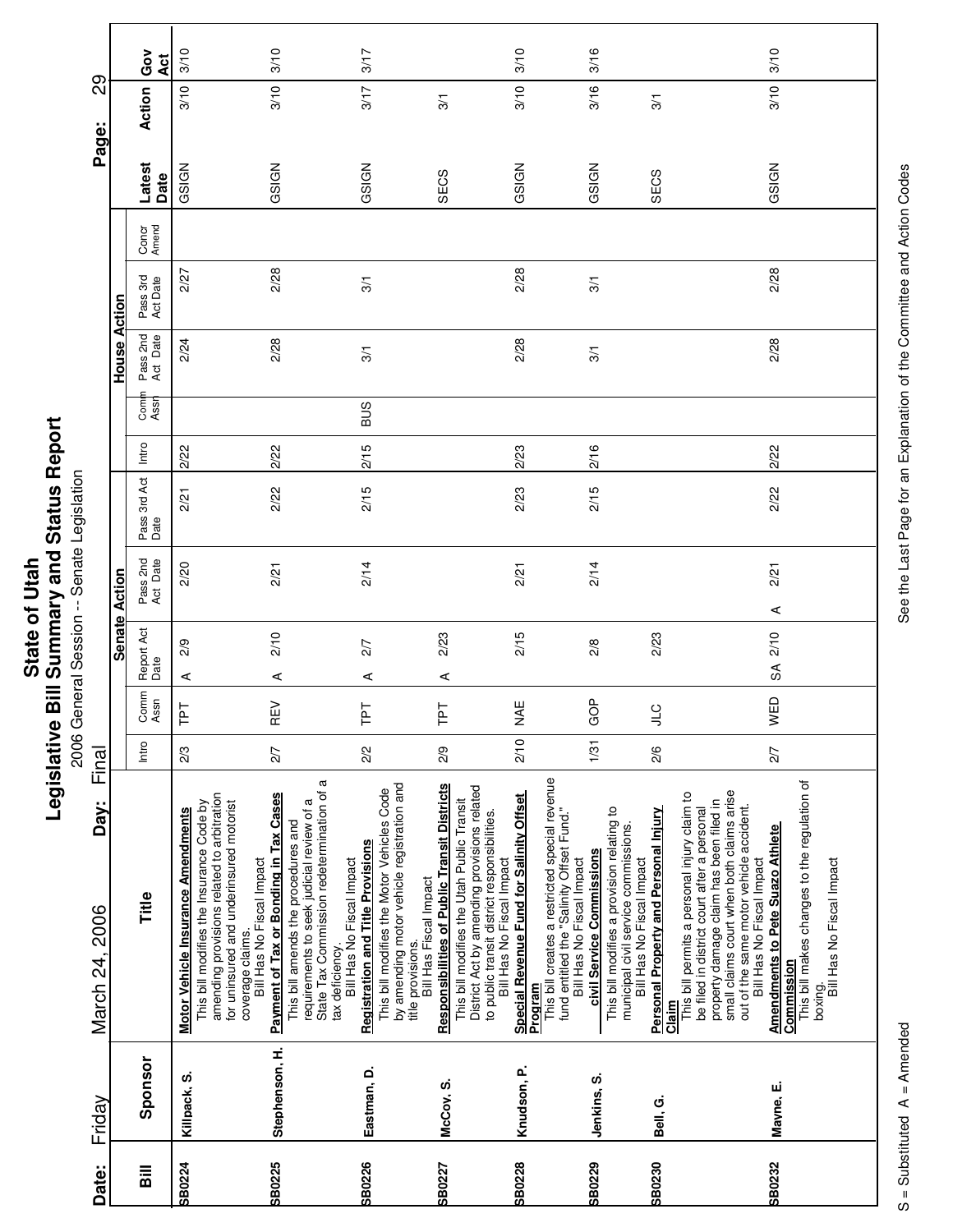| Repor<br><b>1 Status</b>       |            |
|--------------------------------|------------|
| Bill Summary and<br>State of U | egislative |

eport 2006 General Session -- Senate Legislation

|                        |               | Ğo<br>Act            | 3/17                                                                                                                               | 3/10                                                                             |                                                                                                                                                                                                                                                            | 3/15                                                                                                                                                                              |                                                                                                                                                                                                            | 3/15                                                                                                                                                            | 3/20                                                                                                                                                              |                                                                                                                                                                                                        |                                                                                                                                                                                                                                       |
|------------------------|---------------|----------------------|------------------------------------------------------------------------------------------------------------------------------------|----------------------------------------------------------------------------------|------------------------------------------------------------------------------------------------------------------------------------------------------------------------------------------------------------------------------------------------------------|-----------------------------------------------------------------------------------------------------------------------------------------------------------------------------------|------------------------------------------------------------------------------------------------------------------------------------------------------------------------------------------------------------|-----------------------------------------------------------------------------------------------------------------------------------------------------------------|-------------------------------------------------------------------------------------------------------------------------------------------------------------------|--------------------------------------------------------------------------------------------------------------------------------------------------------------------------------------------------------|---------------------------------------------------------------------------------------------------------------------------------------------------------------------------------------------------------------------------------------|
| <u>ခ</u><br>Page:      |               | Action               | 3/17                                                                                                                               | 3/10                                                                             |                                                                                                                                                                                                                                                            | 3/15                                                                                                                                                                              |                                                                                                                                                                                                            | 3/15                                                                                                                                                            | 3/20                                                                                                                                                              | $\overline{3}$                                                                                                                                                                                         | 3/1                                                                                                                                                                                                                                   |
|                        |               | Latest<br>Date       | GSIGN                                                                                                                              | GSIGN                                                                            |                                                                                                                                                                                                                                                            | GSIGN                                                                                                                                                                             |                                                                                                                                                                                                            | GSIGN                                                                                                                                                           | GSIGN                                                                                                                                                             | SFILED                                                                                                                                                                                                 | SFILED                                                                                                                                                                                                                                |
|                        |               | Concr<br>Amend       | $\frac{5}{2}$                                                                                                                      |                                                                                  |                                                                                                                                                                                                                                                            |                                                                                                                                                                                   |                                                                                                                                                                                                            | 3/1                                                                                                                                                             |                                                                                                                                                                   |                                                                                                                                                                                                        |                                                                                                                                                                                                                                       |
|                        | Action        | Pass 3rd<br>Act Date | 3/1<br>⋖                                                                                                                           | 2/27                                                                             |                                                                                                                                                                                                                                                            | 2/28                                                                                                                                                                              |                                                                                                                                                                                                            | 2/28<br>$\prec$                                                                                                                                                 | 3/1                                                                                                                                                               |                                                                                                                                                                                                        |                                                                                                                                                                                                                                       |
|                        | House         | Pass 2nd<br>Act Date | 2/28                                                                                                                               | 2/24                                                                             |                                                                                                                                                                                                                                                            | 2/28                                                                                                                                                                              |                                                                                                                                                                                                            | 2/28                                                                                                                                                            | 3/1                                                                                                                                                               | 3/1<br>လ                                                                                                                                                                                               | 3/1                                                                                                                                                                                                                                   |
|                        |               | Com<br>Assr          |                                                                                                                                    |                                                                                  |                                                                                                                                                                                                                                                            |                                                                                                                                                                                   |                                                                                                                                                                                                            |                                                                                                                                                                 |                                                                                                                                                                   |                                                                                                                                                                                                        |                                                                                                                                                                                                                                       |
|                        |               | Intro                | 2/24                                                                                                                               | 2/23                                                                             |                                                                                                                                                                                                                                                            | 2/24                                                                                                                                                                              |                                                                                                                                                                                                            | 2/24                                                                                                                                                            | 2/24                                                                                                                                                              | 2/24                                                                                                                                                                                                   | 3/1                                                                                                                                                                                                                                   |
|                        |               | Pass 3rd Act<br>Date | 2/24<br>w                                                                                                                          | 2/23                                                                             |                                                                                                                                                                                                                                                            | 2/24                                                                                                                                                                              |                                                                                                                                                                                                            | 2/24                                                                                                                                                            | 2/24                                                                                                                                                              | 2/24<br>w                                                                                                                                                                                              | 3/1<br>⋖                                                                                                                                                                                                                              |
|                        | Action        | Pass 2nd<br>Act Date | 2/24                                                                                                                               | 2/21                                                                             |                                                                                                                                                                                                                                                            | 2/24                                                                                                                                                                              |                                                                                                                                                                                                            | 2/24                                                                                                                                                            | 2/24                                                                                                                                                              | 2/24                                                                                                                                                                                                   | 3/1                                                                                                                                                                                                                                   |
|                        | <b>Senate</b> | Report Act<br>Date   | 2/22<br>⋖                                                                                                                          | 2/20                                                                             |                                                                                                                                                                                                                                                            |                                                                                                                                                                                   |                                                                                                                                                                                                            |                                                                                                                                                                 | 2/21<br>လ                                                                                                                                                         | 2/13                                                                                                                                                                                                   | 2/28                                                                                                                                                                                                                                  |
|                        |               | Comm<br>Assn         | 집<br>Œ                                                                                                                             | <b>SUS</b>                                                                       |                                                                                                                                                                                                                                                            |                                                                                                                                                                                   |                                                                                                                                                                                                            |                                                                                                                                                                 | <b>NAE</b>                                                                                                                                                        | $\geq$<br>Œ                                                                                                                                                                                            | <b>BUS</b>                                                                                                                                                                                                                            |
| Final                  |               | Intro                | 2/20                                                                                                                               | 2/13                                                                             |                                                                                                                                                                                                                                                            | 2/24                                                                                                                                                                              |                                                                                                                                                                                                            | 2/24                                                                                                                                                            | 2/17                                                                                                                                                              | 2/8                                                                                                                                                                                                    | 2/9                                                                                                                                                                                                                                   |
| Day:<br>March 24, 2006 |               | Title                | This bill amends the Sales and Use Tax Act<br>and provisions relating to sales and use<br>Sales and Use Tax Revisions<br>taxation. | Servicing of Heating or Cooling Duct<br>Bill Has Fiscal Impact<br><b>Systems</b> | cleaning, or replacement of a residential or<br>Construction Trades Licensing Act related<br>commercial gas appliance or combustion<br>Bill Has No Fiscal Impact<br>This bill modifies provisions of the Utah<br>to the installation, repair, maintenance, | This bill authorizes certain state agencies<br><b>Authorizations and General Obligation</b><br><b>Revenue Bond and Capital Facilities</b><br><b>Bond Authorization Amendments</b> | revenue bonds or to build capital facilities<br>and higher education institutions to issue<br>using agency or institutional funds and<br>amends certain prior authorizations.<br>Bill Has No Fiscal Impact | Facility Medicaid Certification chapter of the<br>This bill amends the Long-Term Care<br><b>Temporary Medicaid Certification of</b><br><b>Nursing Home Beds</b> | This bill addresses natural gas contracts<br>and taxes on the development of<br><b>Natural Resources Development</b><br>Bill Has No Fiscal Impact<br>Health Code. | This bill amends the Individual Income Tax<br>Act and other provisions relating to income<br>coal-to-liquid, oil shale, and tar sands<br>Bill Has Fiscal Impact<br><b>Tax Revisions</b><br>technology. | This bill provides for the establishment of<br>business resource centers by the<br>Governor's Office of Economic<br><b>Business Resource Centers</b><br>Bill Has Fiscal Impact<br>Bill Has Fiscal Impact<br>Development.<br>taxation. |
| Friday                 |               | Sponsor              | Bramble, C.                                                                                                                        | Hellewell, P.                                                                    |                                                                                                                                                                                                                                                            | Hickman, J.                                                                                                                                                                       |                                                                                                                                                                                                            | Davis, G.                                                                                                                                                       | Dmitrich, M.                                                                                                                                                      | Bramble, C.                                                                                                                                                                                            | Knudson, P.                                                                                                                                                                                                                           |
| Date:                  |               | $\overline{a}$       | <b>SB0233</b>                                                                                                                      | <b>SB0234</b>                                                                    |                                                                                                                                                                                                                                                            | SB0236                                                                                                                                                                            |                                                                                                                                                                                                            | SB0240                                                                                                                                                          | <b>SB0241</b>                                                                                                                                                     | SB0242                                                                                                                                                                                                 | <b>SB0244</b>                                                                                                                                                                                                                         |

See the Last Page for an Explanation of the Committee and Action Codes S = Substituted A = Amended A = Amended See the Last Page for an Explanation of the Committee and Action Codes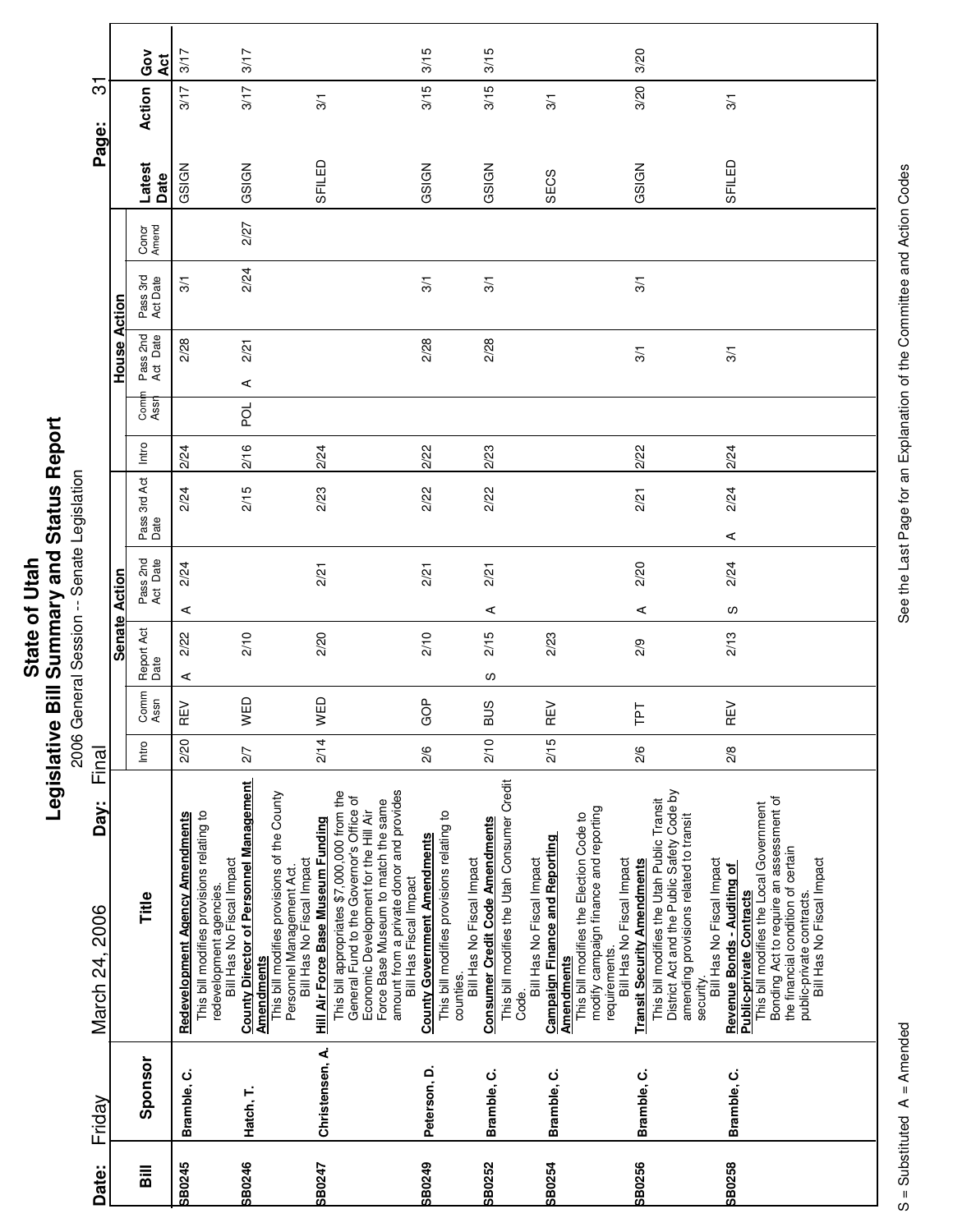|                        |                      | Ğov<br>Act                         |                                                                                                                                                                                        | 3/17                                                                                                                                                                                           |                                                                                                                                                                                                                        | 3/17                                                                                                                                                                          | 3/17                                                                                                                                     |                                                                                                                     |                                                                                                                                          | 3/17                                                                                                                                                                                                                                                                                                                                      |
|------------------------|----------------------|------------------------------------|----------------------------------------------------------------------------------------------------------------------------------------------------------------------------------------|------------------------------------------------------------------------------------------------------------------------------------------------------------------------------------------------|------------------------------------------------------------------------------------------------------------------------------------------------------------------------------------------------------------------------|-------------------------------------------------------------------------------------------------------------------------------------------------------------------------------|------------------------------------------------------------------------------------------------------------------------------------------|---------------------------------------------------------------------------------------------------------------------|------------------------------------------------------------------------------------------------------------------------------------------|-------------------------------------------------------------------------------------------------------------------------------------------------------------------------------------------------------------------------------------------------------------------------------------------------------------------------------------------|
| 32                     |                      | Action                             | $\frac{5}{10}$                                                                                                                                                                         | 3/17                                                                                                                                                                                           | $\overline{3}$                                                                                                                                                                                                         | 3/17                                                                                                                                                                          | 3/17                                                                                                                                     | 3/1                                                                                                                 | 3/1                                                                                                                                      | 3/17                                                                                                                                                                                                                                                                                                                                      |
| Page:                  |                      | Latest<br>Date                     | SECS                                                                                                                                                                                   | GSIGN                                                                                                                                                                                          | SECS                                                                                                                                                                                                                   | GSIGN                                                                                                                                                                         | GSIGN                                                                                                                                    | SFILED                                                                                                              | SECS                                                                                                                                     | GSIGN                                                                                                                                                                                                                                                                                                                                     |
|                        |                      | Concr<br>Amend                     |                                                                                                                                                                                        |                                                                                                                                                                                                |                                                                                                                                                                                                                        |                                                                                                                                                                               | 2/27                                                                                                                                     |                                                                                                                     |                                                                                                                                          |                                                                                                                                                                                                                                                                                                                                           |
|                        |                      | Pass 3rd<br>Act Date               |                                                                                                                                                                                        | 2/28                                                                                                                                                                                           |                                                                                                                                                                                                                        | 2/28<br>⋖                                                                                                                                                                     | 2/27<br>⋖                                                                                                                                |                                                                                                                     |                                                                                                                                          | 2/23                                                                                                                                                                                                                                                                                                                                      |
|                        | <b>House Action</b>  | Pass 2nd<br>Act Date               |                                                                                                                                                                                        | 2/28                                                                                                                                                                                           |                                                                                                                                                                                                                        | 2/24                                                                                                                                                                          | 2/24                                                                                                                                     | 3/1                                                                                                                 |                                                                                                                                          | 2/20                                                                                                                                                                                                                                                                                                                                      |
|                        |                      | Comi<br>Assr                       |                                                                                                                                                                                        |                                                                                                                                                                                                |                                                                                                                                                                                                                        |                                                                                                                                                                               |                                                                                                                                          |                                                                                                                     |                                                                                                                                          | SHH                                                                                                                                                                                                                                                                                                                                       |
|                        |                      | Intro                              |                                                                                                                                                                                        | 2/24                                                                                                                                                                                           |                                                                                                                                                                                                                        | 2/22                                                                                                                                                                          | 2/22                                                                                                                                     | 2/21                                                                                                                |                                                                                                                                          | 2/13                                                                                                                                                                                                                                                                                                                                      |
|                        |                      | Pass 3rd Act<br>Date               |                                                                                                                                                                                        | 2/23                                                                                                                                                                                           |                                                                                                                                                                                                                        | 2/28                                                                                                                                                                          | 2/22                                                                                                                                     | 2/20                                                                                                                |                                                                                                                                          | 2/13                                                                                                                                                                                                                                                                                                                                      |
|                        | <b>Senate Action</b> | Pass 2nd<br>Act Date               |                                                                                                                                                                                        | 2/21                                                                                                                                                                                           |                                                                                                                                                                                                                        | 2/21<br>⋖                                                                                                                                                                     | 2/21<br>⋖                                                                                                                                |                                                                                                                     |                                                                                                                                          | 2/13                                                                                                                                                                                                                                                                                                                                      |
|                        |                      | Report Act<br>Date                 |                                                                                                                                                                                        | 2/20                                                                                                                                                                                           | 2/23                                                                                                                                                                                                                   | 2/15<br>S                                                                                                                                                                     | 2/15<br>SÃ                                                                                                                               | 2/15                                                                                                                | 2/16                                                                                                                                     | 2/6                                                                                                                                                                                                                                                                                                                                       |
|                        |                      | Comm<br>Assn                       |                                                                                                                                                                                        | GOP                                                                                                                                                                                            | )<br>기                                                                                                                                                                                                                 | <b>SUS</b>                                                                                                                                                                    | <b>BUS</b>                                                                                                                               | <b>BUS</b>                                                                                                          | ξÑ<br>Œ                                                                                                                                  | $\overline{5}$<br>щ                                                                                                                                                                                                                                                                                                                       |
| Final                  |                      | Intro                              | 2/23                                                                                                                                                                                   | 2/16                                                                                                                                                                                           | 2/9                                                                                                                                                                                                                    | 2/6                                                                                                                                                                           | 2/8                                                                                                                                      | 2/10                                                                                                                | 2/13                                                                                                                                     | 1/20                                                                                                                                                                                                                                                                                                                                      |
| Day:<br>March 24, 2006 |                      | Title                              | provide for auditing of vote counts of certain<br>This bill modifies the Election Code to<br>Electronic Voting - Vote Count Audit<br>Bill Has Fiscal Impact<br>Committee<br>elections. | capitol preservation board's duties, boards,<br>This bill modifies provisions related to the<br><b>Capitol Preservation Board Revisions</b><br>Bill Has No Fiscal Impact<br>and subcommittees. | Justice and modifies the Judicial Code<br>Commission on Criminal and Juvenile<br>regarding postconviction DNA testing.<br>Bill Has Fiscal Impact<br>This bill modifies the functions of the<br>DNA Exoneration Testing | <b>Changes to Local Government Provisions</b><br>This bill modifies provisions related to<br>counties, municipalities, and special<br>Bill Has No Fiscal Impact<br>districts. | This bill makes changes to the Office of the<br>Property Rights Ombudsman.<br><b>Property Rights Ombudsman</b><br>Bill Has Fiscal Impact | This bill modifies the Utah Uniform<br>Bill Has No Fiscal Impact<br><b>Securities Amendments</b><br>Securities Act. | This bill modifies tax rates under the<br><b>Individual Income Tax Revisions</b><br>Individual Income Tax Act.<br>Bill Has Fiscal Impact | This concurrent resolution of the Legislature<br>review and assist in the adoption of policies<br><b>Resolution Encouraging School Boards to</b><br>and the Governor encourages concerned<br>parents, individuals, and organizations to<br><b>Adopt Policy Prohibiting Bullying</b><br>Bill Has No Fiscal Impact<br>prohibiting bullying. |
| Friday                 |                      | Sponsor                            | McCoy, S.                                                                                                                                                                              | Evans, B.                                                                                                                                                                                      | Buttars, D.C.                                                                                                                                                                                                          | Mansell, L. A.                                                                                                                                                                | Mansell, L. A.                                                                                                                           | Bramble, C.                                                                                                         | Hatch, T.                                                                                                                                | Arent, P.                                                                                                                                                                                                                                                                                                                                 |
| Date:                  |                      | $\overline{\overline{\mathbf{a}}}$ | <b>SB0259</b>                                                                                                                                                                          | <b>SB0260</b>                                                                                                                                                                                  | SB0264                                                                                                                                                                                                                 | SB0267                                                                                                                                                                        | <b>SB0268</b>                                                                                                                            | <b>SB0269</b>                                                                                                       | <b>SB0270</b>                                                                                                                            | <b>SCROOT</b>                                                                                                                                                                                                                                                                                                                             |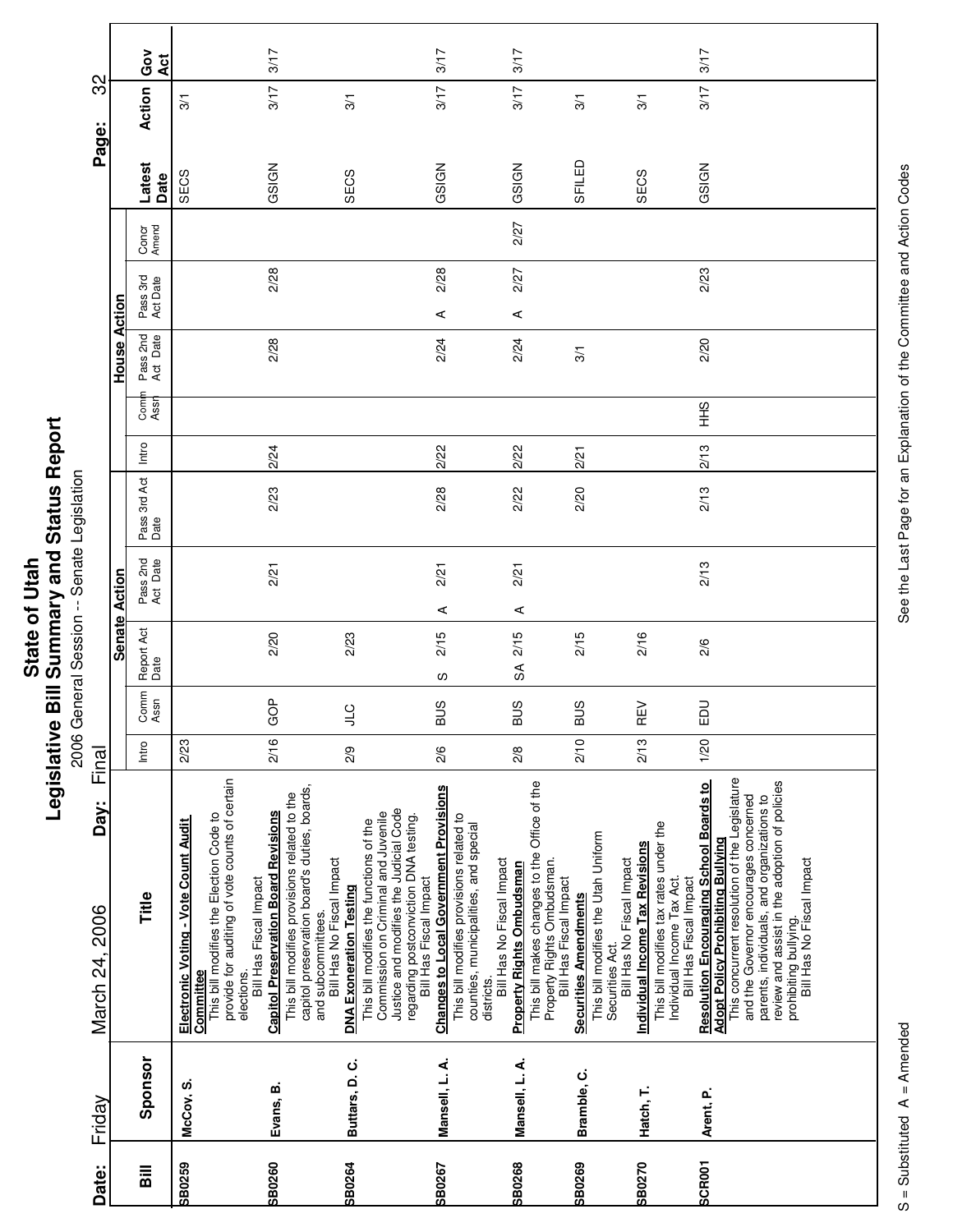|                        |               | Gov<br>Act                         |                                                                                                                                                                                                                                                                   |                                                                                                                                                                                                                                                                                                     |                                                                                                                                                                                                                                                                                                                              |                                                                                                                                                                                                                                                                                          |                                                                                                                                                                                                                                                                                                           |                                                                                                                                                                                                                                                                |
|------------------------|---------------|------------------------------------|-------------------------------------------------------------------------------------------------------------------------------------------------------------------------------------------------------------------------------------------------------------------|-----------------------------------------------------------------------------------------------------------------------------------------------------------------------------------------------------------------------------------------------------------------------------------------------------|------------------------------------------------------------------------------------------------------------------------------------------------------------------------------------------------------------------------------------------------------------------------------------------------------------------------------|------------------------------------------------------------------------------------------------------------------------------------------------------------------------------------------------------------------------------------------------------------------------------------------|-----------------------------------------------------------------------------------------------------------------------------------------------------------------------------------------------------------------------------------------------------------------------------------------------------------|----------------------------------------------------------------------------------------------------------------------------------------------------------------------------------------------------------------------------------------------------------------|
| က္တ                    |               | Action                             | 3/1                                                                                                                                                                                                                                                               | 3/1                                                                                                                                                                                                                                                                                                 | $\frac{5}{2}$                                                                                                                                                                                                                                                                                                                | 3/1                                                                                                                                                                                                                                                                                      | 3/8                                                                                                                                                                                                                                                                                                       | 3/1                                                                                                                                                                                                                                                            |
| Page:                  |               | Latest<br>Date                     | SECS                                                                                                                                                                                                                                                              | SFILED                                                                                                                                                                                                                                                                                              | SECS                                                                                                                                                                                                                                                                                                                         | SFILED                                                                                                                                                                                                                                                                                   | <b>STOLTGOV</b>                                                                                                                                                                                                                                                                                           | SFILED                                                                                                                                                                                                                                                         |
|                        |               | Concr<br>Amend                     |                                                                                                                                                                                                                                                                   |                                                                                                                                                                                                                                                                                                     |                                                                                                                                                                                                                                                                                                                              |                                                                                                                                                                                                                                                                                          |                                                                                                                                                                                                                                                                                                           |                                                                                                                                                                                                                                                                |
|                        | Action        | Pass 3rd<br>Act Date               |                                                                                                                                                                                                                                                                   |                                                                                                                                                                                                                                                                                                     |                                                                                                                                                                                                                                                                                                                              |                                                                                                                                                                                                                                                                                          | 2/8                                                                                                                                                                                                                                                                                                       |                                                                                                                                                                                                                                                                |
|                        | House         | Pass 2nd<br>Act Date               |                                                                                                                                                                                                                                                                   |                                                                                                                                                                                                                                                                                                     |                                                                                                                                                                                                                                                                                                                              | 3/1                                                                                                                                                                                                                                                                                      | 2/7                                                                                                                                                                                                                                                                                                       | 2/10                                                                                                                                                                                                                                                           |
|                        |               | Com<br>Ass                         |                                                                                                                                                                                                                                                                   |                                                                                                                                                                                                                                                                                                     |                                                                                                                                                                                                                                                                                                                              |                                                                                                                                                                                                                                                                                          |                                                                                                                                                                                                                                                                                                           | <b>GO</b>                                                                                                                                                                                                                                                      |
|                        |               | Intro                              |                                                                                                                                                                                                                                                                   | 2/9                                                                                                                                                                                                                                                                                                 |                                                                                                                                                                                                                                                                                                                              | 3/1                                                                                                                                                                                                                                                                                      | 1/20                                                                                                                                                                                                                                                                                                      | 2/3                                                                                                                                                                                                                                                            |
|                        |               | Pass 3rd Act<br>Date               |                                                                                                                                                                                                                                                                   | 2/9                                                                                                                                                                                                                                                                                                 |                                                                                                                                                                                                                                                                                                                              | $\overline{3}$                                                                                                                                                                                                                                                                           | 1/16                                                                                                                                                                                                                                                                                                      | $\frac{2}{3}$                                                                                                                                                                                                                                                  |
|                        | Action        | Pass 2nd<br>Act Date               |                                                                                                                                                                                                                                                                   |                                                                                                                                                                                                                                                                                                     |                                                                                                                                                                                                                                                                                                                              | 3/1                                                                                                                                                                                                                                                                                      | 1/16                                                                                                                                                                                                                                                                                                      | $\overline{21}$                                                                                                                                                                                                                                                |
|                        | <b>Senate</b> | Report Act<br>Date                 | 2/23                                                                                                                                                                                                                                                              | 2/6                                                                                                                                                                                                                                                                                                 | 2/23<br>⋖                                                                                                                                                                                                                                                                                                                    |                                                                                                                                                                                                                                                                                          |                                                                                                                                                                                                                                                                                                           | 1/26                                                                                                                                                                                                                                                           |
|                        |               | Comm<br>Assn                       | Ιd1                                                                                                                                                                                                                                                               | GOP                                                                                                                                                                                                                                                                                                 | yk≣                                                                                                                                                                                                                                                                                                                          |                                                                                                                                                                                                                                                                                          |                                                                                                                                                                                                                                                                                                           | GOP                                                                                                                                                                                                                                                            |
| Final                  |               | Intro                              | 1/25                                                                                                                                                                                                                                                              | 1/27                                                                                                                                                                                                                                                                                                | 2/9                                                                                                                                                                                                                                                                                                                          | 2/28                                                                                                                                                                                                                                                                                     | 1/16                                                                                                                                                                                                                                                                                                      | 1/16                                                                                                                                                                                                                                                           |
| Day:<br>March 24, 2006 |               | Title                              | and the Governor urges the President of the<br>This concurrent resolution of the Legislature<br>United States to revoke administrative<br><b>Resolution Urging Development of<br/>Offshore Energy Resources</b><br>withdrawals on offshore energy<br>development. | This concurrent resolution of the Legislature<br>the service of war dogs and their handlers<br>and the Governor expresses gratitude for<br><b>Concurrent Resolution Honoring</b><br>during wartime.<br>Bill Has No Fiscal Impact<br>Bill Has No Fiscal Impact<br><b>America's Military War Dogs</b> | This concurrent resolution of the Legislature<br>the Goshute Nation to develop employment<br>opportunities on the Goshute Reservation.<br>and the Governor urges state government<br>and the business community to work with<br><b>Concurrent Resolution Supporting</b><br>Bill Has No Fiscal Impact<br><b>Goshute Tribe</b> | This concurrent resolution of the Legislature<br>and the Governor strongly opposes the<br>transportation to and storage of spent<br><b>Resolution Opposing Transport and</b><br>nuclear fuel at Skull Valley, Utah.<br><b>Storage of Spent Nuclear Fuel</b><br>Bill Has No Fiscal Impact | <b>Resolution Approving Reappointment of</b><br>This joint resolution of the Legislature<br>reappoints Michael E. Christensen as<br>Director of Legislative Research and<br>Director of the Office of Legislative<br>Research and General Counsel.<br>Bill Has No Fiscal Impact<br><b>General Counsel</b> | proposes to amend the Utah Constitution to<br>modify a provision relating to a permanent<br>This joint resolution of the Legislature<br><b>Resolution Enlarging Revenues and<br/>Assets in State Trust Fund</b><br>Bill Has Fiscal Impact<br>state trust fund. |
| Friday                 |               | Sponsor                            | Hatch, T.                                                                                                                                                                                                                                                         | Mayne, E.                                                                                                                                                                                                                                                                                           | Peterson, D.                                                                                                                                                                                                                                                                                                                 | Knudson, P.                                                                                                                                                                                                                                                                              | Knudson, P.                                                                                                                                                                                                                                                                                               | Hillyard, L.                                                                                                                                                                                                                                                   |
| Date:                  |               | $\overline{\overline{\mathbf{a}}}$ | <b>SCR002</b>                                                                                                                                                                                                                                                     | <b>SCR003</b>                                                                                                                                                                                                                                                                                       | SCR004                                                                                                                                                                                                                                                                                                                       | <b>SCR005</b>                                                                                                                                                                                                                                                                            | <b>SJR001</b>                                                                                                                                                                                                                                                                                             | <b>SJR002</b>                                                                                                                                                                                                                                                  |

See the Last Page for an Explanation of the Committee and Action Codes S = Substituted A = Amended A = Amended See the Last Page for an Explanation of the Committee and Action Codes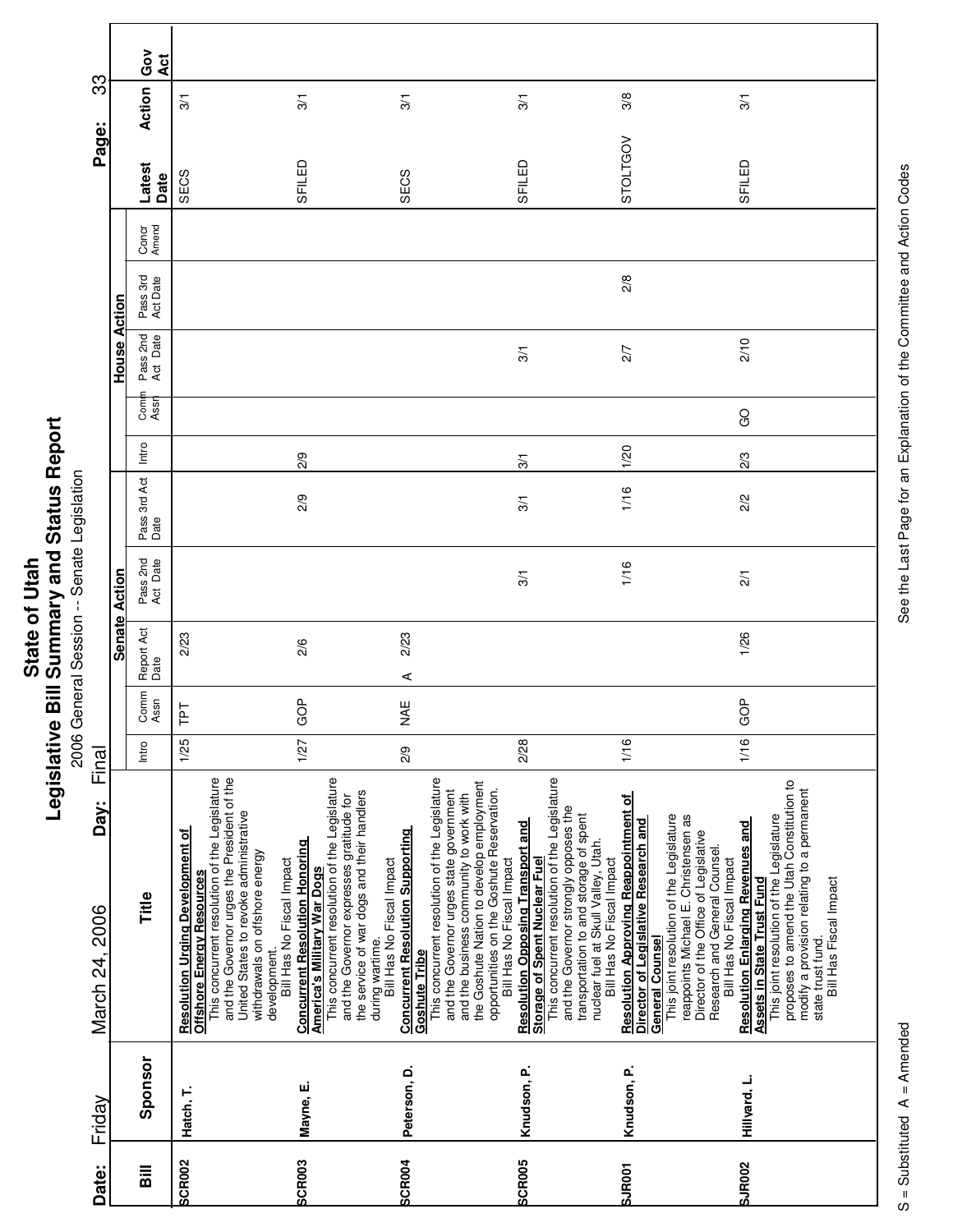| Ĩ.<br>' and<br>į<br>$\overline{\phantom{a}}$<br>ご<br>nmar<br>State of<br><b>Rill Cum</b><br>ï<br>vislativ<br>りうい |
|------------------------------------------------------------------------------------------------------------------|
|------------------------------------------------------------------------------------------------------------------|

|                        |                      | Ğ<br>O<br>Act        |                                                                                                    |                                                                                                            |                                                                                                                                                                         |                                                                                                                                                                                                           |                                                                                                                                                                               |                                                                                                                                                        |                                                                                                                                                       |                                                                                                                                                                                                                                                                                 |                                                                      |
|------------------------|----------------------|----------------------|----------------------------------------------------------------------------------------------------|------------------------------------------------------------------------------------------------------------|-------------------------------------------------------------------------------------------------------------------------------------------------------------------------|-----------------------------------------------------------------------------------------------------------------------------------------------------------------------------------------------------------|-------------------------------------------------------------------------------------------------------------------------------------------------------------------------------|--------------------------------------------------------------------------------------------------------------------------------------------------------|-------------------------------------------------------------------------------------------------------------------------------------------------------|---------------------------------------------------------------------------------------------------------------------------------------------------------------------------------------------------------------------------------------------------------------------------------|----------------------------------------------------------------------|
| ನೆ                     |                      | Action               | 2/8                                                                                                | 2/8                                                                                                        | $\overline{3}$                                                                                                                                                          | 3/9                                                                                                                                                                                                       |                                                                                                                                                                               | $\frac{5}{2}$                                                                                                                                          | $\overline{3}$                                                                                                                                        | 3/10                                                                                                                                                                                                                                                                            |                                                                      |
| Page:                  |                      | Latest<br>Date       | STOLTGOV                                                                                           | STOLTGOV                                                                                                   | SECS                                                                                                                                                                    | STOLTGOV                                                                                                                                                                                                  |                                                                                                                                                                               | SECS                                                                                                                                                   | SECS                                                                                                                                                  | STOLTGOV                                                                                                                                                                                                                                                                        |                                                                      |
|                        |                      | Concr<br>Amend       |                                                                                                    |                                                                                                            |                                                                                                                                                                         |                                                                                                                                                                                                           |                                                                                                                                                                               |                                                                                                                                                        |                                                                                                                                                       | $\overline{3}$                                                                                                                                                                                                                                                                  |                                                                      |
|                        | Action               | Pass 3rd<br>Act Date | 1/25                                                                                               | 1/25                                                                                                       |                                                                                                                                                                         | $\overline{21}$                                                                                                                                                                                           |                                                                                                                                                                               |                                                                                                                                                        |                                                                                                                                                       | $\overline{3}$                                                                                                                                                                                                                                                                  |                                                                      |
|                        | House                | Pass 2nd<br>Act Date | 1/20                                                                                               | 1/20                                                                                                       |                                                                                                                                                                         | 1/31                                                                                                                                                                                                      |                                                                                                                                                                               |                                                                                                                                                        |                                                                                                                                                       | 2/24<br>⋖                                                                                                                                                                                                                                                                       |                                                                      |
|                        |                      | Comi<br>Assr         |                                                                                                    |                                                                                                            |                                                                                                                                                                         |                                                                                                                                                                                                           |                                                                                                                                                                               |                                                                                                                                                        |                                                                                                                                                       | <b>DU</b>                                                                                                                                                                                                                                                                       |                                                                      |
|                        |                      | Intro                | 1/18                                                                                               | 1/18                                                                                                       |                                                                                                                                                                         | 1/24                                                                                                                                                                                                      |                                                                                                                                                                               |                                                                                                                                                        |                                                                                                                                                       | 2/14                                                                                                                                                                                                                                                                            |                                                                      |
|                        |                      | Pass 3rd Act<br>Date | 1/18                                                                                               | 1/18                                                                                                       |                                                                                                                                                                         | 1/23                                                                                                                                                                                                      |                                                                                                                                                                               |                                                                                                                                                        |                                                                                                                                                       | 2/14                                                                                                                                                                                                                                                                            |                                                                      |
|                        | <b>Senate Action</b> | Pass 2nd<br>Act Date | 1/17                                                                                               | 1/17                                                                                                       |                                                                                                                                                                         | 1/23                                                                                                                                                                                                      |                                                                                                                                                                               |                                                                                                                                                        |                                                                                                                                                       | 2/13                                                                                                                                                                                                                                                                            |                                                                      |
|                        |                      | Report Act<br>Date   |                                                                                                    |                                                                                                            | 2/23                                                                                                                                                                    | 1/23                                                                                                                                                                                                      |                                                                                                                                                                               | 2/6                                                                                                                                                    | 2/23                                                                                                                                                  | 2/6<br>⋖                                                                                                                                                                                                                                                                        |                                                                      |
|                        |                      | Comm<br>Assn         |                                                                                                    |                                                                                                            | ξñ<br>Œ                                                                                                                                                                 | WED                                                                                                                                                                                                       |                                                                                                                                                                               | ξÑ<br>Œ                                                                                                                                                | GOP                                                                                                                                                   | $\overline{a}$<br>ш                                                                                                                                                                                                                                                             |                                                                      |
| Final                  |                      | Intro                | 1/16                                                                                               | 1/16                                                                                                       | 1/16                                                                                                                                                                    | 1/20                                                                                                                                                                                                      |                                                                                                                                                                               | 1/17                                                                                                                                                   | 2/2                                                                                                                                                   | 1/25                                                                                                                                                                                                                                                                            |                                                                      |
| Day:<br>March 24, 2006 |                      | Title                | This resolution modifies Interim Rules<br>Interim Rules Resolution - Quorum<br><b>Requirements</b> | <b>Interim Rules Resolution - Committee</b><br>governing quorum requirements.<br>Bill Has No Fiscal Impact | governing public comment during meetings.<br>Bill Has No Fiscal Impact<br>This resolution modifies Interim Rules<br>Joint Resolution Condemning Use of<br><b>Powers</b> | condemns the use of torture by the United<br><b>Resolution Approving Compensation of</b><br>This joint resolution of the Legislature<br>Bill Has No Fiscal Impact<br>States Government.<br><b>Torture</b> | This joint resolution of the Legislature fixes<br>the compensation for legislative in-session<br>employees for 2006.<br>Bill Has Fiscal Impact<br><b>In-session Employees</b> | This joint resolution modifies legislative<br>Joint Rules Resolution Amending<br>Bill Has Fiscal Impact<br>Legislative Expenses<br>expense provisions. | This joint resolution submits a nonbinding<br>Resolution Submitting Minimum Wage<br>statewide opinion question to the legal<br>Question to the Voters | Participate in Religious Expressions in<br>This joint resolution of the Legislature<br>recognizes the rights of public school<br>students to voluntarily participate in<br><b>Resolution Recognizing Right to</b><br>Bill Has Fiscal Impact<br><b>Public Schools</b><br>voters. | religious expression in public schools.<br>Bill Has No Fiscal Impact |
| Friday                 |                      | Sponsor              | Waddoups, M.                                                                                       | Waddoups, M.                                                                                               | McCoy, S.                                                                                                                                                               | Waddoups, M.                                                                                                                                                                                              |                                                                                                                                                                               | Bell, G.                                                                                                                                               | Mayne, E.                                                                                                                                             | Hellewell, P.                                                                                                                                                                                                                                                                   |                                                                      |
| Date:                  |                      | <b>Sill</b>          | <b>SJR003</b>                                                                                      | <b>SJR004</b>                                                                                              | <b>SJR005</b>                                                                                                                                                           | <b>SJR006</b>                                                                                                                                                                                             |                                                                                                                                                                               | <b>SJR007</b>                                                                                                                                          | <b>SJR008</b>                                                                                                                                         | <b>SJR009</b>                                                                                                                                                                                                                                                                   |                                                                      |